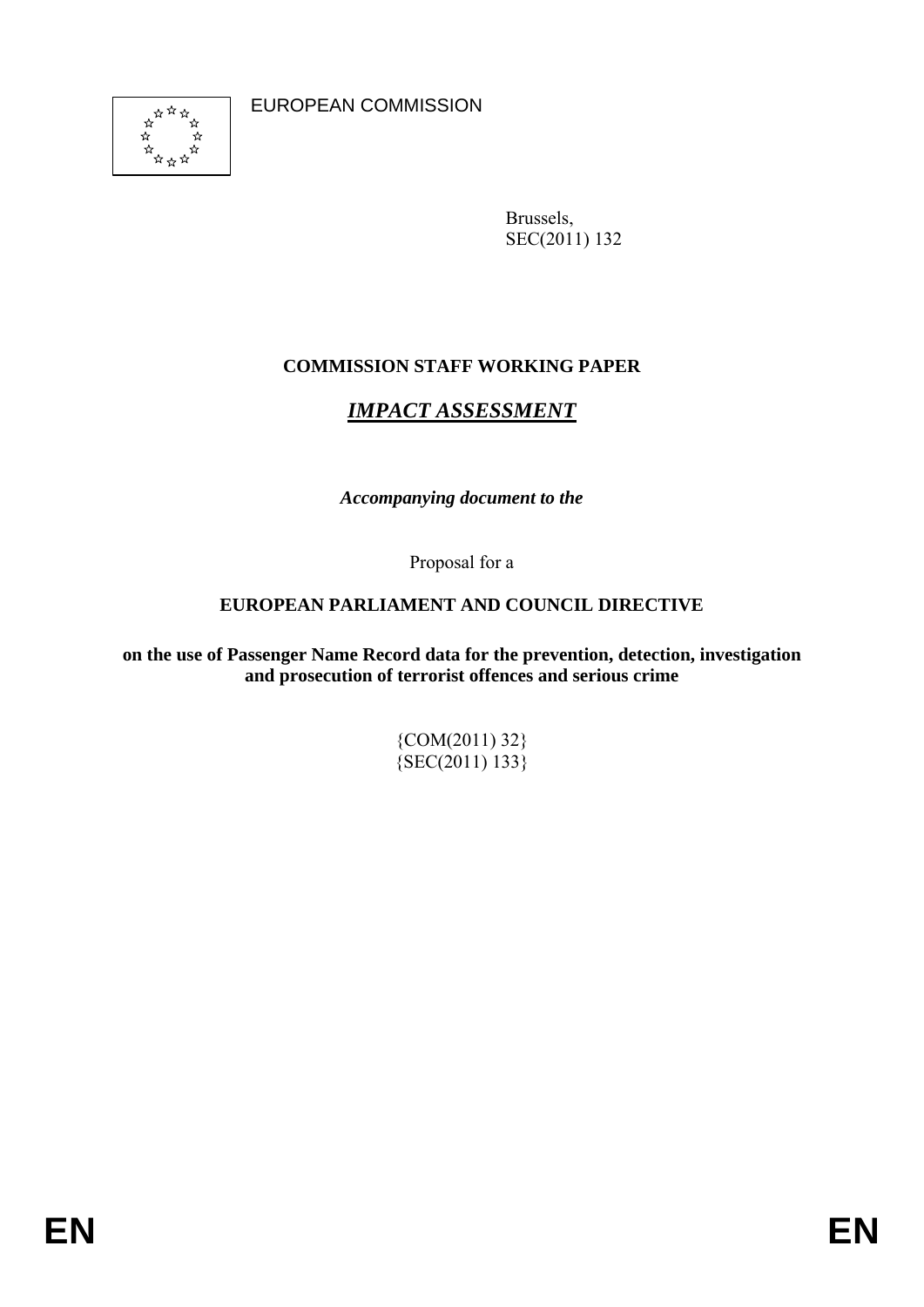| 1.             | PROCEDURAL ISSUES AND CONSULTATION OF INTERESTED PARTIES 4                             |  |
|----------------|----------------------------------------------------------------------------------------|--|
| 1.1.           |                                                                                        |  |
| 1.2.           |                                                                                        |  |
| 1.3.           |                                                                                        |  |
| 2.             |                                                                                        |  |
| 2.1.           |                                                                                        |  |
| 2.1.1.         |                                                                                        |  |
| 2.1.2.         |                                                                                        |  |
| 2.1.3.         |                                                                                        |  |
| 2.1.4.         |                                                                                        |  |
| 2.2.           |                                                                                        |  |
| 2.3.           |                                                                                        |  |
| 3 <sub>1</sub> |                                                                                        |  |
| 3.1.           |                                                                                        |  |
| 3.2.           |                                                                                        |  |
| 4.             |                                                                                        |  |
| 4.1.           |                                                                                        |  |
| A.             | Refraining from addressing the issue at EU level – Maintaining the status quo  20      |  |
| 4.2.           |                                                                                        |  |
| 4.2.1.         |                                                                                        |  |
| 4.2.2.         | Data to be transmitted from the Passenger Information Units/Centralised Unit to the    |  |
| 4.2.3.         |                                                                                        |  |
| 5.             |                                                                                        |  |
| 5.1.           | Impacts of the option of refraining from addressing the issue at the EU level -        |  |
| 5.2.           | Impacts of the options addressing the structure for collecting and processing PNR data |  |
| 5.2.1.         | Decentralised collection and processing of data by Member States (Option B1) 28        |  |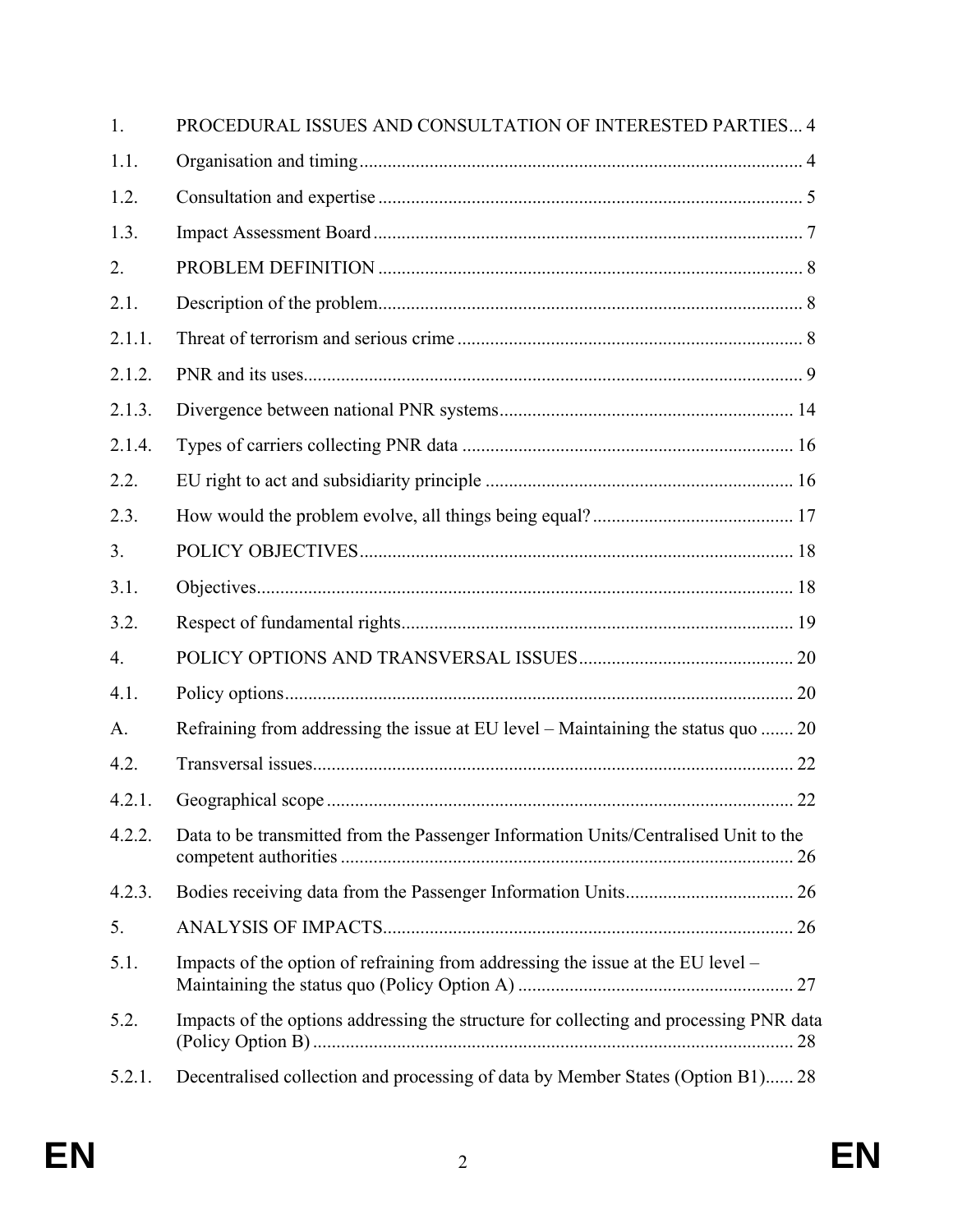| 5.2.2. |                                                                                           |  |
|--------|-------------------------------------------------------------------------------------------|--|
| 5.3.   | Impacts of the options addressing the purpose limitation of the proposed measures         |  |
| 5.3.1. | Access for the prevention, detection, investigation and prosecution of terrorist offences |  |
| 5.3.2. | Access for the prevention, detection, investigation and prosecution of terrorist offences |  |
| 5.4.   | Impacts of the options addressing the modes of transport to be covered by the proposed    |  |
| 5.4.1. |                                                                                           |  |
| 5.4.2. |                                                                                           |  |
| 6.     |                                                                                           |  |
|        |                                                                                           |  |
| 7.     |                                                                                           |  |
| 7.1.   |                                                                                           |  |
| 7.2.   |                                                                                           |  |
| 8.     |                                                                                           |  |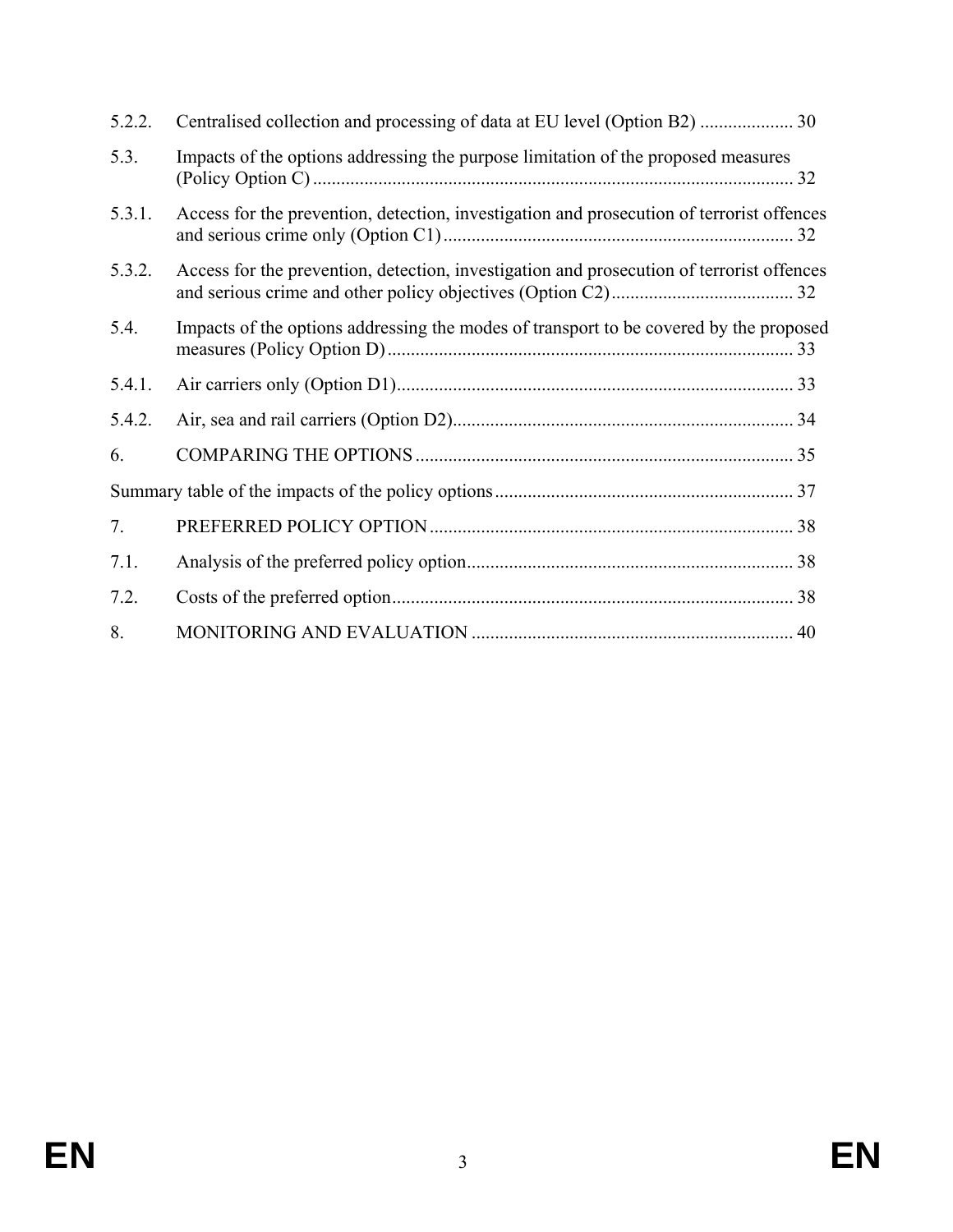### **Impact Assessment**

### **on a common approach to the use of Passenger Name Record data**

### **1. PROCEDURAL ISSUES AND CONSULTATION OF INTERESTED PARTIES**

### **1.1. Organisation and timing**

Passenger Name Record (PNR) data are unverified information provided by the passengers and collected by carriers for their own commercial purposes.

A European policy in this area was announced in the Commission Communication "Transfer of Air Passenger Name Record (PNR) Data: A global EU approach" in December 2003<sup>1</sup>. The European Council in its Declaration on combating terrorism of March 2004 called on the European Commission to bring forward a proposal "*for a common EU approach to the use of passengers' data for border and aviation security and other law enforcement purposes".* Moreover, the Hague programme for 2005-2010 called for a common EU approach to the use of passengers' data for law enforcement purposes.

In this context, on 6 November 2007 the Commission adopted a proposal for a Council Framework Decision on the use of PNR data for law enforcement purposes<sup>2</sup> ('the 2007 proposal'). The proposal was accompanied by an Impact Assessment<sup>3</sup> ('the 2007 Impact Assessment') on which the Commission's Impact Assessment Board delivered a positive opinion on 5 September 2007<sup>4</sup>. The proposal was extensively discussed in the Council working groups and the progress made in the discussions was endorsed by the JHA Councils in January, July and November of 2008. The discussions on the proposal in the working groups allowed consensus to be reached on most of the provisions of the proposal<sup>5</sup>.

Upon the entry into force of the Treaty of Lisbon on 1 December 2009, the Commission proposal not yet adopted by the Council<sup>6</sup> became obsolete. This was due to the change of the legal basis of the proposal and a change of the decision-making procedure from the consultation procedure to the co-decision procedure. 'The Stockholm Programme – An open and secure Europe serving and protecting the citizens<sup>17</sup> calls on the Commission to present a proposal for the use of PNR data to prevent, detect, investigate and prosecute terrorism and serious crime.

<sup>1</sup> COM (2003) 826 final

<sup>2</sup> COM(2007) 654

<sup>3</sup> SEC (2007) 1453

<sup>4</sup> SEC(2007) 1457

<sup>5</sup> Council Document 5618/2/09 REV 2 of 29.6.2009

<sup>6</sup> The European Parliament adopted a resolution on the proposal on 20.11.2008 - P6\_TA (2008)0561

<sup>7</sup> Council document of 2/12/2009 17024/09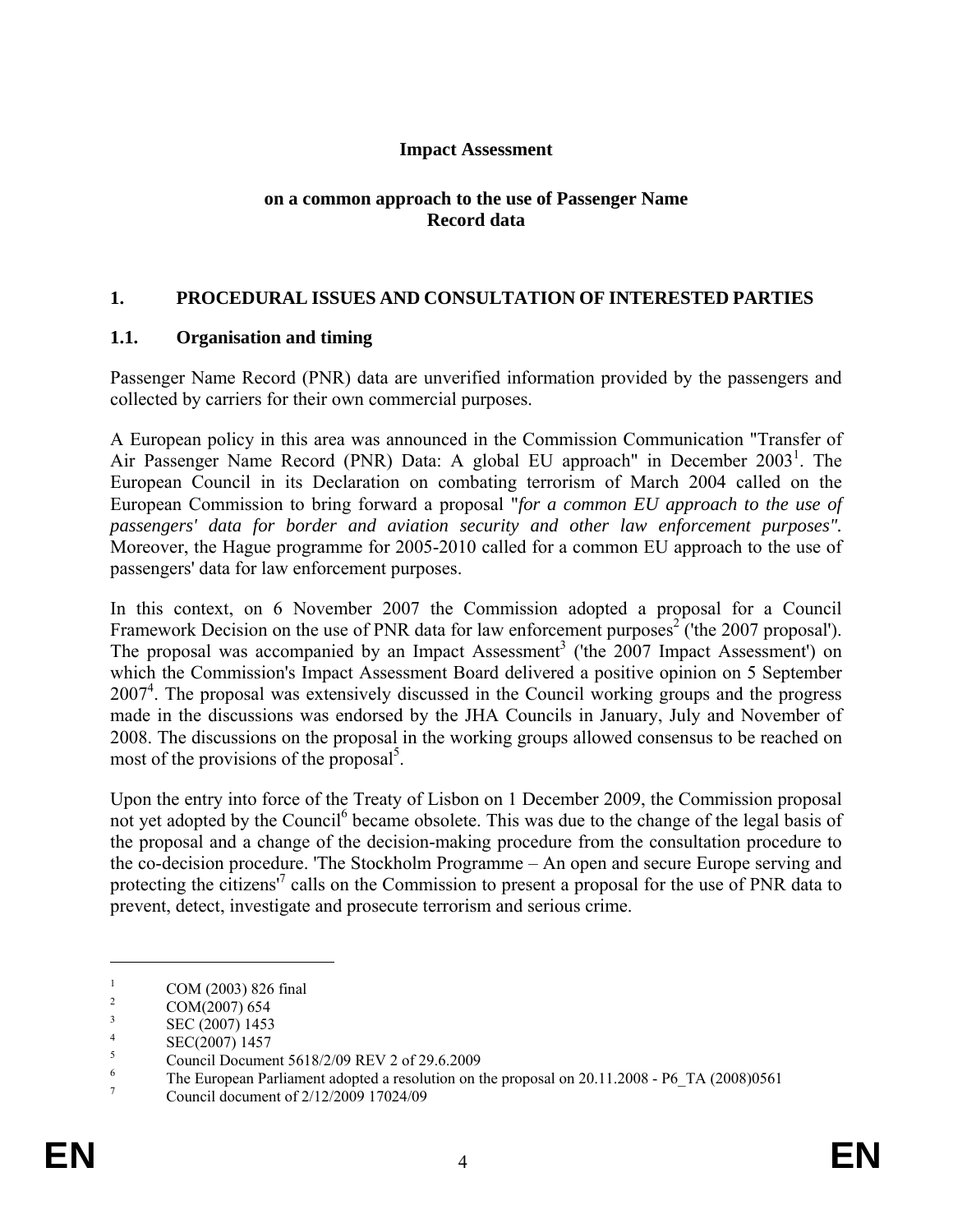### **1.2. Consultation and expertise**

For the purposes of the Impact Assessment accompanying the 2007 proposal, the Commission departments consulted all the relevant stakeholders on the basis of a questionnaire which was sent out in December 2006. Subsequently, the Commission invited the Member States to a meeting in Brussels on the 2<sup>nd</sup> of February 2007, during which the representatives of the Member States had the opportunity to exchange their views.

The questionnaire was sent to all the Member States, the data protection authorities of the Member States, the European Data Protection Supervisor (EDPS), the Association of European Airlines (AEA), the Air Transport Association of America (ATA), the International Air Carrier Association (IACA), the European Regions Airline Association (ERA) and the International Air Transport Association (IATA). The replies were summarised in the 2007 Impact Assessment which accompanied the 2007 proposal.

Extensive discussions have also been held since 2003 with carriers, data protection authorities and border and law enforcement authorities during the negotiations for the agreements on the transfer of PNR data to the United States, Canada and Australia. The Article 29 Working Party issued a number of opinions on the use of PNR data in relation to international agreements<sup>8</sup>. The implementation of the 2004 PNR agreement with the United States<sup>9</sup> was subject of a joint review by the Commission, assisted by national authorities, and United States. authorities in September 2005. The implementation of the 2007 PNR agreement with the United States<sup>10</sup> was also reviewed by the Commission, assisted by national authorities, and United States. authorities in February 2010. The PNR agreement with Canada<sup>11</sup> was also jointly reviewed in November 2008.

Following the adoption of the Commission's 2007 proposal, all the relevant stakeholders published their positions on it.

The position of the Member States is reflected in the latest version of the proposal which was discussed in the Council working groups in June 2009<sup>12</sup>. The Member States in general agreed with the policy lines suggested by the Commission. In their contribution they suggested the exclusive use of the "push" method, the shortening of the data retention period, the clarification of the uses of PNR data and the adoption of a specific data protection framework for the proposal. A few Member States favoured extending the purpose so as to also cover irregular migration and border controls, while other Member States favoured an extension of the

<u>.</u>

<sup>8</sup> Opinion 1/2005 on the level of protection ensured in Canada for the transmission of Passenger Name Record and Advance Passenger Information from airlines, January 2005, Opinion 6/2004 on the implementation of the Commission decision of 14-V-2004 on the adequate protection of personal data contained in the Passenger Name Records of air passengers transferred to the United States' Bureau of Customs and Border Protection, and of the Agreement between the European Community and the United States of America on the processing and transfer of PNR data by air carriers to the United States Department of Homeland Security, Bureau of Customs and Border Protection, June 2004, and others.

<sup>&</sup>lt;sup>9</sup> OJ L 183/83, 20.5.2004 and OJ L 235/11, 6.7.2004

<sup>&</sup>lt;sup>10</sup> OJ L 204/16, 4.8.2007

<sup>&</sup>lt;sup>11</sup> OJ L 91, 29.3.2006 p.53, OJ L 91, 29.3.2006 p.49 and OJ L 82, 21.3.2006 p.15<br><sup>12</sup> Channel Demmark 5618/200 DEV 2:520.6.2000

<sup>12</sup> Council Document 5618/2/09 REV 2 of 29.6.2009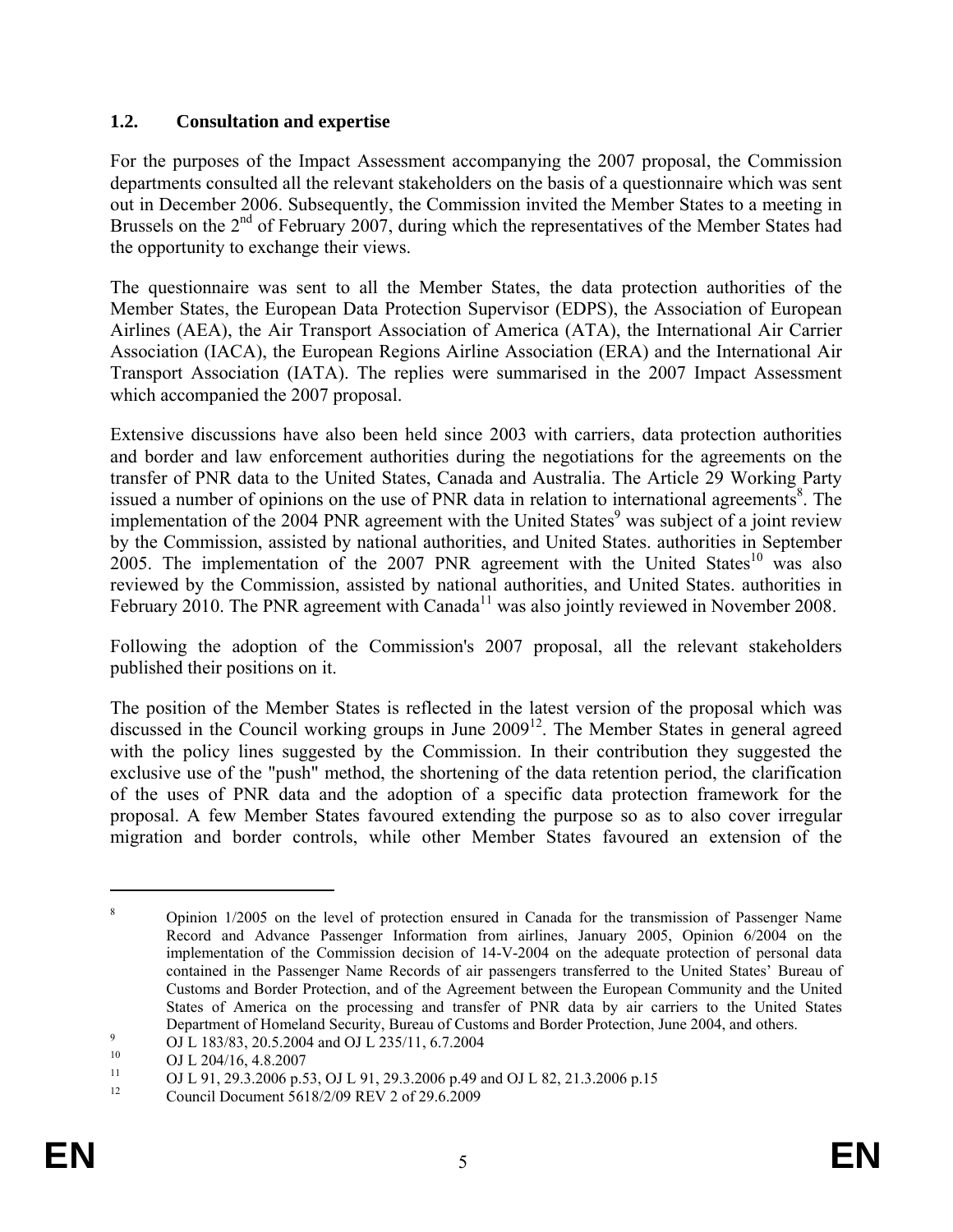geographical scope of the proposal in order to include intra-EU flights arguing that the necessity of processing PNR data did not change depending on whether a flight is internal or external.

The main criticism expressed in the Resolution of the European Parliament was that the 'necessity' of the proposed actions had not been sufficiently demonstrated. It questioned whether the proposal met the standard for justifying an interference with the right to data protection. The Resolution expressed the Parliament's concern that the added value of the proposal in the light of other border initiatives had not been assessed. In terms of data protection the European Parliament called for a clear purpose limitation and a better justification of the retention period and stressed that sensitive data should be used only under certain conditions and that data should be transmitted using exclusively the "push" method. It further called for restrictions of onward transfers to third countries, while stressing that only specific authorities should have access to PNR data. Finally the European Parliament expressed concerns that the proposed method of automatically assessing PNR data on the basis of fact-based assessment criteria was a very wide use of the data and recalled that such assessment should never result in "profiling" on the basis of sensitive data.

The Article 29 Data Protection Working Party adopted an opinion on the proposal on 5.12.200713. It considered that the proposal was disproportionate and that it might violate the right to data protection. It called into question the data protection regime as the Framework Decision 2008/977/JHA does not cover domestic processing of data. It considered that the justification for the necessity of the proposal was inadequate, that the data retention period was disproportionate and that only the "push" method of transmission of data should be used.

The European Data Protection Supervisor (EDPS) also issued an opinion on the proposal<sup>14</sup>. This opinion questioned whether the "necessity" and "proportionality" of the proposal had been demonstrated since the proposal concerned a very wide collection of data of innocent people. The EDPS criticised the proposal as leading towards a "surveillance society" and called into question the data protection regime as domestic processing of data is not covered by the Framework Decision 2008/997/JHA. The EDPS specifically suggested to better defining the authorities which would have access to PNR data and the conditions for transferring data to third countries

The Fundamental Rights Agency issued an opinion on the proposal after being requested to do so by the French Presidency of the Council<sup>15</sup>. It was also of the opinion that the "necessity" and "proportionality" of the proposal had not been demonstrated and it considered that there should be more guarantees in the proposal so as to avoid profiling on the basis of sensitive data.

Some airline associations, namely the International Air Transport Association (IATA) and the European Airlines Associations (EAA) issued opinions on the proposal. These associations mainly criticised the decentralised structure of the proposal and stressed that a centralised collection of the data would have financial advantages to the carriers. They also criticised the

<sup>&</sup>lt;sup>13</sup> Opinion number 145 of 5.12.2007

 $^{14}$  OJ C 110, 1.5.2008

<sup>15</sup> http://fra.europa.eu/fraWebsite/attachments/FRA\_opinion\_PNR\_en.pdf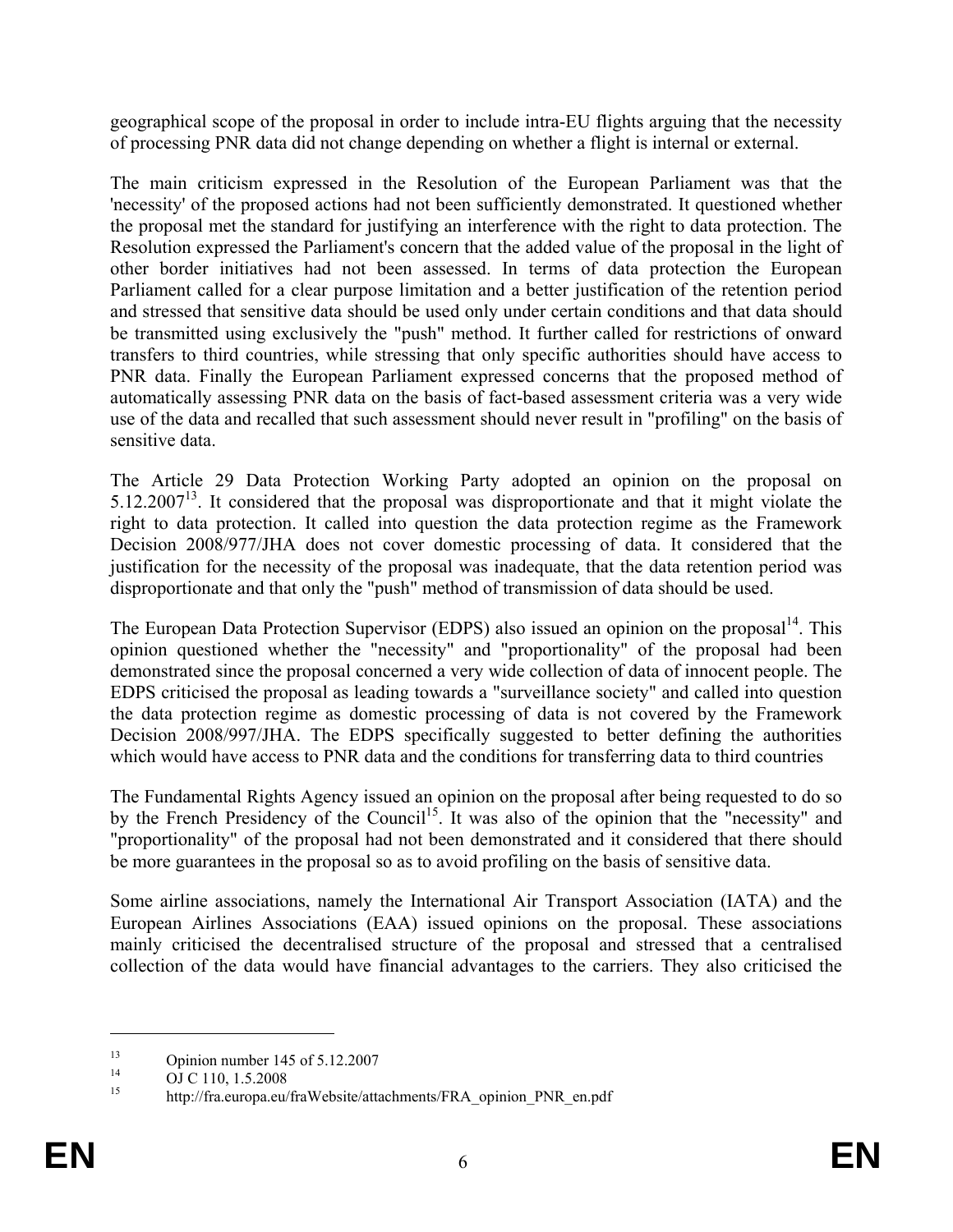choice of the "push" method and called for the choice of transmission method to be left to the carriers.

Even though the 2007 Impact Assessment received a positive opinion from the Impact Assessment Board and the Commission considered that a legislative proposal was necessary, it was deemed preferable to nevertheless carry out a new Impact Assessment. The present Impact Assessment therefore aims to answer criticism raised by the above mentioned stakeholders. It also aims to include all the new facts and experience gained since 2007 and to analyse the issues in an updated way The Impact Assessment and any subsequent legislative proposal should reflect the latest positions resulting from the discussions in the Council working parties, the resolution of the European Parliament, the opinions of other relevant bodies, and new information gathered since 2007.

The purpose of this report is to examine the possibility of adopting a new proposal to replace the 2007 proposal on the basis of the TFEU. It aims to assess whether there is a need for a proposal at European Union level to set up a coherent legal framework on the obligation of carriers to transmit PNR data to the relevant competent authorities for the purpose of prevention, detection, investigation and prosecution of terrorist offences and serious crime, whilst ensuring a high level of protection of personal data throughout the Union.

An inter-service group was setup to steer the Impact Assessment work. The steering group consisted of officials from DG HOME, DG JUST, DG RELEX, DG MOVE, SJ and SG. It met on 4.8.2010 and 18.8.2010 to discuss the issues arising from the Impact Assessment and further comments were provided in writing.

# **1.3. Impact Assessment Board**

On 10 September 2010, the Commission's Impact Assessment Board delivered an opinion on a preliminary version of this Impact Assessment report. In the opinion, the Board stated that the Impact Assessment report provides a sound basis for action. It recommended that the report should provide additional information on the following issues:

- Further illustrate, through examples, that PNR data are an effective tool for combating terrorism and serious crime;
- Further clarify the rationale for the geographical scope of the initiative;
- Further discuss the different ranges of data retention periods, the optimal duration of the transition period from 'pull' to 'push', presentation of the position of the Member States and the possibility of voluntary cooperation between Member States as a means of achieving the objectives of the initiative; and
- Further clarify the costs for carriers, public authorities and passengers.

The present version of the Impact Assessment report has been redrafted to take account of those recommendations. Additional information and modifications have thus been introduced to this end in many of its sections.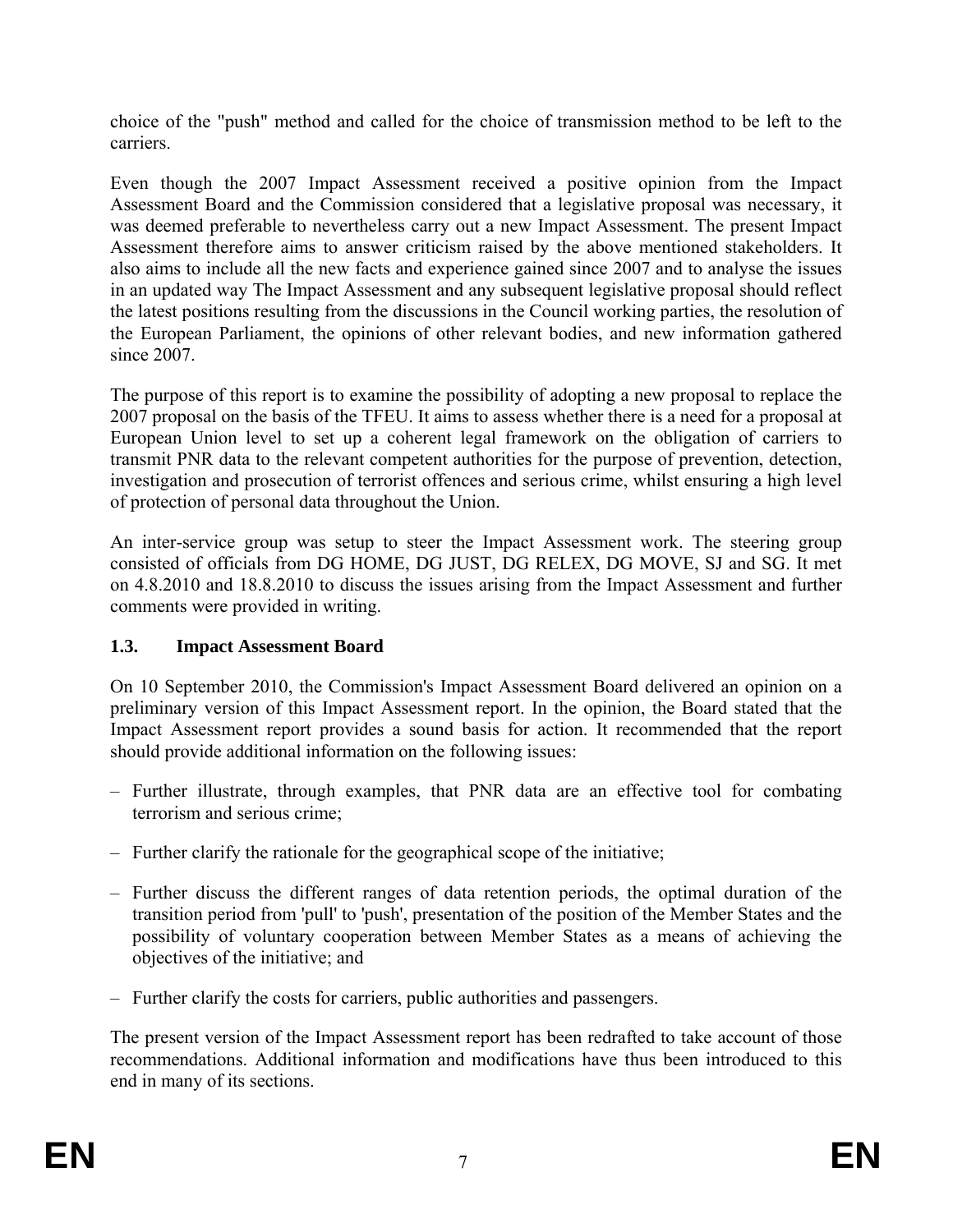### **2.** PROBLEM DEFINITION

### **2.1. Description of the problem**

### *2.1.1. Threat of terrorism and serious crime*

Over the last decade the European Union and other parts of the world have experienced a further spread of cross-border crime. Trafficking in human beings and drugs constitute a very serious threat to European society and influence the societal and economic structure of every day life. These crimes are showing a steady increase in the  $EU^{16}$ . Drug trafficking has risen by between 3% and 24% per year in the EU over the last 8 years, while violent crime has risen annually between 2% and8% in the same period. Facilitation of irregular immigration, smuggling of currency and illegal goods are also serious problems with cross-border elements. According to the EU Source book, there were 143.948 criminal offences per 100.000 population in the EU Member States in 2007 (excluding Italy and Portugal for which data were not made available), ranging from 14.465 offences in Sweden to 958 in Cyprus.

Serious crime and terrorist offences cause severe harm to victims, inflict economic damage on a large scale and undermine the sense of security without which persons cannot exercise their freedom and individual rights effectively.

A study published in  $2009<sup>17</sup>$  for the International Labour Organisation estimated that the cost of coercion from underpayment of wages resulting from trafficking in human beings in 2007 in industrialised economies was \$2.508.368.218, while the total for the world were \$19.598.020.343.

The 2010 Annual report on the state of the drugs problem in Europe of the European Monitoring Centre for Drugs and Drug Addiction acknowledges the global nature of the drugs problem and the growing and severe drug-related problems. By undermining social development and feeding corruption and organised crime they represent a real threat for the European Union. In Europe we have annual seizures of about 1 000 tonnes of the cannabis and about 1 000 cocaine-related deaths annually. The number of problem opioid users in Europe is cautiously estimated at 1.35 million. As regards the economic and social impacts of drugs, in 2008, 22 EU Member States reported a total labelled expenditure on the drugs problem of EUR 4.2 billion.

Another study of the UK Home Office "The economic and social costs of crime against individuals and households 2003/04" measured the costs incurred in anticipation of crime, such as defensive expenditure, the costs as a consequence of crime, like the physical and emotional impact on the victim and the value of any property stolen and the costs incurred in response to crime, including the costs to the criminal justice system. These costs were measured at £36.166.000.000 in 2003.

<sup>&</sup>lt;sup>16</sup><br>Eurostat  $36/2009$ 

Measuring the costs of coercion to workers in forced labour-Alexandra Vinogradova, Michaelle De Cock, Patrick Belser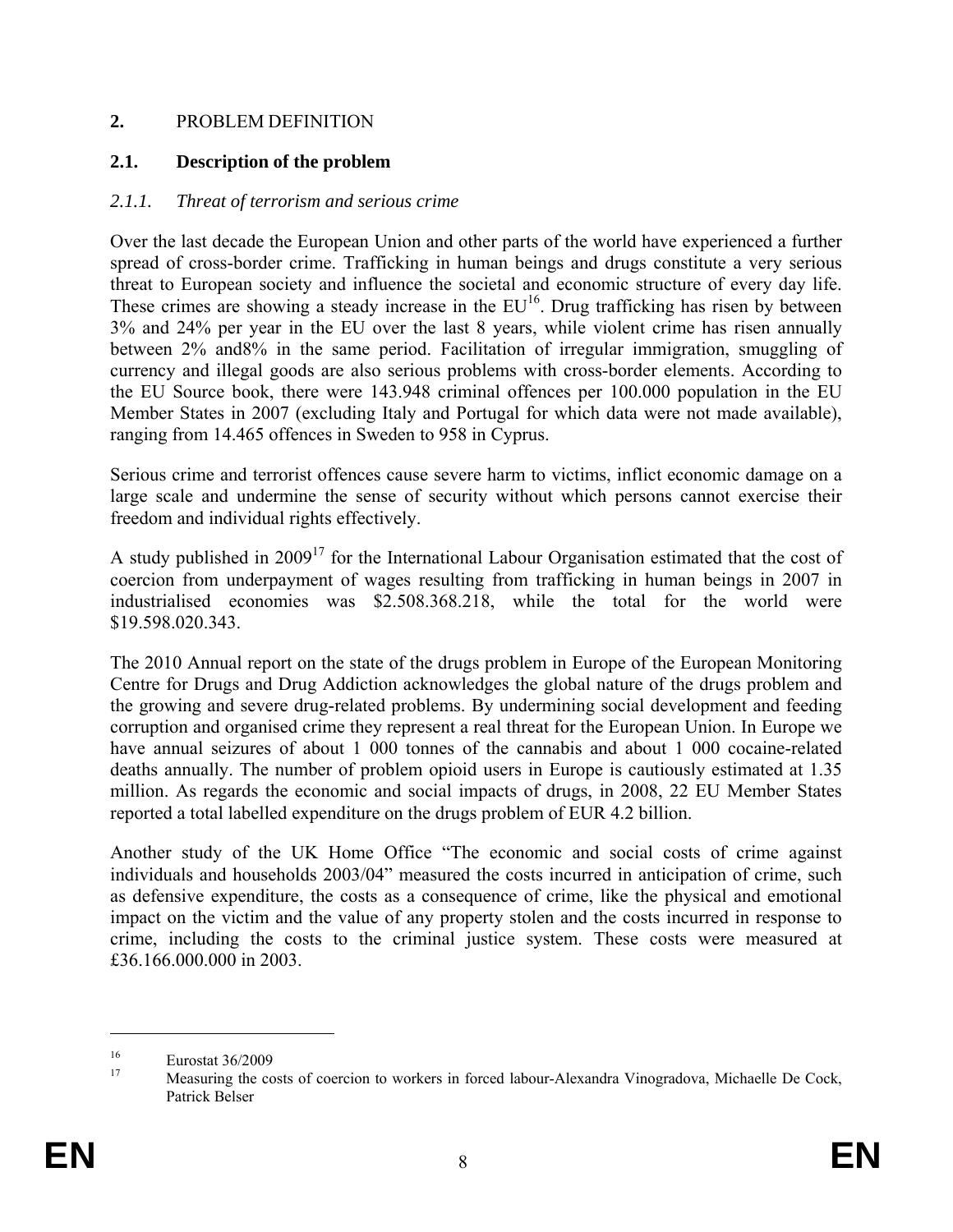In the meantime, four out of five Europeans wish to see stronger action at EU level against organised crime and terrorism<sup>18</sup>.

Europol's EU Organised Crime Threat Assessment 2009 (OCTA 2009) found that most of organised crime threats have an international dimension, with criminal groups trying to traffic and smuggle people, drugs and other illicit goods into the EU. The OCTA 2009 established that, in the majority of cases, the most serious organised crime threats involve international travel. Trafficking in human beings and facilitation of irregular immigration involves third country nationals being trafficked into the EU. In addition, most drugs trafficking also involve international travel, with large quantities of drugs being smuggled into the EU every day. Intelligence has further indicated that, due to the increasing access that law enforcement authorities have to e-communications, terrorists and criminals tend to prefer to travel and meet to discuss their business rather than communicate long-distance. It is therefore becoming increasingly important to obtain as much information as possible about the travel of such persons. Because of the transnational and organised nature of these serious crimes, it is important to ensure close cooperation of law enforcement authorities within the EU.

Terrorism currently constitutes one of the greatest threats to security, peace, stability, democracy and fundamental rights. The threat of terrorism is not restricted to specific geographical zones. Terrorists and terrorist organisations can be found both inside and outside the borders of the EU and have shown their capability to carry out attacks and acts of violence against any country. Europol's "EU Terrorism Situation and Trend Report 2010", despite finding that terrorism has decreased in the EU during 2009, stressed that the threat remains real and serious. Most terrorist campaigns have a transnational character with either the involvement of either transnational contacts or travel to attend training camps outside the EU.

The terrorist attacks in the United States in 2001, the aborted terrorist attack in August 2006 aimed at blowing up a number of aircraft on their way from the United Kingdom to the United States, and the attempted terrorist attack on board a flight from Amsterdam to Detroit in December 2009 showed the ability of terrorists to mount attacks, targeting international flights, in any country.

# *2.1.2. PNR data and their uses*

There are some types of data traditionally collected specifically for law enforcement purposes, such as fingerprints and DNA. In executing its mandate to enhance police cooperation, the EU acts in order to streamline the sharing between Member States of such data and other information that might be necessary for criminal investigations or criminal intelligence operations<sup>19</sup>. There are other types of data that are initially collected by Member States for non-law enforcement purposes, for example, data on immigration, asylum, vehicle registration and citizenship, but to which law enforcement authorities are given access for the performance of their tasks. A third category is privately-held or privately-collected (as opposed to the aforementioned publicly-held) data. Access by law enforcement to such data is regulated differently in Member States

<u>.</u>

<sup>&</sup>lt;sup>18</sup> Standard Eurobarometer 71.

<sup>19</sup> Council Framework Decision 2006/960/JHA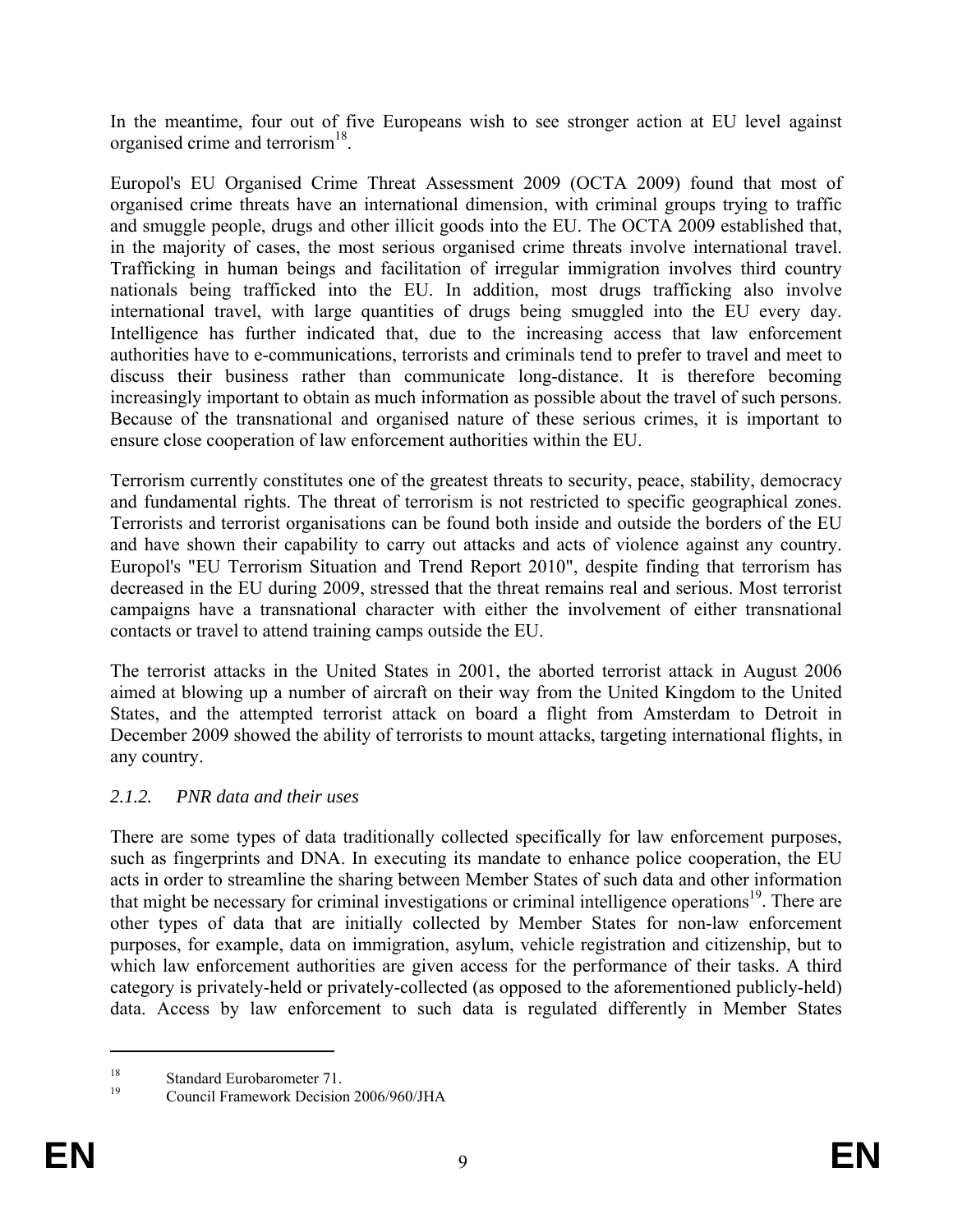depending on the type of data and their function. Passenger information such as PNR data are one type of such privately-collected and privately-held data.

PNR data is unverified information provided by passengers, and collected by and held in the carriers' reservation and departure control systems. It contains several different types of information, such as travel dates, travel itinerary, ticket information, contact details, travel agent at which the flight was booked, means of payment used, seat number and baggage information. The PNR data of a certain passenger usually do not contain all potential PNR elements<sup>20</sup>, but only those actually provided by the passenger at the time of reservation and information given upon check-in and boarding. PNR data are traditionally collected by air carriers. It should be noted that most non-air carriers usually do not collect such data.

PNR data are different from and should not be confused with Advance Passenger Information (API) data. API data are biographical information taken from the machine-readable part of a passport and contain the name, place of birth, nationality of a person, passport number and expiry date. API data are mainly used for carrying out border checks in advance of a person's arrival or departure. Although in some cases the data are also used by law enforcement authorities in order to identify suspects and persons sought, they are mainly used as a border management tool. API data are used systematically in more than 30 countries around the world<sup>21</sup>.

In the EU, the use of API data is regulated by the API Directive<sup>22</sup>. The Directive provides that API data should be made available to border control authorities, at the request of each Member State, for flights entering the territory of the EU for the purpose of improving border controls and combating irregular immigration. Even though their use for law enforcement purposes is permitted by the Directive, this is possible only in limited circumstances.

PNR data are mainly used as a criminal intelligence tool, in particular for assessment, rather than as an identity verification tool. The uses of PNR are unique and are mainly the following:

(i) PNR data make it possible to carry out a pre-arrival and pre-departure assessment of all passengers on the basis of fact-based assessment criteria<sup>23</sup> in advance of the arrival or departure of passengers; this allows authorities to focus on those passengers who fit into the fact-based assessment criteria but who were previously unsuspected, rather than subjecting all passengers to an extensive assessment by border guards,

(ii) PNR data can be made available well in advance of a flight's arrival or departure, and hence provide authorities with more time for processing, analysing and potentially taking action,

<sup>&</sup>lt;sup>20</sup> The list of all possible PNR elements has been adopted by ICAO in its Guidelines for the use of PNR data of 2005 21<br><sup>21</sup> Some examples include Australia, Brazil, Canada China, Cuba, India, Japan, Mexico, Unites States and

several other countries- information sourced from IATA<br>Directive 2004/82/EC of 29.8.2004

<sup>23 &</sup>quot;fact-based risk indicators" are rules established by law enforcement authorities through the analysis of past PNR data and other relevant intelligence. They are usually the result of trend analysis and aim to set out rules for carrying out the automated risk assessment of passengers. They could relate to ways of travel behaviour, travel routes etc.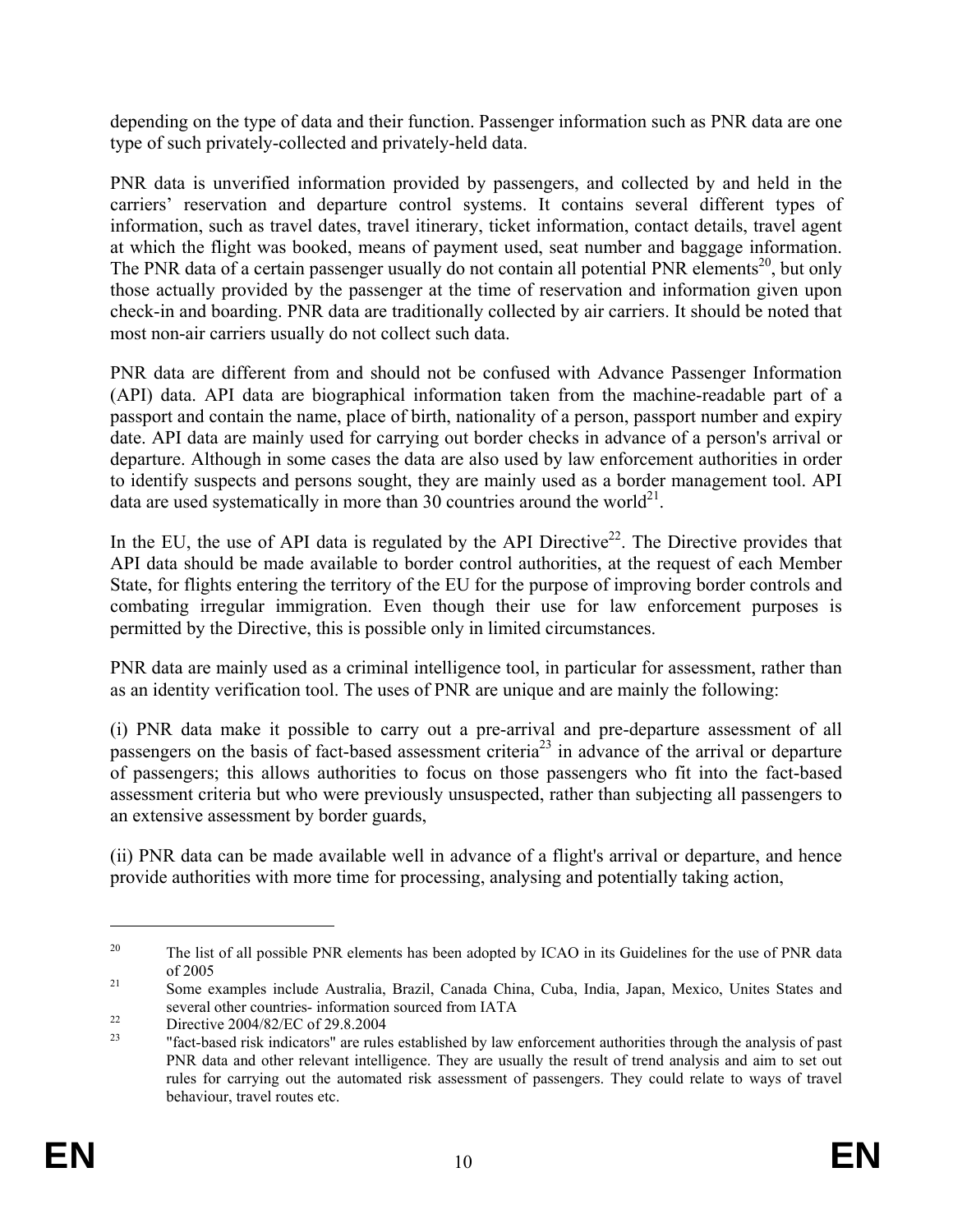(iii) it is possible to match PNR data against databases with specific addresses, telephone numbers, credit cards connected to criminal offences and establish to whom such data belong, and

(iv) by matching PNR data of persons known to law enforcement authorities against the PNR data of persons unknown to such authorities, it is possible to identify associates of suspects assisting in the preparation and execution of a crime.

For several years this is how PNR data have been used, mainly by customs and law enforcement authorities around the world. However, , it was until recently not technically possible for the authorities of a country to access such data electronically and in advance of the flight, so they were only processed manually and only in relation to a limited number of flights. Technological advances have since made the advance electronic transfer, analysis (and subsequent retention) of such data possible.

To address the threat of serious crime and terrorism, law enforcement authorities may use PNR data in several ways:

- **re-actively:** use of the data in investigations, prosecutions, unravelling of networks after a crime has been committed. In order to allow law enforcement authorities to go back sufficiently in time, a commensurate period of retention by law enforcement authorities is necessary.
- **in real time:** use of the data prior to the arrival or departure of passengers in order to prevent a crime, watch or arrest persons before a crime has been committed or because a crime has been or is being committed. In such cases PNR data are especially useful for running such data against predetermined assessment criteria in order to identify persons that were previously "unknown" to law enforcement authorities and for running the data against various databases of persons and objects sought.
- **pro-actively:** use of the data for analysis and creation of assessment criteria, which can then be used for a pre-arrival and pre-departure assessment of passengers. In order to carry out such an analysis of relevance for the prevention, detection, investigation and prosecution of terrorist offences and serious crime, a commensurate period of retention of the data by law enforcement authorities is necessary in such cases.

It is necessary to impose those legal obligations on air carriers for the following reasons:

First, PNR data enable law enforcement authorities to identify persons, who were previously "unknown", i.e. persons previously unsuspected of involvement in serious crime and terrorism, but whom an analysis of the data suggests may be involved in such crime and who should therefore be subject to further examination by the competent authorities. Identifying such persons helps law enforcement authorities prevent and detect serious crimes including acts of terrorism. To achieve this, law enforcement authorities need to use PNR data both in real-time to run PNR against predetermined assessment criteria which indicate which previously 'unknown' persons require further examination and pro-actively for analysis and creation of assessment criteria.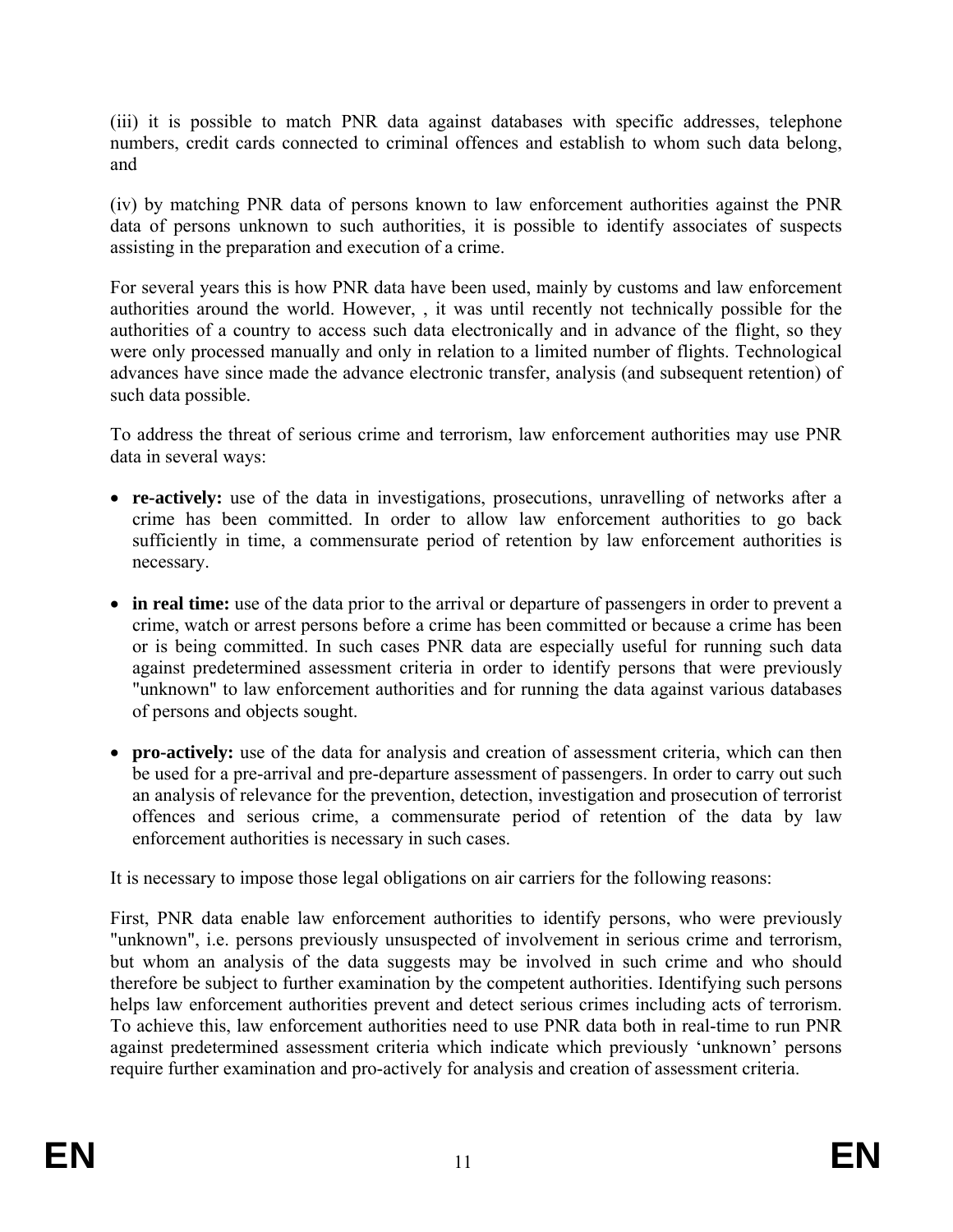For example, an analysis of PNR data may give indications on the most usual travel routes for trafficking people or drugs which can be made part of assessment criteria. By checking PNR data in real-time against such criteria, crimes may be prevented or detected. A concrete example given by a Member State on trafficking in human beings is a case where PNR analysis uncovered a group of human traffickers always travelling on the same route. Using fake documents to check in for an intra-EU flight, they would use authentic papers to simultaneously check in for another flight bound for a third country. Once in the airport lounge, they would board the intra-EU flight. Without PNR it would have been impossible to unravel this human trafficking network.

The combined pro-active and real-time use of PNR data thus enable law enforcement authorities to address the threat of serious crime and terrorism from a different perspective than through the processing of other categories of personal data: as explained further below, the processing of personal data available to law enforcement authorities through existing and planned EU-level measures such as the Directive on Advance Passenger Information,<sup>24</sup> the Schengen Information System (SIS) and the second-generation Schengen Information System (SIS II) do not enable law enforcement authorities to identify 'unknown' suspects in the way that the analysis of PNR data does.

Second, PNR data help law enforcement authorities prevent, detect, investigate and prosecute serious crimes, including acts of terrorism, after a crime has been committed. To achieve this, law enforcement authorities need to use PNR data in *real-time* to run the PNR data against various databases of 'known' persons and objects sought. They also need to use PNR data in a *re-active* manner to construct evidence and, where relevant, to find associates of criminals and unravel criminal networks.

For example, the credit card information which is part of the PNR data may enable law enforcement authorities to identify and prove links between a person and a known criminal or criminal organisation. An example given by a Member State relates to a large scale human and drug trafficking involving a Member State and third countries. Cartels were importing drugs to several destinations in Europe. They were using drugs swallowers who were themselves trafficked persons. They were identified on the basis of having bought the ticket with stolen credit cards on the basis of PNR. This lead to arrests in the Member State. On this basis, an assessment criterion was created which itself led to several arrests in other Member States and third countries.

Finally, the use of PNR data prior to arrival allows law enforcement authorities to conduct an assessment and perform a closer screening only of persons who are most likely, based on objective assessment criteria and previous experience, to pose a threat to security. This facilitates the travel of all other passengers and reduces the risk of passengers being subjected to screening on the basis of unlawful criteria such as nationality or skin colour which may wrongly be associated with security risks by law enforcement authorities, including customs and border guards.

<sup>1</sup> 

<sup>&</sup>lt;sup>24</sup> Directive 2004/82/EC of 29 August 2004.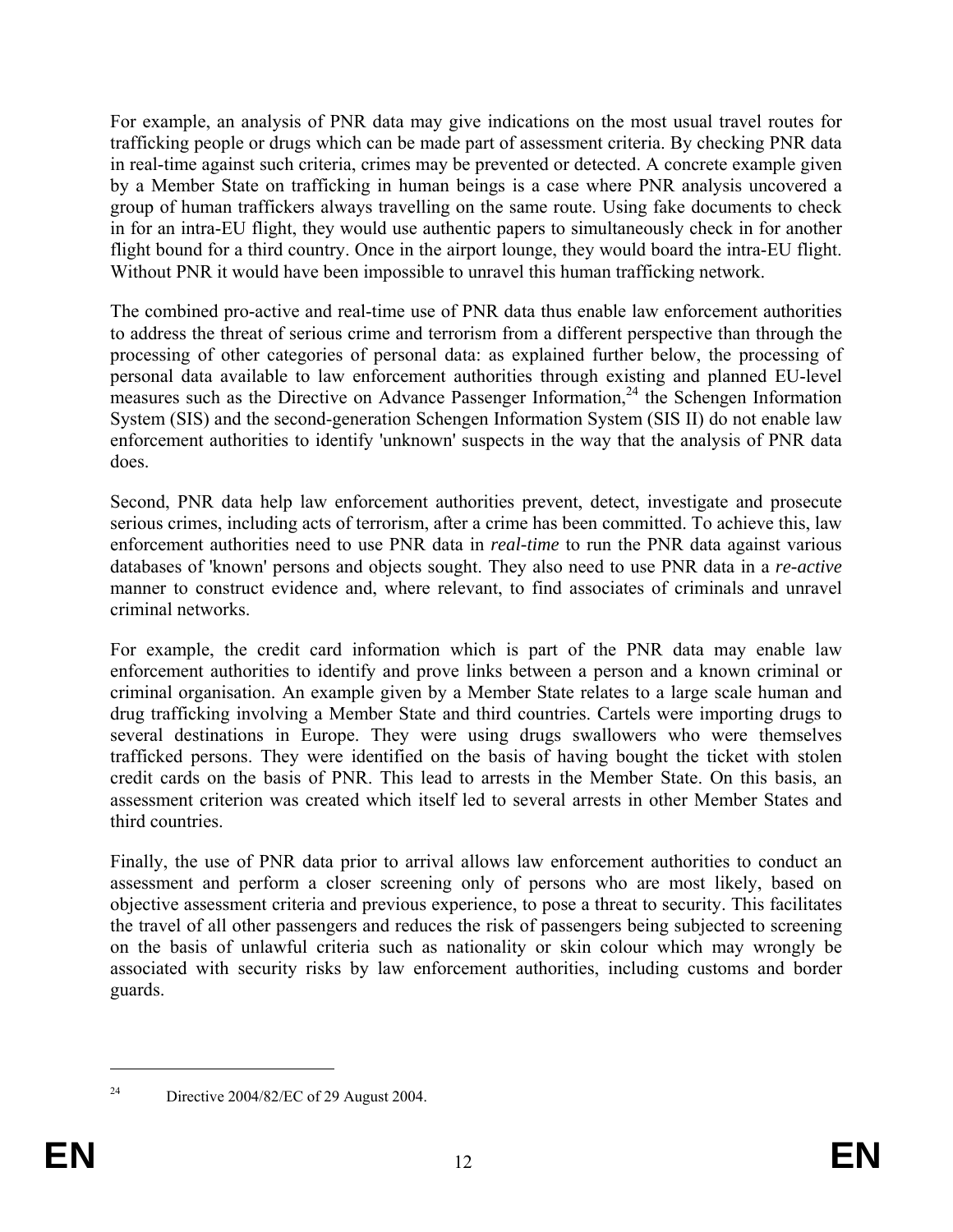The value of using PNR data in this context is confirmed by information from third countries and Member States that already use PNR data for the prevention, detection, investigation and prosecution of terrorist offences and serious crime. The experience of those countries shows that the use of PNR data has led to critical progress in the fight against crime, in particular, drugs and human trafficking and the fight against terrorism, and a better understanding of terrorist and other criminal groups through the gathering of intelligence on their travel patterns. The "European Union Strategy for Combating Radicalisation and Recruitment to Terrorism" notes, for example, the importance of identifying persons who travel to conflict zones in order to prevent terrorist training, build intelligence about terrorists and criminals and identify behaviour patterns of such persons. Even though PNR data are passenger data linked to travel, they are mainly used as a criminal intelligence tool rather than as border control tool. They are used in advance of a border crossing and not at the border crossing itself. Their main aim is to fight terrorism and serious crime rather than fight irregular immigration and facilitate border controls. The Commission adopted on 20.7.2010 a Communication on the Overview of information management in the area of freedom, security and justice<sup>25</sup> the purpose of which was to provide a full overview of EUlevel measures in place, under implementation or consideration regulating the collection, storage or cross-border exchange of personal information for the purpose of law enforcement or migration management. This Communication noted that the Schengen Information System  $(SIS)^{26}$  the second-generation Schengen Information System (SIS II)<sup>27</sup>, the Visa Information System  $(VIS)^{28}$ , and the anticipated Entry/Exit System and Registered Travellers Programme<sup>29</sup> are EU measures that deal directly with actions taking place physically at the borders.

The proposal will neither change nor interfere with current EU rules on the way border controls are carried out or with the EU rules regulating entry and exit from the territory of the Union. The proposal will rather co-exist with and leave those rules intact.

PNR data are also useful for other policy purposes. For example, they are useful for immigration purposes to find persons who have exceeded their permitted stay on a visa by providing a record of when a person enters the EU. In aviation security, PNR data could be used to prevent persons who might pose a threat to the security of the aircraft from boarding, through the implementation/establishment of 'no-fly lists'. In relation to health safety, if a passenger is found to be suffering from a highly contagious disease, PNR data could be used to quickly inform passengers on the same flight, in particular those who sat in the immediate surroundings of that passenger

<u>.</u>

<sup>&</sup>lt;sup>25</sup> COM (2010)385, 20.7.2010

<sup>26</sup> Convention implementing the Schengen Agreement of 14 June 1985 between the Governments of the States of the Benelux Economic Union, the Federal Republic of Germany and the French Republic on the gradual

abolition of checks at their common borders, OJ L 239, 22.9.2000, p. 19.<br>
Regulation (EC) No 1987/2006, Decision 2007/533/JHA, Regulation (EC) No 1986/2006.

<sup>28</sup> Council Decision 2004/512/EC, Regulation (EC) No 767/2008, Council Decision 2008/633/JHA. See also Declaration on combating terrorism, European Council, 25.3.2004.<br>[…].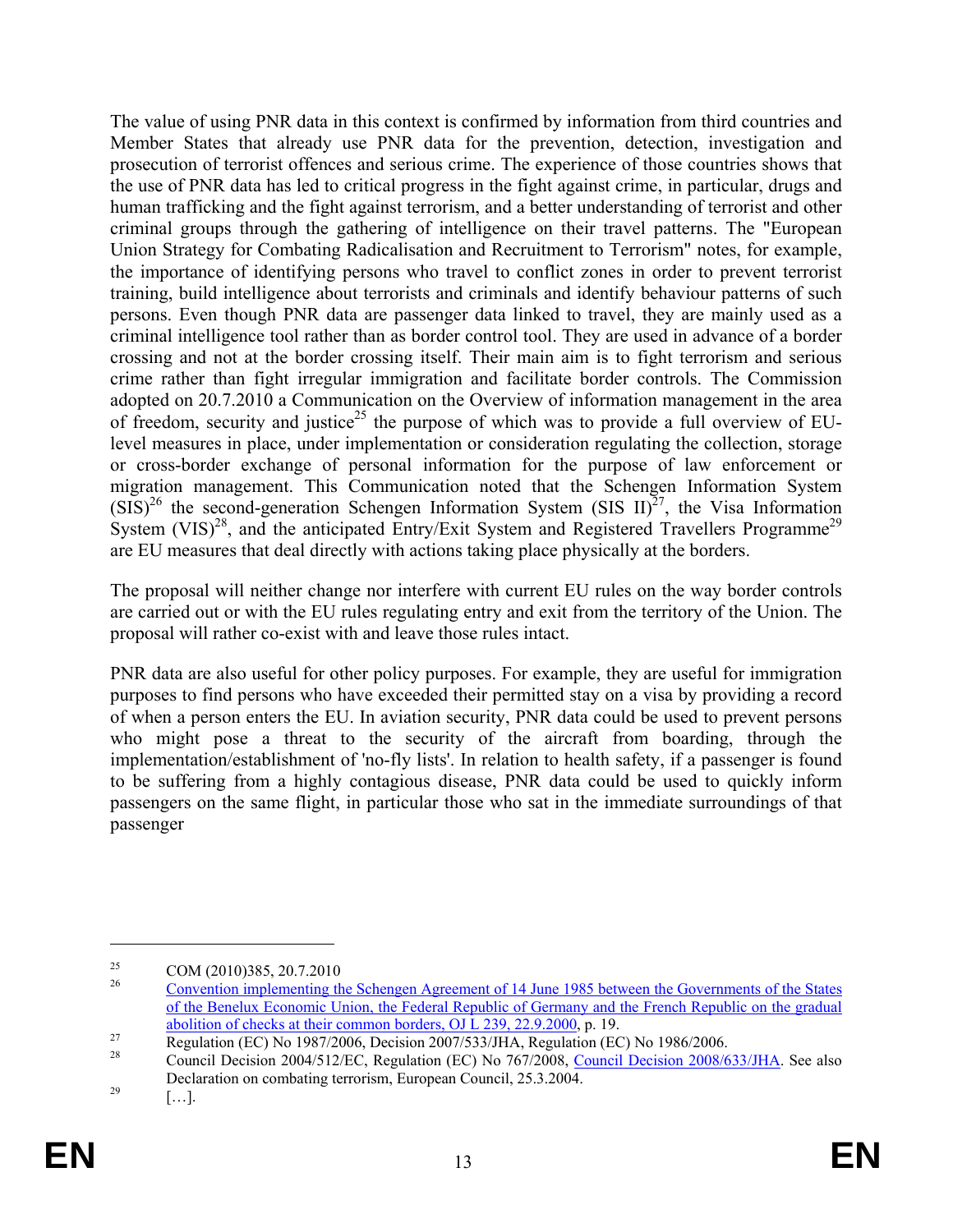### *2.1.3. Divergence between national PNR systems*

Even though only a limited number of Member States have set up a PNR system to date, most Member States use PNR data for the prevention, detection, investigation and prosecution of terrorist offences and serious crime in a non-systematic way or under general powers granted to the police or other authorities. Within the EU, the United Kingdom already has a PNR system, while France, Denmark, Belgium, Sweden and the Netherlands have either enacted relevant legislation and/or are currently testing using PNR data. Several other Member States are considering setting up PNR systems, but they are waiting for a proposal from the Commission which will enable them to obtain the full benefits of using PNR.

An analysis of the national legislation of the United Kingdom, France and Denmark<sup>30</sup> indicates that their provisions diverge and can be summarised as follows:

- The United Kingdom provides for the use of PNR data in the fight against terrorism, all crimes and irregular immigration. PNR data will be required from all flights, including intra-EU and domestic flights. The retention period would be 5 years in an active database and 5 years in archives. PNR data will be required from air, sea and rail carriers to the extent that such data exists.
- French legislation provides for the use of PNR data in the fight against terrorism and irregular immigration but not for other crimes. PNR data will be required from all flights, including intra-EU and even domestic flights. The retention period is 24 hours for immigration purposes and 5 years for terrorism purposes in an active database. PNR data will be required from air, sea and rail carriers to the extent that it exists.
- Danish Legislation provides for the use of PNR data only in the fight against terrorism and crimes against the State. The proposed retention period is 1 year and covers only air travel. It does not propose a system of transmission of PNR data but a system of retention of the data by the air carriers while giving direct access to such data to some law enforcement agencies. Informal talks with Denmark indicated that they are considering amending their legislation because the system of retention of the data by the air carriers is thought to be ineffective.

These provisions indicate that there are divergences with regards to the purpose of the system, the period of retention, the structure of the system, the geographical scope and the modes of transport which are covered. It is also likely that once the complete regulatory framework for the use of PNR data in these Member States is adopted, they will diverge, for instance, on data protection rules, the use of sensitive data, rights of access and judicial redress, the role of supervisory authorities and the range of authorities having access to the data. It is also expected that there will be divergences on the measures taken to safeguard the security of the transmission of the data, i.e. different transmission protocols and message formats.

<sup>&</sup>lt;sup>30</sup> For the United Kingdom, the Immigration, Asylum and Nationality Act 2006 For Denmark, the Air Navigation Act For France, Article 7 Division IV et V - art. 8 de la loi n° 78-17 du 6 janvier 1978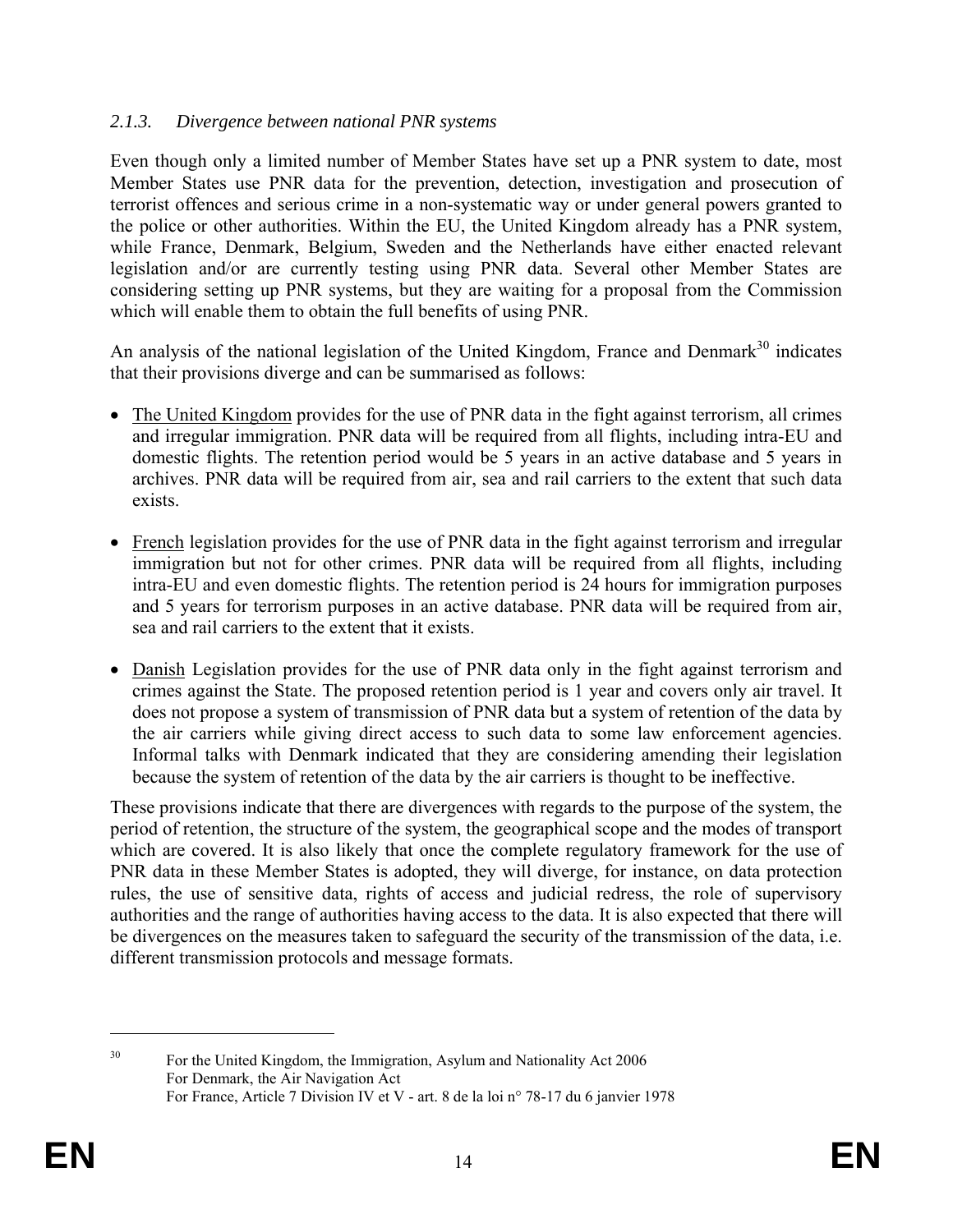As more Member States are preparing their own PNR legislation, this might lead to the creation of up to 27 considerably diverging systems. This could result in uneven levels of data protection across the Union, security gaps, increased costs and legal uncertainty for carriers. This could lead to distortions in the internal market.

### *2.1.4. Agreements with third countries*

The first country that recognised and made use of PNR data in a systematic electronic way was the United States, which, after the terrorist attacks of 9/11, proceeded immediately with the introduction of PNR data legislation. Since then, more countries have followed and passed similar legislation, namely Australia, Canada and New Zealand and more recently Japan and South Korea. Various other countries are also currently working towards such legislation. The EU has signed agreements for the transfer of PNR data with the United States<sup>31</sup>, Canada<sup>32</sup> and Australia<sup>33</sup>. These Agreements regulate the transfer of PNR data by carriers operating flights between the EU and these countries for the purpose of the fight against terrorism and transnational serious crime. They also list a series of safeguards that the third country must respect when handling personal data of passengers whose PNR data are transmitted under the Agreements. The Agreements do not deal with transfers of PNR data for flights by carriers to the EU or the authorities of Member States' as the EU does not yet have a PNR system in place. The Agreements only provide, in terms of reciprocity, that the authorities of the third countries share some analytical information with the Member States' authorities. If the EU had a PNR system, the reciprocity element of such Agreements would be implemented more thoroughly.

The Commitments on which the PNR Agreement with Canada was based have expired in 2009 and therefore the Agreement needs to be renegotiated. The Agreements with the United States and Australia are only provisional and have not yet been officially concluded by the EU. Upon the entry into force of the Treaty of Lisbon, the European Parliament proposed that both these Agreements should be renegotiated as they do not provide for adequate protection of personal data. Therefore, the Commission requested that the Council provides it with negotiating directives to enter into new agreements with the United States<sup>34</sup> and Australia<sup>35</sup>. The Commission also recommended that the Council provide it with negotiating directives to enter into a new agreement with Canada<sup>36</sup> as well. The Council adopted the relevant Decisions on 2 December 2010. Other countries, notably Japan and South Korea have also requested to negotiate such agreements.

Through the experience gained by the countries that already use PNR data, the Member States have come to appreciate the full value of PNR data in the fight against terrorism and other serious crime.

 $^{31}_{32}$  OJ L 204/16, 4.8.2007

<sup>&</sup>lt;sup>32</sup> OJ L 91, 29.3.2006 p.53, OJ L 91, 29.3.2006 p.49 and OJ L 82, 21.3.2006 p.15

 $\frac{33}{34}$  OJ L 213, 8.8.2008, p.49

 $\frac{34}{35}$  SEC(2010)1082, 21.9.2010

 $\text{SEC}(2010)1083, 21.9.2010$ <br>36 SEC(2010)1084, 21.9.2010

<sup>36</sup> SEC(2010)1084, 21.9.2010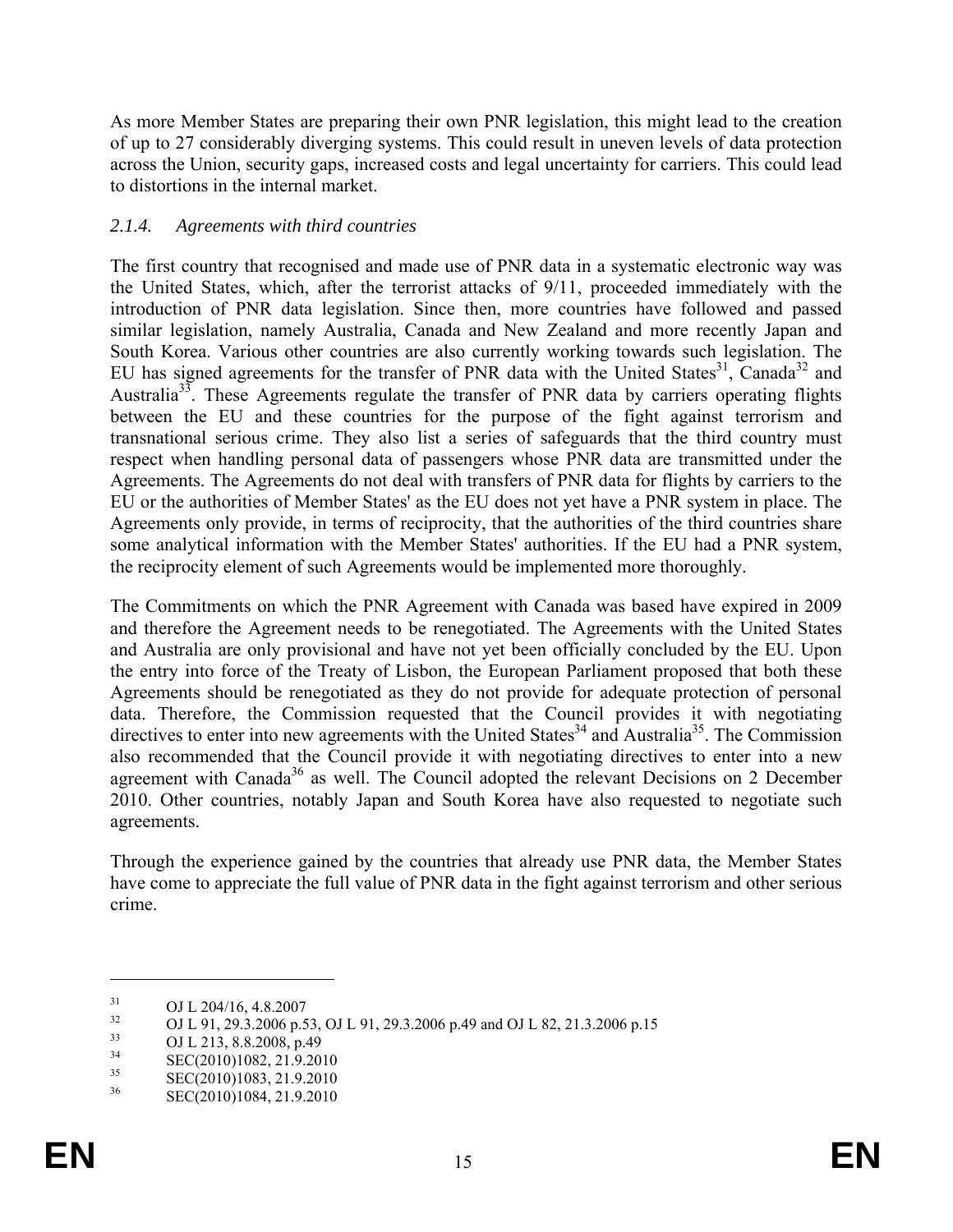# *2.1.5. Types of carriers collecting PNR data*

Currently only air carriers collect PNR data. Sea and rail carriers do not collect such data, with some exceptions. For example, some rail and sea carriers collect PNR-like data for instance the Eurostar. and Thalys collect some data when the reservation is made online and cruise ships collect some PNR-like data as well. On the other hand, ferries and trains other than the Thalys and the Eurostar do not have computerised reservation systems which are similar to those of air carriers.

The collection of PNR data by carriers should also be considered against the background of increasing passenger flows. According to the data provided by the Member States, there were 767 million external border crossings in 2007 and 714 million in 2008. It should be noted that the data are not fully comparable because the Schengen enlargement in 2007 (land borders) and 2008 (air borders)<sup>37</sup> shifted the physical location of the Schengen external border and affected the number of external border-crossing points. Furthermore, Member States do not record such movements in a consistent manner, so rates are based mainly on estimations. However, based on discussion with Member States it can be assumed that border-crossings at the largest and busiest points have been increasing and will continue doing so in the future<sup>38</sup>.

In addition, the total number of travellers differs a lot between Member States with some Member States recording over three million travellers crossing the borders in a one week period and others recording below 50.000 travellers.

As regards the number of flight movements and passengers affected by the possible introduction of PNR measures, air carriers carried approximately 500.000.000 passengers on 3.300.000 flights going in and out of the EU-27 in 2006<sup>39</sup>. With an annual rate of increase of these flights of  $7.7\%$ <sup>40</sup>, the number of flights going in and out of the EU-27 in 2010 was 4.500.000.

# **2.2. EU right to act and subsidiarity principle**

The right of the EU to act in this field is enshrined in Articles 82 and 87 of Title V of Chapter V of the Treaty on the Functioning of the European Union (TFEU).

As the threat from terrorism and cross-border serious crime remains significant, it is important to provide law enforcement authorities with new effective tools with which to perform their tasks. As most of the categories of serious crimes, like drugs and human trafficking, often involve international travel, it is essential that authorities collect, process and exchange PNR data to increase the internal security of the EU. Moreover investigations for the purpose of preventing, detecting, investigating and prosecuting terrorist offences and serious crimes carried out by the

<sup>&</sup>lt;sup>37</sup> The Czech Republic, Estonia, Hungary, Latvia, Lithuania, Malta, Poland, Slovakia and Slovenia joined the Schengen area in 2007 (air borders were lifted in 2008).<br><sup>38</sup> See also the World Trade Organisation (WTO) forecast: Tourism 2020 vision,

http://www.wto.org/english/tratop\_e(ser\_e/omt.ppt and the travel forecast of Office of Travel and Tourism Industries (OTTI), http://tinet.ita.doc.gov/view/f-2000-99-001/index.html.<br>Figures according to Eurocontrol on the basis of CFMU IFR Flights<br>Francescated Annual Base of 2000

<sup>40</sup> Eurocontrol Annual Report 2009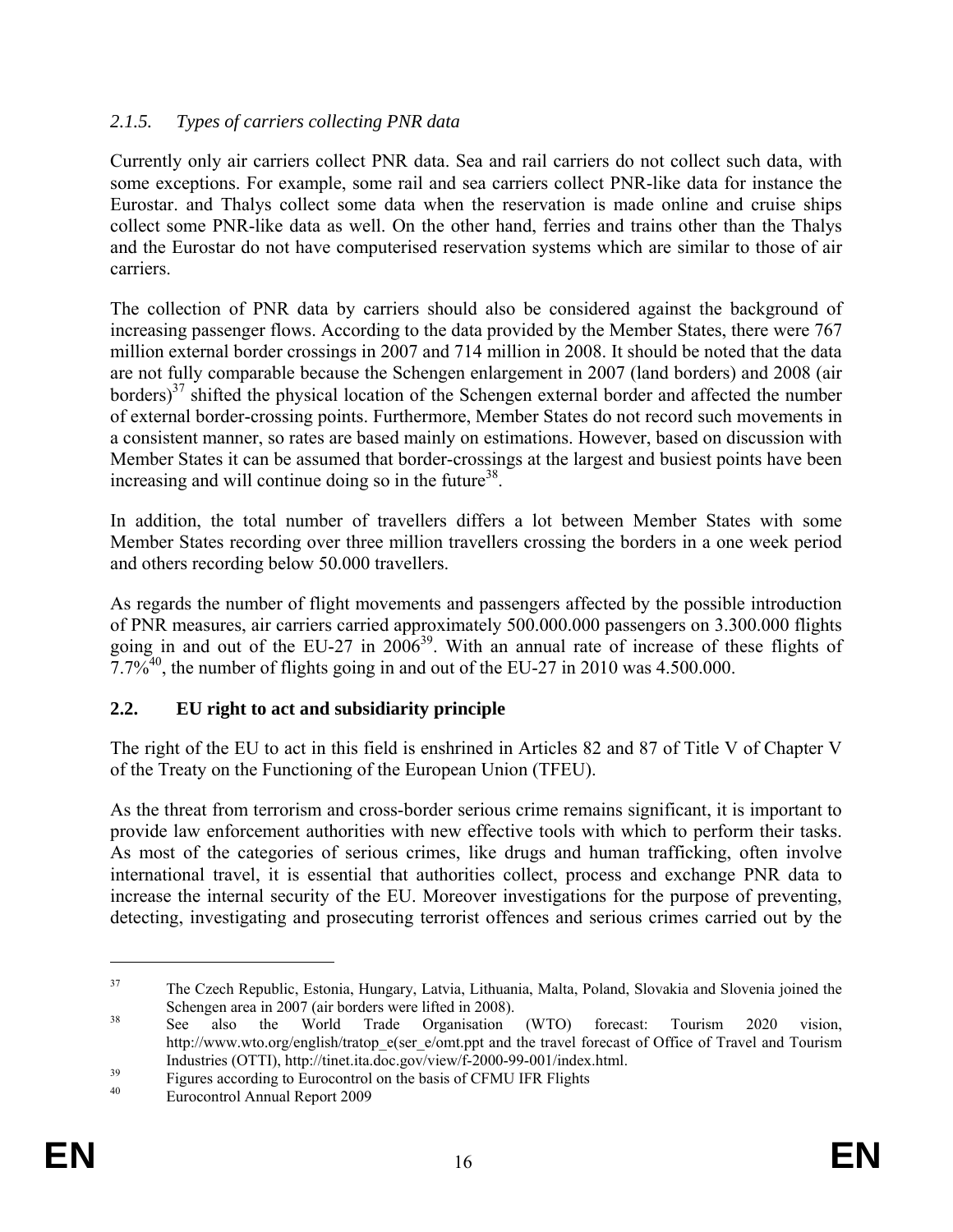competent authorities of the Member States are largely dependent on international cross-border cooperation.

Because of the free movement of persons in the Schengen area, it is necessary for all Member States to collect, process and exchange PNR data, in order to avoid security gaps due to criminals diverting their planned journeys through Member States not collecting PNR data. By acting collectively and coherently this measure will have a substantial impact on the security of the EU.

If Member States are left to legislate independently on issues such as data retention periods, use of sensitive data, purpose limitation, push/pull methods and onwards transfers to third countries, safeguards might diverge. Action at EU level will help to ensure harmonised provision on safeguarding data protection throughout the Union.

A further reason why EU action would be more appropriate is that differences between national requirements adopted in Member States that have already established similar mechanisms or which will do so in the future, may impact negatively on the air carriers as they may have to comply with several potentially diverging requirements. Different standards regarding the method of transfer of data, the messaging format, the data security mechanisms, the frequency of transmissions etc, would be very costly for carriers operating in different Member States to implement.

On the basis of the above, it can be concluded that the EU is both entitled to act and better placed to do so than the Member States acting independently. Such an action should not go beyond what is necessary to achieve its objectives.

# **2.3. How would the problem evolve, all things being equal?**

Without action at EU level, it is likely that several Member States will implement their own domestic PNR systems. This would mean that the full benefits offered to develop the fight against terrorism and serious crime to increase internal security of the Union, by cooperating on PNR data collection, would not be attained. This would also mean that the Union might end up with various diverging PNR systems leading to negative effects on the internal security of the Union, by the potential creation of serious security gaps.

The development of different and diverging PNR systems in the Union could also have an adverse effect on the level of protection of personal data afforded to passengers, since the standard of data protection in the Member States may vary, despite respecting the general European standards. As more and more Member States adopt national legislation for the use of PNR data and as more and more third countries request such transmission from carriers, it is important to ensure uniform and high level protection of personal data when processing PNR data. Sufficient safeguards should be provided to ensure that passengers have access to enforce their rights. The Article 29 Data Protection Working Party, despite opposing the use of PNR data, strongly prefers a European instrument with robust data protection guarantees to various national systems with diverging data protection standards.

In addition, diverging PNR systems in the Union would create difficulties for carriers having to comply with a number of different systems, and the national authorities would have to develop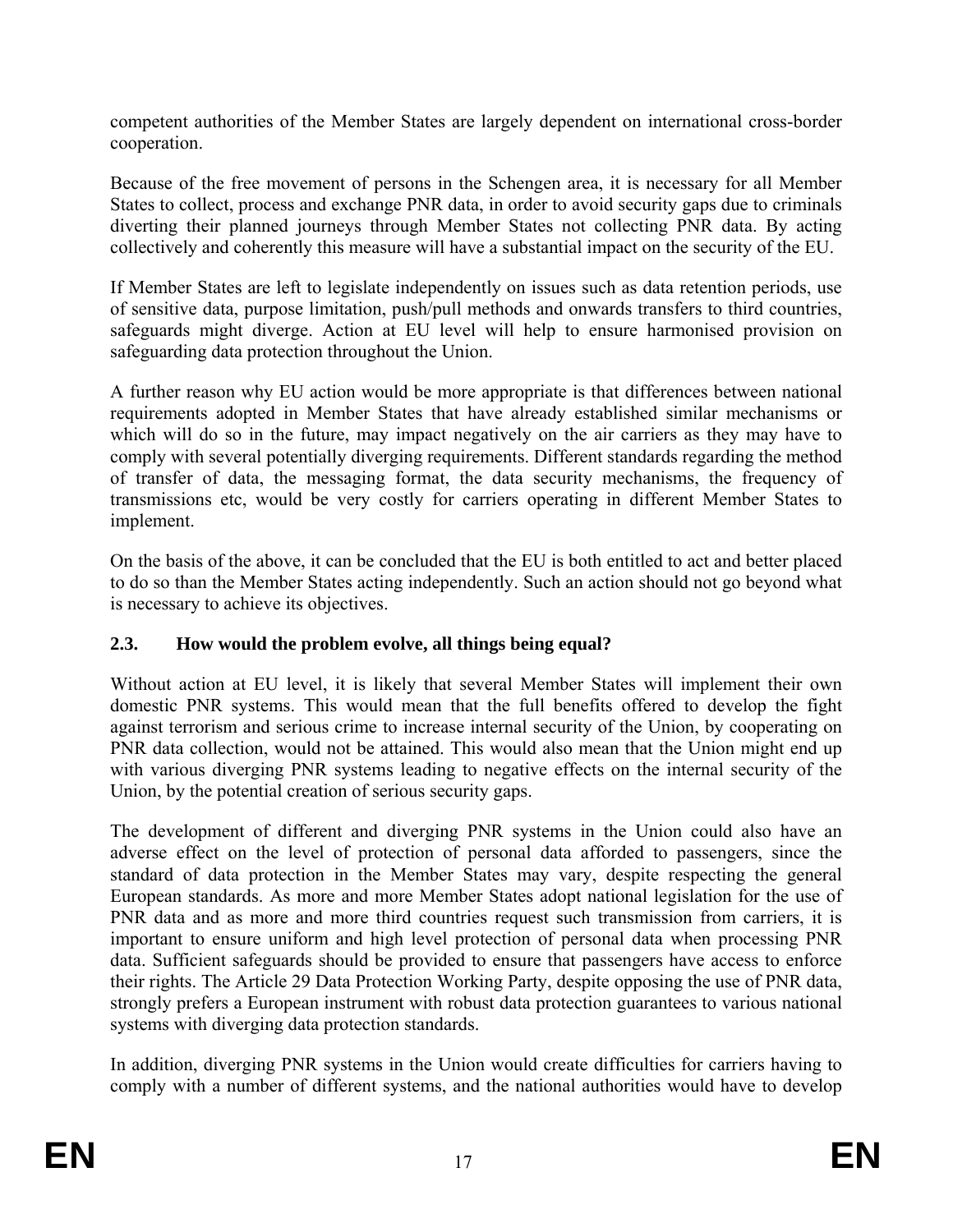systems to be able to receive and transmit data in potentially many different ways. For this reason, the carrier associations which were consulted for the purposes of this report were strongly in favour of harmonising the use of PNR data at EU level.

Another aspect to be taken into account is that the number of travellers continues to increase. This, together with additional border and security controls, has started creating problems of managing the flows of passengers efficiently. This problem is expected to worsen as the number of passengers increase. The collection and use of PNR data will contribute towards managing this problem more efficiently. The possibility of performing border and security controls of a passenger's PNR data before he or she actually arrives in the country of destination will make it possible to clear non-identified travellers and subject them only to minimum controls at the **border** 

# **3. POLICY OBJECTIVES**

### **3.1. Objectives**

One of the fundamental goals of the Union is the development of a genuine European area of justice, freedom and security. Such an area aims to ensure that the fundamental rights of individuals living in the EU, such as the right to life, physical integrity and the protection of personal data and privacy, are guaranteed.

The general objective is therefore to increase the internal security of the EU, while respecting the right to protection of personal data and other fundamental rights. This is in line with the Stockholm Programme, which calls on the Commission to present a proposal for the use of PNR data to prevent, detect, investigate and prosecute terrorism and other serious crime.

This general objective translates into the following specific policy objectives:

- (1) To prevent and reduce terrorist activities and other serious crime through a global approach to the use of PNR data avoiding security gaps. At operational level, the objective would be to collect and process PNR data in an electronic format in order to benefit fully from the advantages offered by modern technologies for such use.
- (2) To ensure that individuals' right to the protection of personal data is duly respected when PNR data are collected and processed. At operational level, the objectives is to facilitate the exchange of PNR data among responsible authorities and to ensure that access to PNR data is limited to what is necessary for the pre-defined purpose(s).
- (3) To provide legal certainty to and reduce costs for carriers. There are two operational objectives, to reduce differences in legal and technical requirements imposed on carriers and to avoid distortion of the internal market due to diverging legal requirements.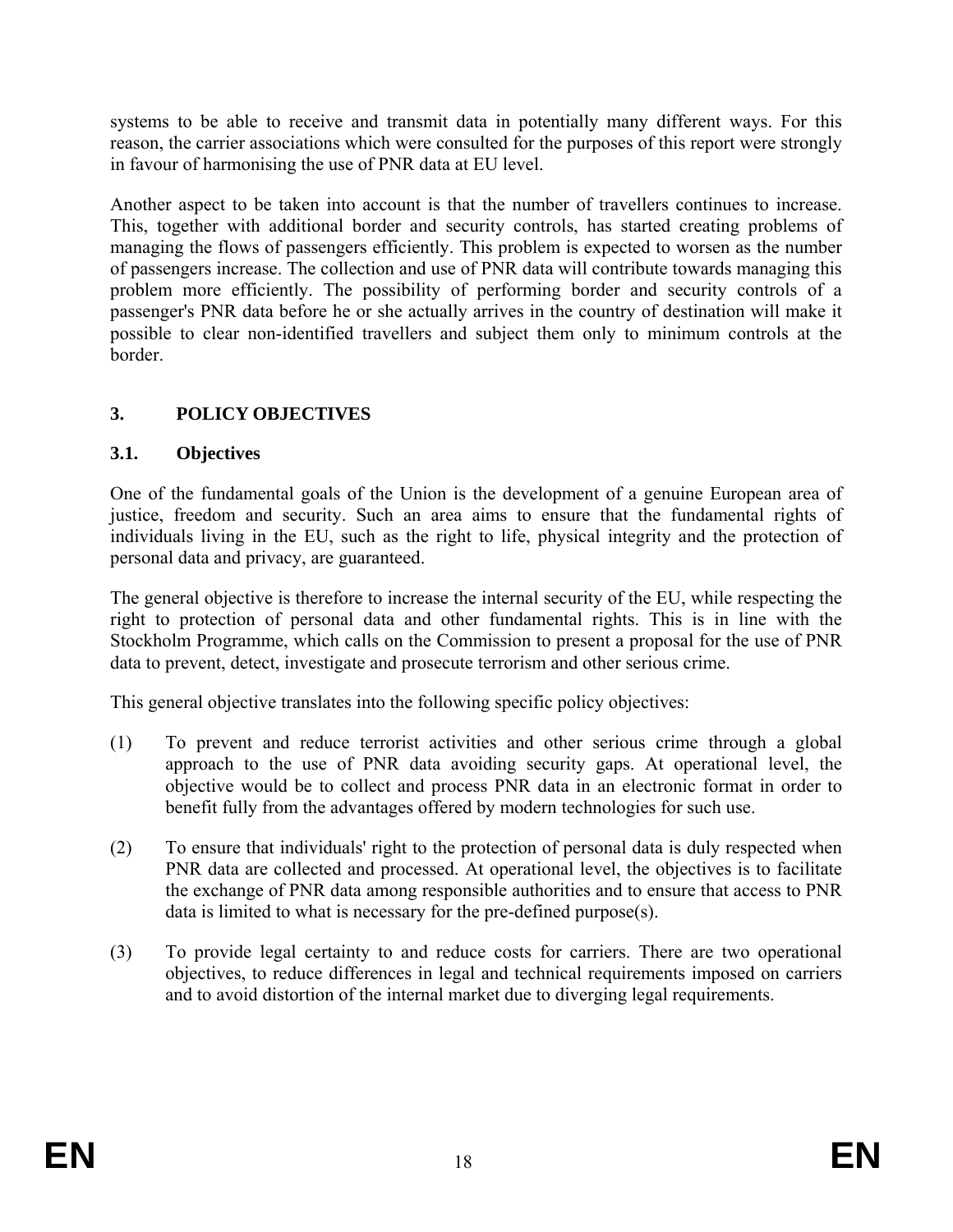# **3.2. Respect of fundamental rights**

The impacts on fundamental rights in the Impact Assessment have been assessed in line with the Fundamental Rights "Check List" as provided for in the Commission's Strategy for the effective implementation of the Charter of Fundamental Rights by the European Union<sup>41</sup>.

The purpose of any proposed measure would be to prevent and combat terrorism and other serious crime so as to increase the public security in the EU and safeguard fundamental rights.

The use of PNR data would involve the collection, processing, exchange and use of personal data of individuals for public policy purposes. As such, this processing interferes with the fundamental rights to the protection of private life and to the protection of personal data as recognised by Articles 7 and 8 of the Charter on Fundamental Rights of the European Union and Article 8 of the European Convention of Human Rights, as well as Article 16 of the Treaty on the Functioning of the European Union. The right to private life and to the protection of personal data is however subject to limitations and conditions defined in Article 8 of the European Convention of Human Rights and Article 52 of the Charter on Fundamental Rights of the European Union. These limitations permit interferences that are in so far as necessary "in the interest of national security, public safety or the economic well-being of the country, for the prevention of disorder or crime, for the protection of health or morals, or for the protection of the rights and freedoms of others". "in accordance with the law" and "necessary in a democratic society". As the proposed actions would be for the purpose of combating terrorism and other serious crime, contained in a legislative acts they would clearly comply with such requirements provided they are "necessary in a democratic society" and comply with the principle of proportionality.

Any proposed action would fall within the scope of Title V of Chapter V TFEU on police and judicial cooperation. The Data Protection Directive  $95/46/EC^{42}$  would not apply as actions within a framework established by public authorities to safeguard public security are excluded. The provisions of the Council Framework Decision 2008/977/JHA on the protection of personal data processed in the framework of police and judicial cooperation in criminal matters $43$  would apply to data exchanged between Member States but not to the domestic processing of personal data for law enforcement purposes, leaving a protection gap at national level. Since any proposed measure would involve domestic processing of PNR data by Member States, it is necessary to devise data protection rules for such processing. The most suitable solution in the circumstances would be that the data protection safeguards of any proposed measure are in line with the Framework Decision 2008/977/JHA. On this basis, any proposed action should ensure that the purpose of the use of PNR data is clearly defined, that processing of personal data is secure, that the right of individuals to information, access, rectification, erasure and blocking are respected, and that Member States impose liability, appropriate sanctions and remedies. Equally, the supervision of

<sup>&</sup>lt;sup>41</sup> COM (2010)573 of 19 October 2010

Directive 95/46/EC of the European Parliament and of the Council of 24 October 1995 on the protection of individuals with regard to the processing of personal data and on the free movement of such data, OJ L 281,

<sup>23/11/1995</sup> p 31, Article 3<br>  $\frac{43}{4}$  Council Framework decision 2008/977/JHA of 27 November 2008 on the protection of personal data processed in the Framework of police and judicial cooperation in criminal matters, OJ L 350, 30.12.2008, p.60.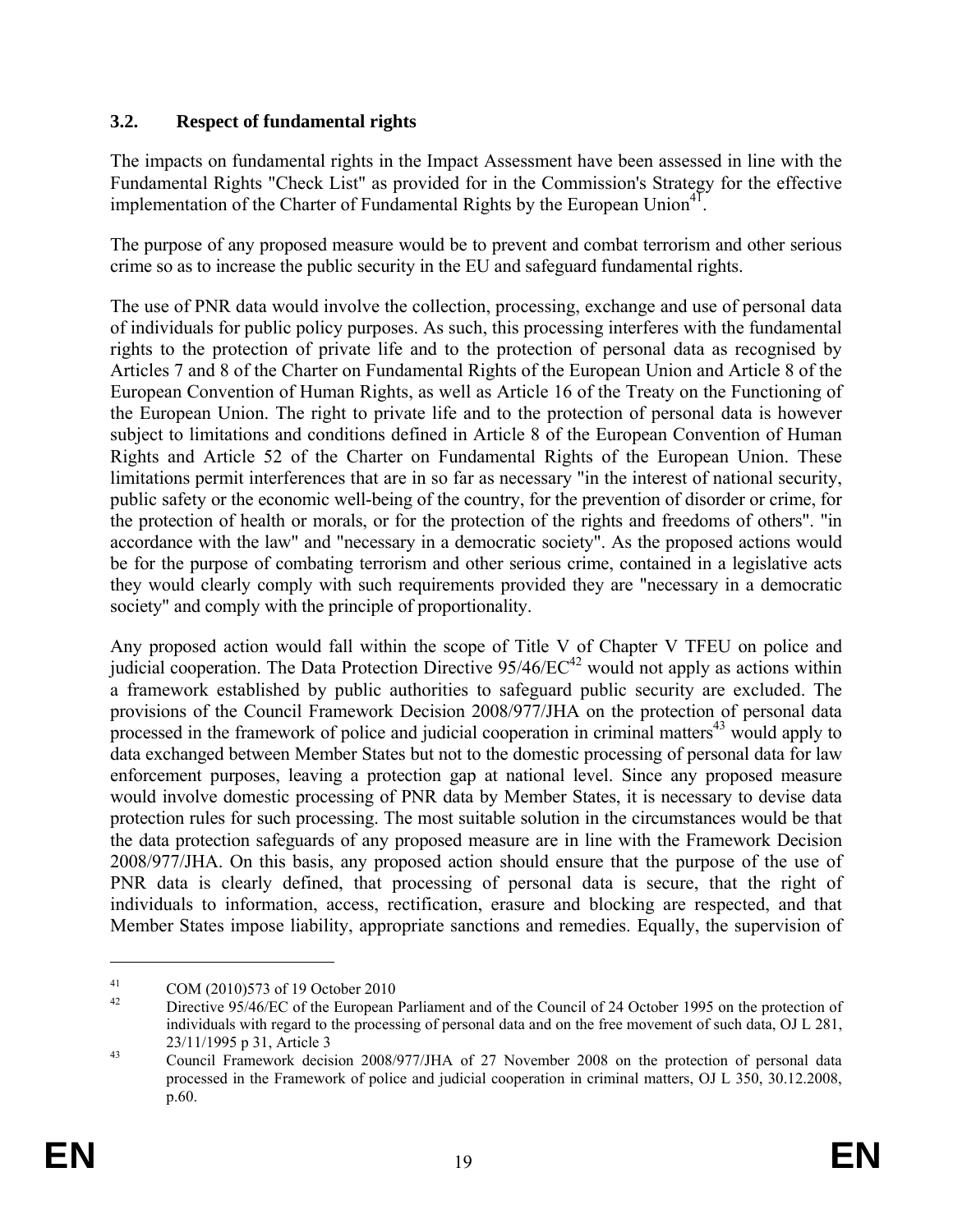the application of these rules by the data protection supervisory authorities in Member States, exercising their functions with complete independence, is an essential component for efficient protection of personal data under any such proposal.

This solution would guarantee a uniform standard of protection of personal data under any proposal, and provide legal certainty for individuals, commercial operators and law enforcement authorities.

# **4. POLICY OPTIONS AND TRANSVERSAL ISSUES**

# **4.1. Policy options**

In order to achieve the objectives mentioned above, the Commission considers that there are four main policy options described below:

# **A. Refraining from addressing the issue at EU level – Maintaining the status quo**

This policy option involves no action being taken by the EU. This means that the issue of processing and exchanging PNR data will remain unresolved at EU level while different and largely diverging solutions to the processing and exchanging of PNR data would be developed and implemented by Member States acting independently.

Three Member States have already started implementing national PNR data systems and it is expected that more will follow.

# **B. Options addressing the structure of a system for collecting and processing PNR data**

# **B.1: Decentralised collection and processing of data by Member States**

This policy option would involve an EU legislative instrument to ensure that Member States collect, process, use and share certain categories of PNR data for specific purposes. Each Member State would be required to collect and process the PNR data of travel to and from its territory, while sharing relevant PNR data or analysis of PNR data with other Member States. Therefore each Member State would be individually as well as collectively responsible for increasing the internal security of the EU. Under this option, the Member States would bear the costs of establishing their national PNR systems. Consequently, it would be Member States that decide on how best to use PNR data, within the limits of the EU legislative instrument. These activities would be subject to a number of safeguards aimed to comply with data protection requirements and the security of data transfers. Such safeguards should include appropriate purpose limitation, clearly defined periods of retention, and rules ensuring the security of data processing as well as redress mechanisms.

# **B.2: Centralised collection and processing of data at EU level**

This policy option would involve an EU legislative instrument to require that an EU central unit collects, processes, uses and shares with Member States certain categories of PNR data for defined purposes. It would involve the centralised collection and processing of the data by an EU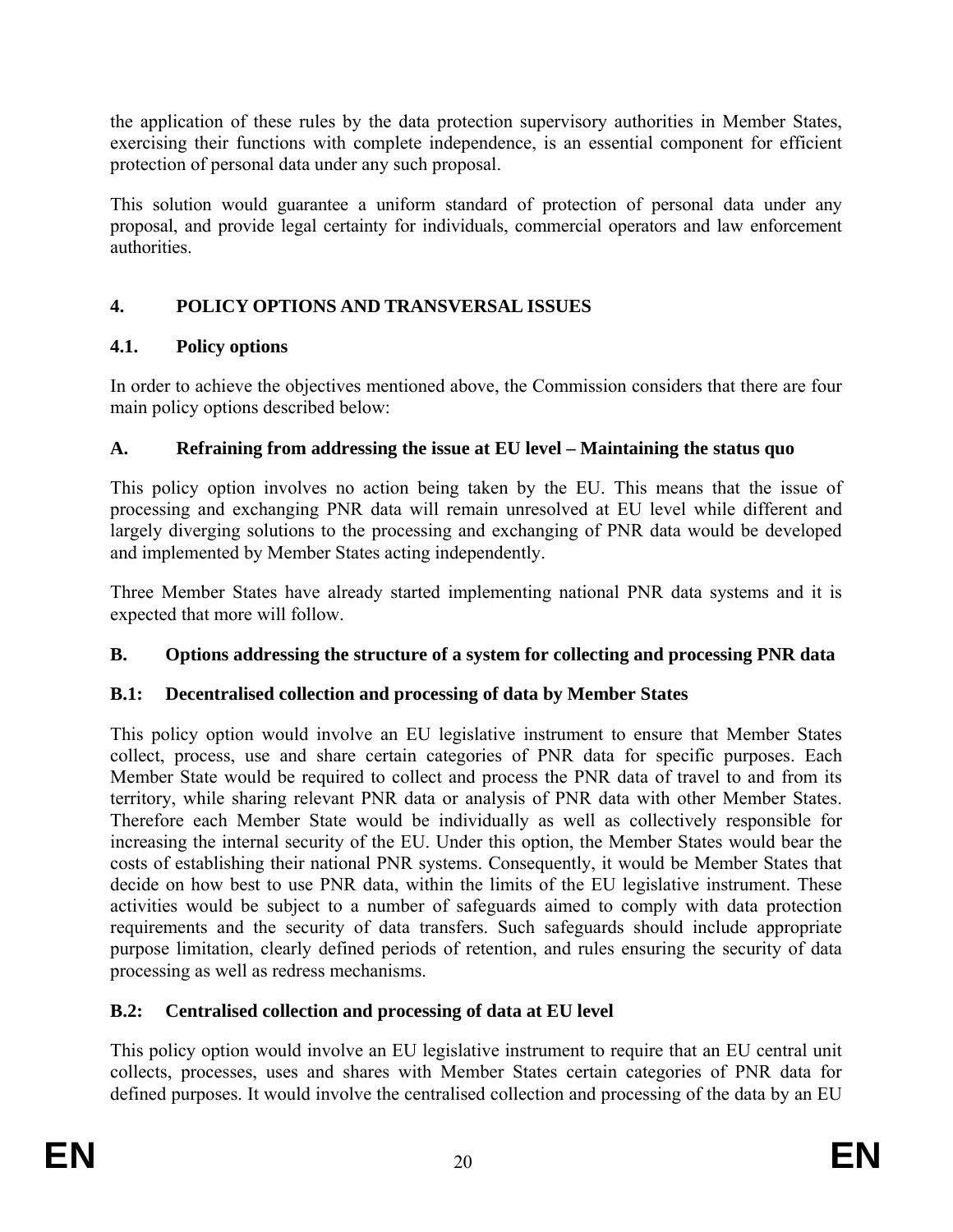body, rather than requiring each Member State to collect and process the PNR data of travel to and from their territory. Carriers would be obliged to transmit the PNR data of their passengers to a Centralised Unit at EU level which would filter out the non-required data when necessary, process and share PNR data or analysis of PNR data with the relevant authorities of the Member States. The Centralised Unit would be responsible for retaining the data. Consequently, the EU would be responsible for processing and retaining the data, within the limits of the legislative instrument. These activities would be subject to a number of safeguards aimed at providing the highest level of protection of personal data and a secure transmission of the data. Such safeguards should aim at ensuring the appropriate purpose limitation, defining the retention period, and setting rules for the security of the data and redress mechanisms. The work of such a unit would be substantial, it would require an important number of staff and it would need to work on a 24/7 basis. Under this option, the EU, together with each Member State would be collectively responsible for increasing the internal security of the EU. The costs for establishing and running the system would be borne by the EU budget.

# **C. Options addressing the purpose limitation of the proposed measures**

### **C.1: Access for the prevention, detection, investigation and prosecution of terrorist offences and serious crime only**

Under this option, PNR data would be used for the prevention, detection, investigation and prosecution of terrorist offences and other serious crimes**.** The term "terrorist offence" could be defined according to the Framework Decision on combating terrorism 2002/475/JHA<sup>44</sup>. The term "serious crime" could be defined according to the Council Framework Decision 2002/584/JHA of 13 June 2002 on the European Arrest Warrant and the surrender procedure between Member States. This option would be consistent with the approach of the Commission as regards transfers of PNR data to third countries, as set out in the Communication on the global approach to transfers of PNR data to third countries and with its general approach in police and judicial cooperation instruments.

### **C.2: Access for the prevention, detection, investigation and prosecution of terrorist offences and serious crime and other policy objectives**

Under this option, PNR data would be used not just for the prevention, detection, investigation and prosecution of terrorist offences and other serious crime, but also for other purposes, such as immigration control, aviation security and health safety, described in section 2.1.2.

# **D. Options addressing the modes of transport to be covered by the proposed measures**

# **D.1: Air travel only**

Under this option, PNR data would be collected only for air travel. Currently only air carriers regularly collect such information. The data are provided by the passenger voluntarily and are collected and processed by the air carriers for commercial purposes via their reservation and

<sup>44</sup> OJ L164, 22/6/2002, p.3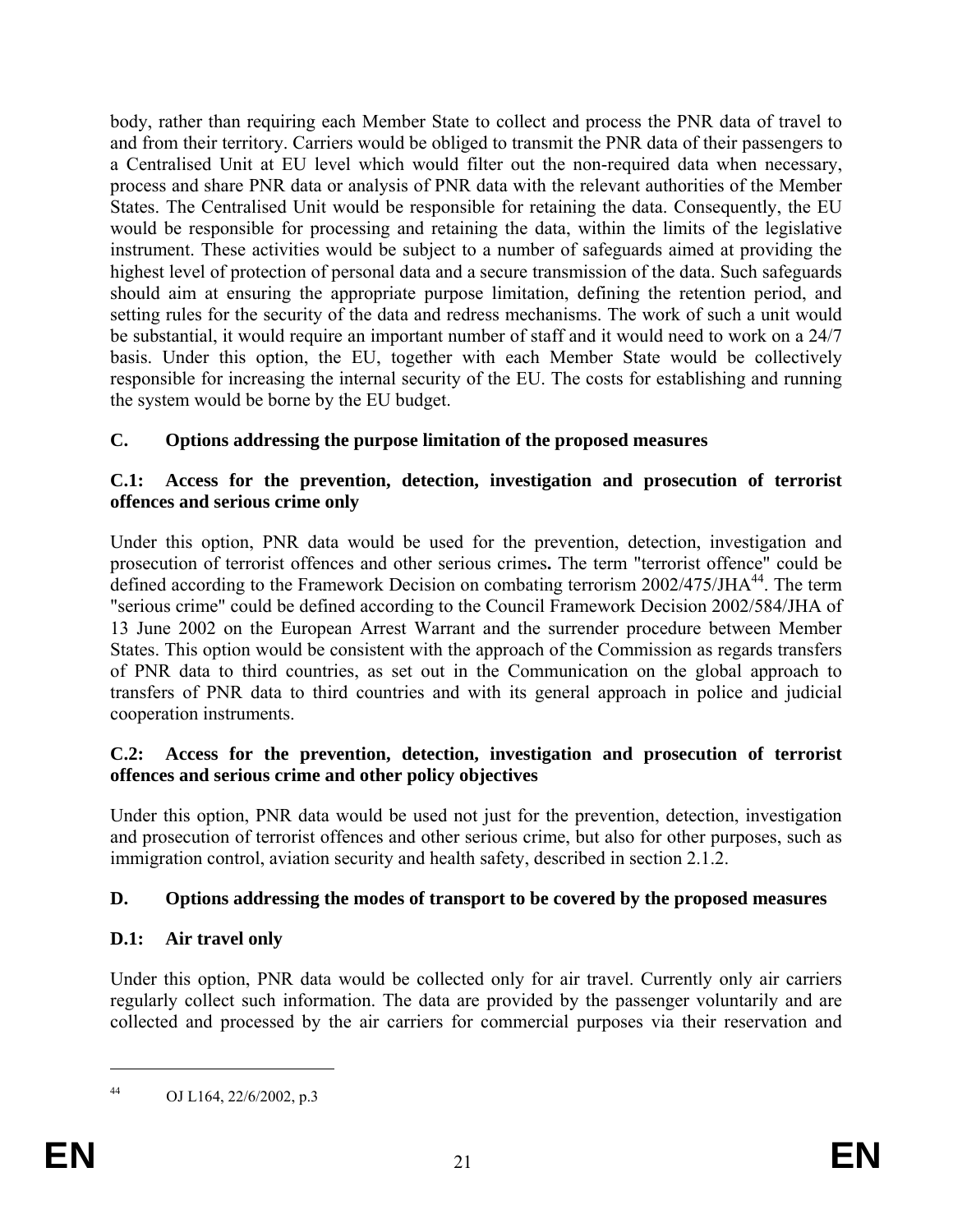departure control systems. The nature of air travel requires that at least the name and flight number for each passenger are known at the time of booking.

# **D.2: Air, sea and rail travel**

Under this option, PNR data would be collected for air, sea and rail travel. Because most sea and rail carriers do not currently regularly collect PNR data, this option involves extending the collection of PNR data to those types of carriers.

# **E. Voluntary/enhanced cooperation**

This option would result in the issue being dealt with by encouraging cooperation between the Member States. Such cooperation could take the form of exchanges of best practices. However, it is considered that the option of encouraging cooperation between Member States, would not achieve the desired objectives. Firstly, it would be extremely difficult, if not impossible, to ensure a common EU approach, and it would be impossible to ensure that such best practices are actually being exchanged. Moreover, the problems of terrorism and organised crime affect all Member States and are not only limited to some Member States. If Member States refuse or fail to coordinate their activities, they would create a substantial security gap within the Union. The security of the EU is the joint responsibility of Member States and they should all act in a harmonised manner to achieve the desired results. The goal of increasing security can therefore not be sufficiently achieved merely by encouraging cooperation between Member States. In addition, the airlines and the data protection authorities of the Member States generally opposing the idea of using PNR data for law enforcement purposes were adamant that if any action were to be taken it should involve harmonisation. Otherwise it is likely that we will end up with diverging requirements which will ultimately be very costly for the airlines and the Member States. It is further noted that the guidelines of the International Civil Aviation Organisation (ICAO) on PNR data are not binding and have proved not to provide a sufficient basis for the required cooperation.

On the basis of the above, the option of encouraging cooperation between the Member States in this field is rejected at this initial stage and will not be further examined.

# **4.2. Transversal issues**

There are a number of transversal issues which arose from the consultations with Member States and other stakeholders that are relevant to the use of PNR data but which are not presented as policy options in the present report, either because there is already a general consensus on these issues or because an alternative approach to the one presented is not considered realistic at this stage. This section provides an overview of a preliminary analysis of these issues.

# *4.2.1. Geographical scope*

It would be most reasonable and proportionate that any proposed measure would apply to travel from a third country to or from a Member State. This would ensure that PNR data of all passengers entering or departing from the EU would be collected, processed and retained.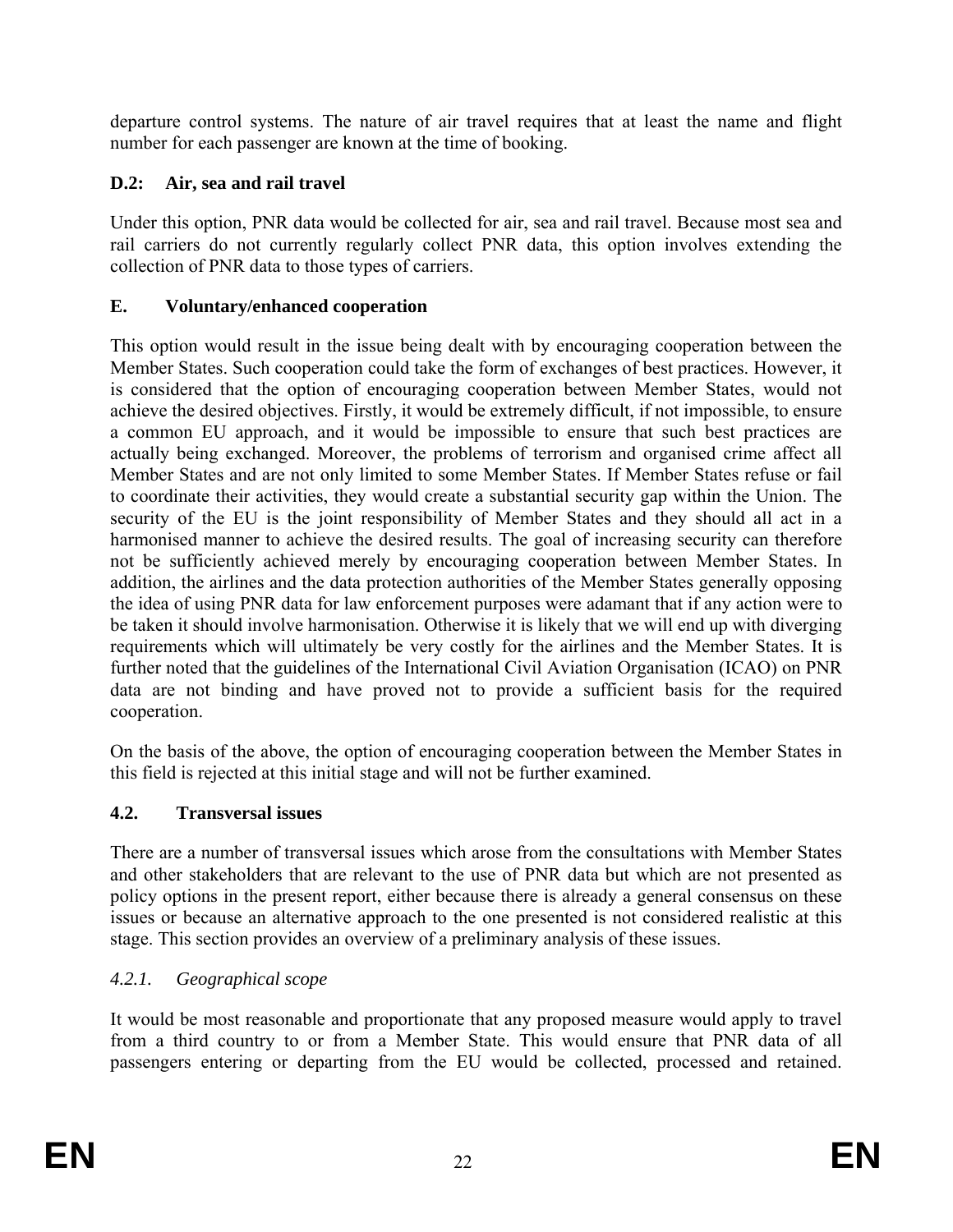Member States and the EU would undertake to act individually and as well as collectively to increase security in the EU.

Given that the objectives pursued by the collection of PNR data are the same inside and outside of the EU, there would be an important added value in including internal flights, i.e. flights between Member States in any proposed measure. Making the instrument applicable to all travel, including internal travel, though favoured by some Member States, is however considered premature at this stage. Considering the large number of travellers on internal flights, which is three times more than the number of passengers on international flights<sup>45</sup>, the costs for setting up and operating the system would be much higher. The hardware and software required to set up the system would have to have a much larger capacity, and therefore would be much more expensive. A system including internal flights would be too ambitious to adopt as a first step, but it is one that should be considered for the future, as part of a step-by-step approach. The possibility and necessity of including internal flights in any measure could be the subject of an indepth evaluation a couple of years after the measure has been in operation. The experience of those Member States that collect PNR data on internal flights by that point should be taken into account for the purposes of the evaluation.

### *4.2.2. Sensitive data*

As regards the processing of sensitive data, any proposed measure should be consistent with the 2007 Impact Assessment and the 2007 proposal ensuring that "sensitive" data<sup>46</sup>, to the extent that they are contained in the PNR data, are filtered out and deleted immediately.

# *4.2.3. Data retention period*

On the length of the data retention period, a commensurate period of retention of the data by the relevant authorities is necessary when using PNR data re-actively or pro-actively. The option of deleting the data upon the arrival of the passengers at the country of destination does not seem appropriate as it would limit the potential of PNR data to one of the three possible uses listed in 2.1.2, namely real-time use. Such a limitation would not make full use of the added value of using PNR data.

The retention period should not be longer than necessary for the performance of the tasks for which PNR data are used and should take into account the different ways in which PNR data are used and the possibilities of limiting access rights over the period of retention. The 2007 Impact Assessment and 2007 proposal set the active retention period to 5 years and retention in an inactive database for another 8 years. This choice was heavily criticised by the data protection stakeholders and the European Parliament as too long and disproportionate. For the purposes of this report, it is proposed that any new measure should provide for a reduced period of data retention. Such a data retention period should also provide for the gradual reduction of access

<sup>45</sup> Eurocontrol Annual Report 2009

<sup>46</sup> As defined in Article 6 of the Convention 108 for the Protection of Individuals with Regard to Automatic Processing of Personal Data of the Council of Europe, i.e. personal data revealing racial origin, political opinions or religious or other beliefs, or concerning health or sexual life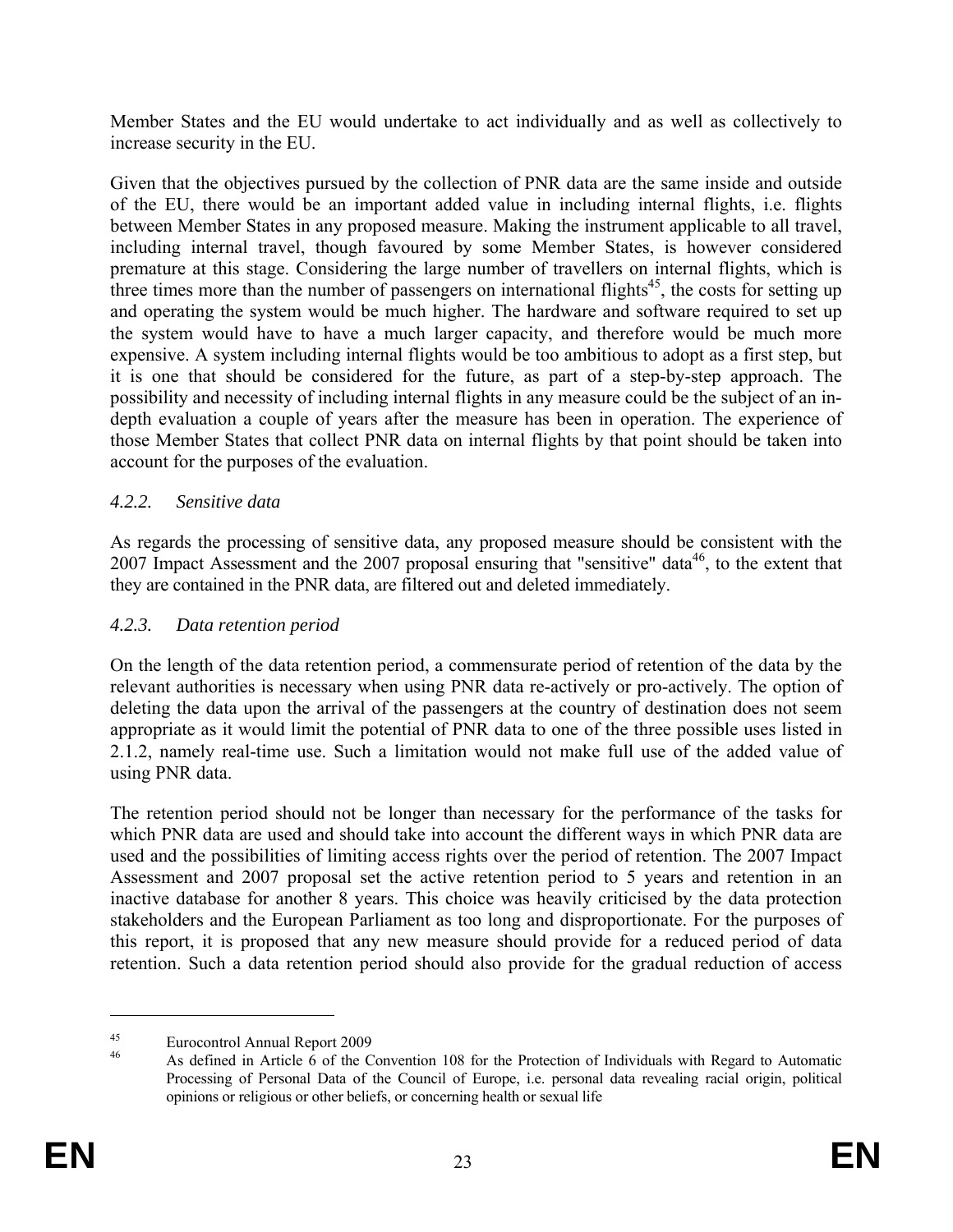rights, for example through anonymising the data**.** The solution should meet the concerns expressed by Member States and must draw on experience gained from international agreements that the EU signed in the field. It must represent the absolute minimum of what is required for the prevention, detection, investigation and prosecution of terrorist offences and serious crime, and what can be considered acceptable from a data protection point of view. The chosen period must meet data protection requirements.

On the basis of the above, and taking into account the data retention periods in the countries that currently use PNR data, the period of retention should be one year with an additional period of five years in an anonymised database.

### *4.2.4. Push/pull*

As regards the method of transmission of the data by the carriers, the "push" and "pull" methods were considered.

With the "push" method carriers transmit (push) the required PNR data into the database of the requesting authority. On the other hand with the "pull" method, the requesting authority can reach in to the carrier's reservation system and extract (pull) a copy of the required data into their database.

The advantages of the "push" method over the "pull" method are undisputable, as public authorities can keep control over what happens with the databases located on their territory. Another advantage would be that the public authorities keep control over the security of the data transfers. The risks of the "pull" method are that the authority which receives the data potentially may access all data in the databases of the carriers and would then have to filter them out themselves. The carriers are therefore left with no control over the data they have collected and for which they are responsible.

It is important to stress that the transmission of PNR data by carriers to public authorities generates a substantial cost for carriers<sup>47</sup>, with the "push" method being substantially more costly than "pull" method. Carriers would have to implement "push" method from a hardware and software point of view. They would then have to pay the transmission costs (telecommunication lines) for each "push" of the data. As such, the actual cost for carriers will depend on the carrier's size and the number of flights that it executes under any proposed measures. Therefore, small carriers, with few flights would have fewer costs. The system's hardware and software would need to be of a smaller capacity and the transmission costs would not be substantial. On the other hand, large carriers with many flights will need systems with bigger capacity and many more telecommunication lines.

The risks however to the protection of the data of passengers with the "pull" method clearly outweigh the advantages that it offers in relation to costs.

<sup>&</sup>lt;sup>47</sup> Detailed explanations and figures on costs are provided in Annex A and Chapter 7 of this Report.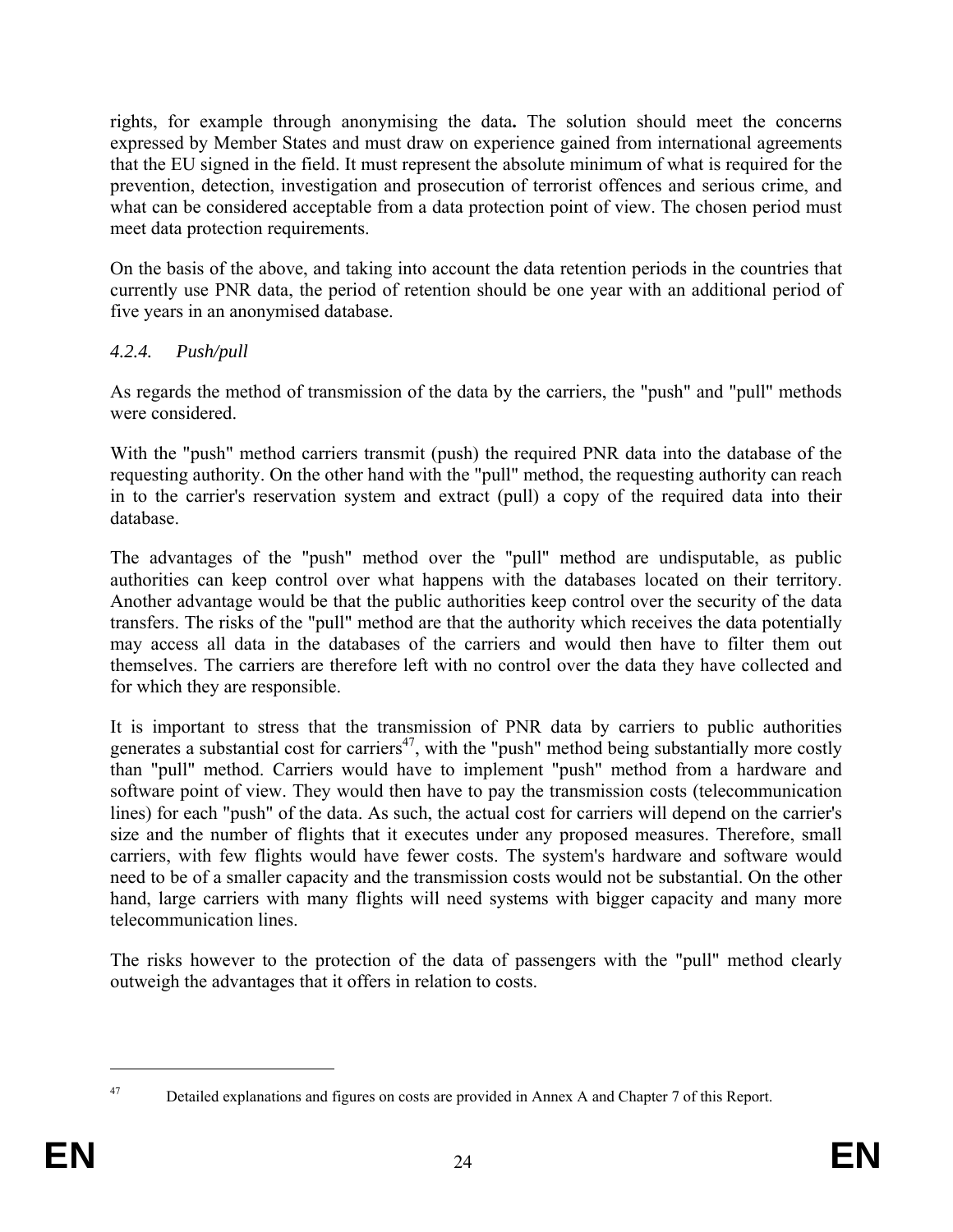Even though the 2007 Impact Assessment and 2007 proposal had proposed the use of the "push" method for EU carriers and a combination of "push" and "pull" methods for third country carriers, the data protection stakeholders and the European Parliament criticised this decision and insisted on the exclusive use of the "push" method. In response to these criticisms and in further consultations with the Member States, it is advisable that any proposed measure should provide for the exclusive use of the "push" method by all carriers. Even though the "push" systems are currently being developed, it requires a certain timeframe to become fully operational. More specifically, carriers will have to implement the "push" method, adopt the necessary data formats and encryption methods and develop links to all relevant Member States in order to transmit the data. Member States would also have to implement the "push" method on the receiving side, adopt the necessary technical requirements and links with the carriers. All these processes are complex and difficult to implement and air carriers and Member States should do their utmost to comply with this method.

# *4.2.5. Automated Individual Decisions*

One of the biggest criticisms of the use of PNR data for trend analysis and for running it against the fact-based assessment criteria is that it might result in what is critically referred to as 'profiling'. Profiling can be described as an automatic data processing technique that consists of applying a "profile" to an individual, in order to take decisions affecting him or her. EU data protection legislation in principle grants every individual the right not to be subject to a decision which produces legal effects concerning him or significantly affects him and which is based exclusively or to a decisive extent on automated processing of data intended to evaluate certain personal aspects relating to him.<sup>48</sup> A person, however, may be subjected to a decision of this kind if it is authorised by law which also lays down measures to safeguard the data subject's legitimate interests. Any proposal for the use of PNR data should therefore comply with this data protection principle and lay down effective measures to safeguard the data subject's legitimate interests. Such measure could include that any automated individual decisions has to be verified and confirmed by a human being and allow for arrangements allowing the data subject to present his or her point of view.

# *4.2.6. Scope of the data*

As regards the issue of the scope of the data, the competent authorities should be able to use only those elements of PNR data considered proportionate and necessary for the fulfilment of the purpose of the specific measure. Any list of PNR categories to be used should include the minimum of what is necessary and the maximum of what is proportionate to fulfil its purpose in this specific case. It is also important to note that any measure should not oblige carriers to introduce mandatory fields in their collection of PNR data from their passengers. The carriers should continue to collect and make available to the competent authorities only those data voluntarily provided by the passenger for the reservation of the flight or which have been collected following check-in and boarding.

<sup>48</sup> Article 15 of Directive 95/46/EC; Article 7 of Framework Decision 2008/977/JHA.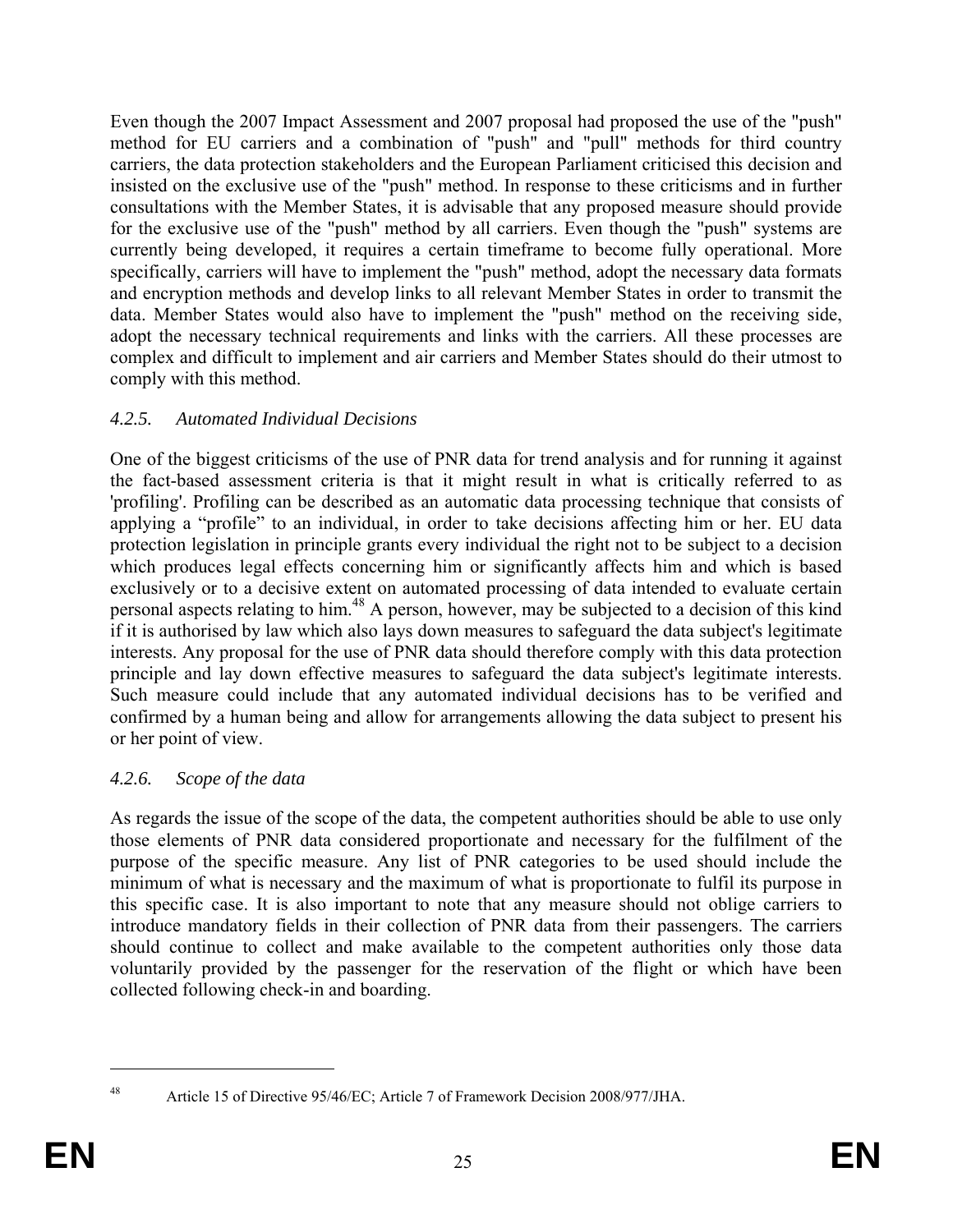### *4.2.7. Data to be transmitted from the Passenger Information Units/Centralised Unit to the competent authorities*

Data can be transmitted to the competent authorities either in bulk or on a case-by-case basis.

It seems preferable that the carriers do not filter the data which they will transmit to the competent law enforcement authorities. This filtering could best be done by the Passenger Information Units designated by the Member States or by the EU Centralised Unit (depending on which option is finally adopted). The Passenger Information Unit or Centralised Unit would thereby filter out the non-required data and run the PNR data through the alert systems and the assessment criteria in order to identify suspicious passengers. The Unit would then transfer only the PNR data of identified passengers to the relevant authorities. In addition, the relevant authorities could make specific requests to the Unit for the provision of data in relation to specific investigations or to assist in analysing the data. These authorities will not have access to the PNR data of other passengers. In this way, the possibility of abuse of the data would be reduced. The advantage to the increase of security in the case of bulk transmissions of data is minor and does not outweigh the disadvantage on the protection of data.

### *4.2.8. Bodies receiving data from the Passenger Information Units*

The Passenger Information Units/Centralised Unit should process and then transfer to the competent national authorities of the country of destination/departure, only the PNR data of the identified passengers. They should also transfer the PNR data of the identified passengers to the Passenger Information Units of the other Member States, which should then, in their turn, transfer them to their national law enforcement or other competent authorities.

# **5. ANALYSIS OF IMPACTS**

This section identifies the social and economic impacts of the options, whether direct or indirect, in the short term and in the long term. It should be noted at this stage that no significant environmental impacts could be identified. The most significant impacts will be analysed below against the following criteria: security in the Union, protection of personal data, costs for public authorities, costs for carriers/competition, the internal market and aim to encouraging a global approach. Impacts are rated as absent, small, medium or significant:

| Table of symbols (using $\left(\text{-}\right)$ for negative and $\left(\text{+}\right)$ for positive impacts) |                  |  |  |  |  |
|----------------------------------------------------------------------------------------------------------------|------------------|--|--|--|--|
| <b>Small impact</b>                                                                                            | $-7$             |  |  |  |  |
| <b>Medium</b> impact                                                                                           | $-$ / $+$        |  |  |  |  |
| <b>Significant impact</b>                                                                                      | $- - - / + + +$  |  |  |  |  |
| No impact                                                                                                      | $\boldsymbol{0}$ |  |  |  |  |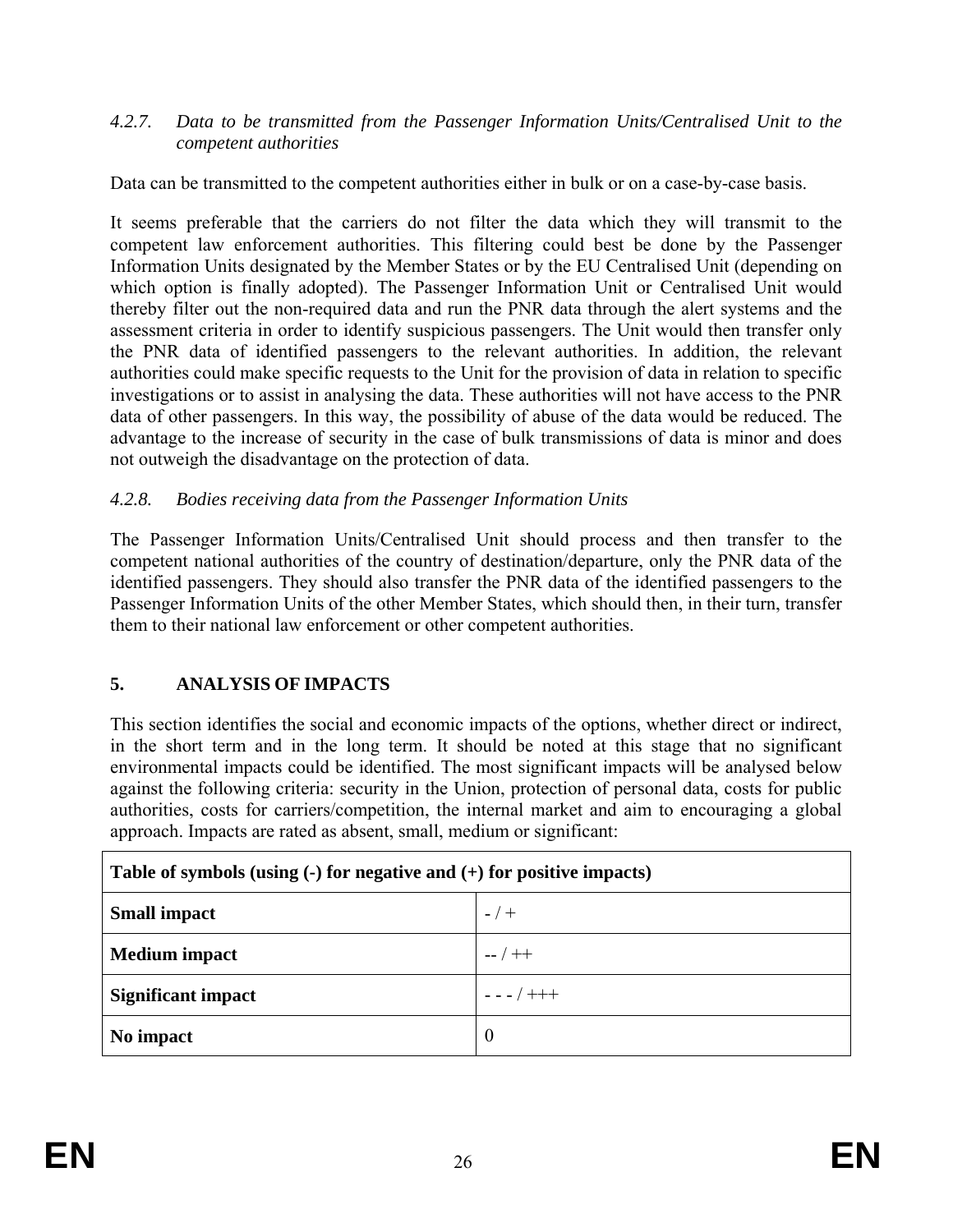### **5.1. Impacts of the option of refraining from addressing the issue at EU level – Maintaining the status quo (Policy Option A)**

This policy option entails no action to be taken by the Union. The status quo will therefore remain*.* The status quo, as explained, is that currently three Member States have relevant legislation for the use of PNR data. The consultations however, suggested that in the very near future, more and more Member States will start adopting similar internal measures as well. Therefore, in our assessments, the status quo also takes into account expected developments in the very near future.

**Increasing security in the EU (0)**: A "no action" policy will impede the ability of the EU to fight terrorism and serious crime and hence have a negative effect on the security in the Union. This would mean that the full advantages offered by PNR data to the security of the EU, would not be attained. This would also mean that the Union might end up with various diverging PNR systems, leading to negative effects on the internal security and the creation of security gaps. The Union will have fewer means of identifying terrorists and criminals. Furthermore, it will deprive the Member States of a very important source of obtaining intelligence on terrorists, criminals and their associates. Nevertheless, if some Member States develop their own systems, the impact on increasing the security in the Union will be positive but to a lesser extent than if action is taken collectively. Terrorists and criminals might choose to enter the Union through a Member State which does not have such a system or a system with lower standards. In addition, in view of the free movement of persons within the Schengen area, a system introduced in one Member State might prove to be insufficient, as it cannot go beyond its territory**.** Therefore the aim of substantially increasing the security of the Union cannot be sufficiently achieved merely by relying on national measures.

**Increasing the protection of personal data (0)**: Each Member State which develops a national system would have to safeguard the right to data protection of passengers. The standards of data protection might vary depending on which Member State a passenger travels to or from. For example, data might be retained for different periods in different Member States, some Member States might use sensitive data while others do not, Member States might have different standards for notifying passengers of the processing of their data or provide different levels of access to data. More importantly, Member States might use the data for different purposes, for example some might use the data for the prevention, detection, investigation and prosecution of terrorist offences and serious crime and immigration purposes, while others might exclude immigration. Some may use the data for all types of crimes while others limiting the use to serious crimes. Member States might have wide exceptions as regards the access to data or in relation to redress. Such divergence of standards would be undesirable as passengers would have different rights depending which Member State they travel to and from. The data protection authorities would deplore such a development and the Article 29 Working Party on Data Protection and the European Data Protection Supervisor are adamant that in case Member States start implementing national measures, harmonised EU action would become necessary**.**

**Costs on public authorities (0)**: Public authorities in Member States deciding to introduce national PNR legislation would need to set up systems to receive data from carriers. This is likely to lead to the development of a number of different national systems of collection and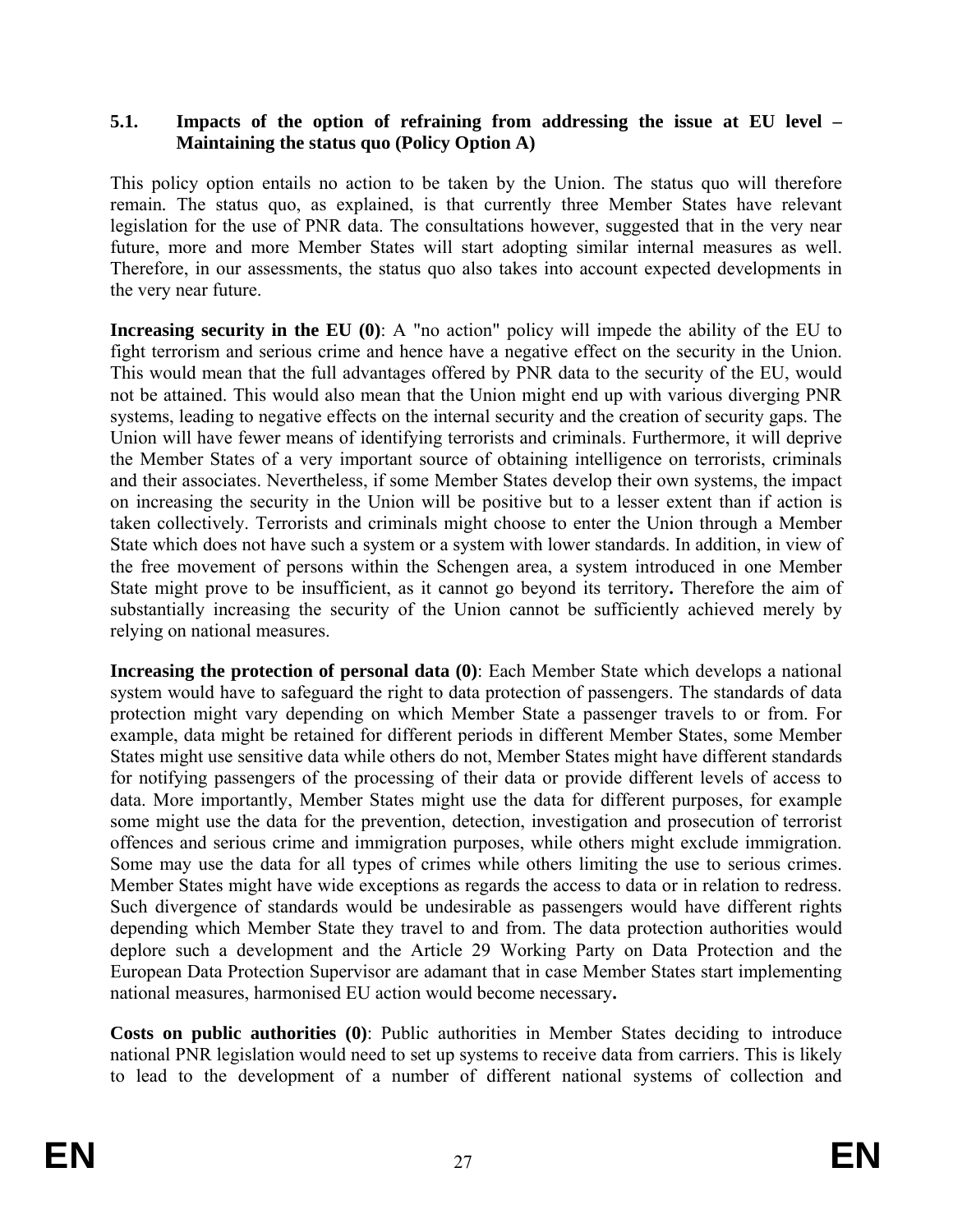transmission of data, thus having a serious negative impact on efficiency and ultimately on costs. Each national authority would have to develop technology based systems of transmission to potentially 26 other different systems of the other Member States.

**Costs for carriers/competition in the internal market (0):** National legislation obliging carriers to communicate PNR data to the relevant national authorities would mean that carriers collecting and processing this data would need to comply with the legal and technical requirements of each different system, regarding for example methods of transmission, data security standards for transmission of data, varying data formats amongst other. Considerable costs, as well as technical challenges, can be expected for carriers if they would have to respond to multiple requirements which differ substantially from one another. Since each Member State would be left to regulate the issue of access to PNR data domestically, it is not unlikely that such solutions will not comply with the 'single window' approach, i.e. that there should only be one authority in each Member State requesting data from the carriers**.** This would lead to a sharp increase in the costs for carriers as they would need to establish and keep secure communication channels with each different authority. In addition, in case some but not all Member States choose to develop their own PNR data collection and transfer systems, carriers operating predominantly from Member States which do not have PNR data legislation might be in an advantageous position compared to carriers in countries that do.

**Encouraging a global approach (0):** It is anticipated that more third countries will request the provision of PNR data from the Union. Even though the Communication on the global approach to the transfer of PNR data to third countries encourages the Union to insist on certain standards and to ensure consistency in such bilateral agreements with third countries**,** these standards will have less impact if the EU is unwilling or unable to impose such standards on its own Member States. Under this option the EU would not take full advantage of the possibility of requesting reciprocal treatment from third countries with which the EU has an agreement. Currently the third countries with which the EU has signed PNR Agreements only undertake to share some analysis of PNR data with authorities of Member States. The Agreements do not go as far as requesting the third country to transmit all relevant flight data to the Member States to do their own analysis and processing.

# **5.2. Impacts of the options addressing the structure for collecting and processing PNR data (Policy Option B)**

# *5.2.1. Decentralised collection and processing of data by Member States (Option B1)*

**Increasing security in the EU (+++):** This option would potentially entail a faster transmission of the collected PNR data from a Passenger Information Unit designated in each Member State to the relevant competent law enforcement authorities, than under the EU Centralised Unit option. Fast transmission is important since it allows more time to process the data and identify high-risk passengers in advance of their arrival, especially in cases where tickets for travel were bought at the last minute. It further provides time for law enforcement authorities to organise their reaction when they are expecting the arrival of a wanted or suspected individual by setting up teams to make the arrest or organise surveillance. More importantly, as PNR data are usually processed on the basis of very sensitive information, like the assessment criteria and other law enforcement databases held by each Member States, our consultations showed that the Member States would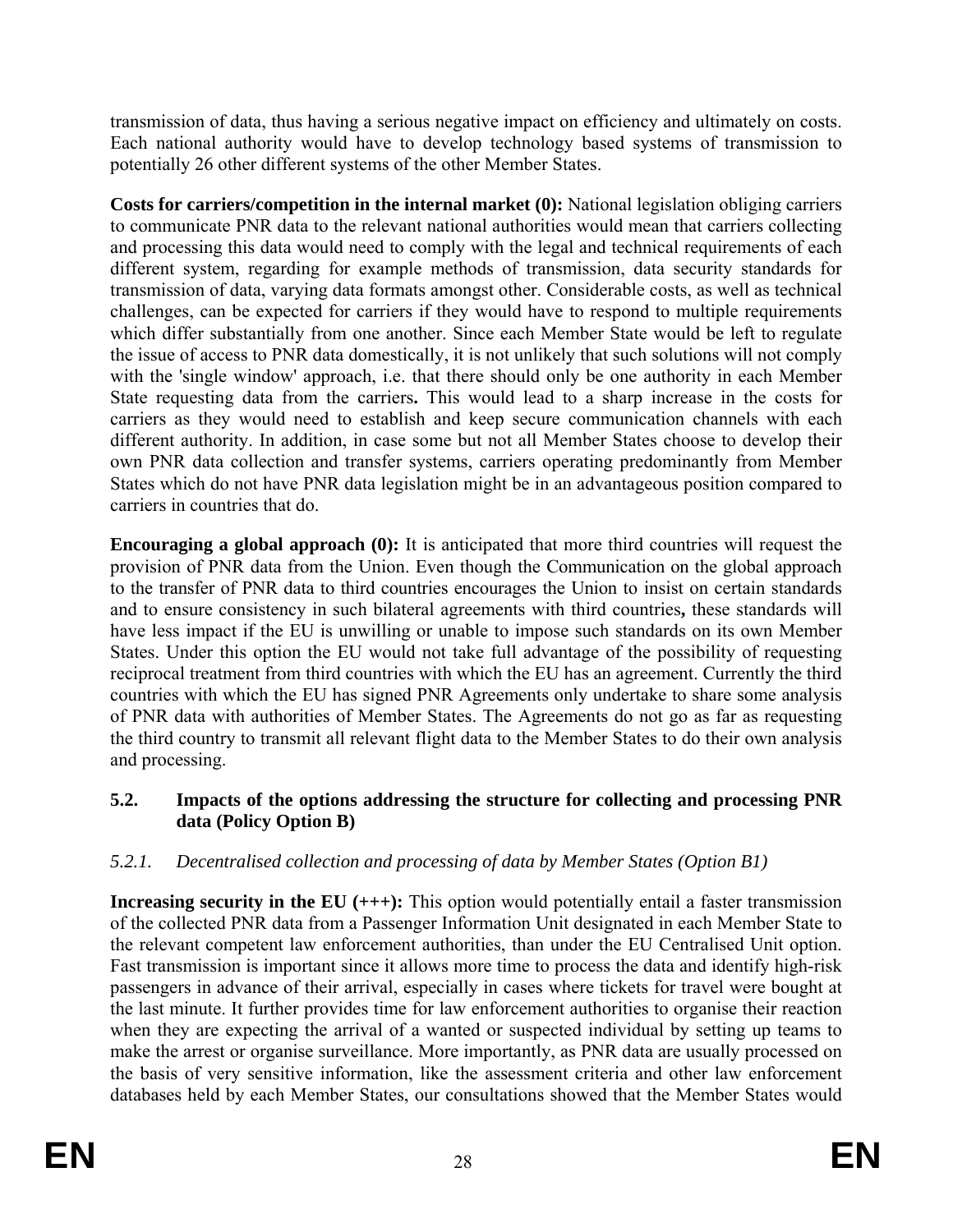be more willing to use such sensitive information under the auspices of their own national systems than with an EU Centralised Unit, thus rendering the processing of PNR data much more effective and contributing to increasing security in the EU quite substantially. There is a risk, however, that the Passenger Information Units of the Member States would apply diverging criteria in assessing passengers, leading to the risk that the same passenger is identified in one Member State but not in another. This could be remedied with the establishment of guidelines at the EU level on how passengers should be assessed. Such guidelines could be in the form of best practices on how the assessment of passengers should be carried out, resulting from an advisory comitology procedure. It would of course be essential that the actual assessment of passengers is carried out by each Member State separately as each would have different information on the basis of which to make its assessments.

**Protection of personal data (--):** Under this option the transmitted data would remain within one Member State and only the PNR data of identified passengers would be transmitted to other Member States. The data of passengers would be processed only by the Member State from which the passenger arrives or departs rather than by other Member States irrelevant to the person's travel. It would also involve the processing of the passenger's data only on the basis of data available in the specific Member State rather than against any information that might exist about the passenger elsewhere in the EU. Furthermore, it would be clear which Member State will be responsible for implementing the passenger's data protection rights and the passenger would know where to seek redress in the event of any violation of such rights.

**Costs on public authorities (--):** The option of creating Passenger Information Units in each Member State would entail costs which would be borne by each Member State directly. The costs would need to cover the creation of the Unit, its staff, the development of the mechanism for the processing of the data and their transmission to the competent authorities. The costs for establishing the system would be substantial because each Member State would have to set up or designate a Passenger Information Unit which would receive the data and would have to develop the necessary mechanisms for the filtering and processing of the data and their transmission to the relevant law enforcement authorities and the Passenger Information Units of the other Member States. The operation of such a Unit is estimated to require between 30-50 members of staff for Member States with few international flights and 70-100 for Member States with many international flights. Because the setting-up and operation of such a Unit involves substantial costs, it should be possible for two or more Member States to establish or designate the same Passenger Information Unit to receive, filter, process and forward the data. This would be especially helpful to Member States with few international flights or which do not face a severe threat to their security or serious problems with serious crime.

**Costs on carriers/competition in the internal market (--):** Carriers would have to bear the cost of "pushing" the data to the Passenger Information Unit, which is estimated at around 0,04 Euro per passenger (as opposed to the cost of "pulling" data which is estimated at around 0,03 Euro per passenger). The carriers would also have to bear the one-off cost of setting-up the system (hardware and software), as well as recurring costs such as, personnel and maintenance costs. It should be noted that the software for carrying out transmissions of data by "push" and "pull" methods, have already been developed and therefore the cost of purchasing such software would be considerably less that some years ago. Furthermore, as PNR data are more often used in third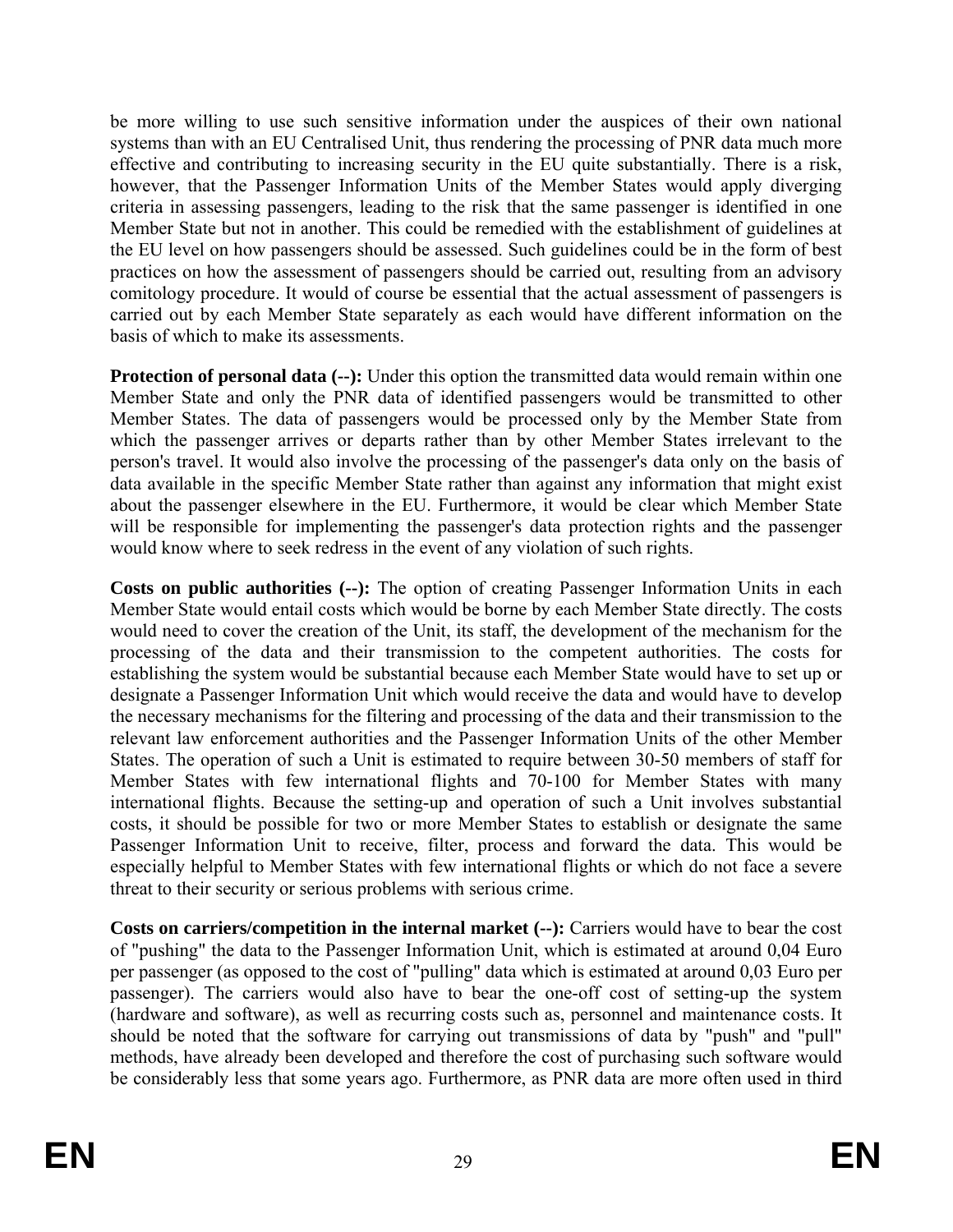countries than before, new software developers have entered the market, which until some years ago was dominated by fewer companies. This has led to substantial reduction in costs. The carriers would also need to establish communication channels with each Passenger Information Unit in order to transmit the relevant data to each Member State. This option would provide carriers with a 'single window' in each Member State rather than having several different authorities in each Member State requesting data from the carriers.

**Encouraging a global approach (+++):** It is anticipated that an increasing number of third countries will request PNR data from the EU. This option would provide the EU with the ability to insist on certain standards and to ensure consistency in bilateral agreements with third countries. It would also make it possible to request reciprocal treatment from third countries with which the EU has already concluded an agreement, something that is not currently possible. Together with the Communication on the global approach to transfers of PNR data to third countries, this would allow the EU to encourage a global approach on the use of PNR data. Because the use of PNR data requires specific action from non-EU carriers, it is possible that the third countries where such carriers are based will react by introducing similar measures or by refusing to provide such data unless bilateral agreements are concluded with the EU. This is however considered unlikely because the experience with countries that use PNR data shows quite clearly that, despite their national measures which affect carriers worldwide, no retaliation has been recorded from another country. Additionally, the setting up and operation of a PNR system requires a high investment by the country that introduces it, which can be a dissuasive factor for most third countries. Therefore the use of PNR data is currently only undertaken by those countries that consider such an investment necessary to enhance their internal security. As a result, our consultations and experience shows that the possibility of retaliatory action by third countries does not present such a great risk as to outweigh the advantages offered by the proposed measure to increase the internal security of the EU.

# *5.2.2. Centralised collection and processing of data at EU level (Option B2)*

**Increasing security in the EU** (++): This option would ensure the application of common criteria for identification of passengers and would make it possible to identify travel patterns and behavioural characteristics more accurately because they would be based on PNR data for the whole of the EU. As such, the centralised collection of data would contribute substantially to increasing security in the EU. However, for the purpose of performing the assessment of the passengers, the responsible central authority would have to gather information from all the Member States. Such information would have to be up-to-date at all times, and the processing system would have to be fed with information on a 24/7 basis because of the number of flights entering and leaving the Union. In addition, the responsible authority would have to have direct access to a variety of different national databases in order to be able to carry out the assessments of passengers. Such direct access is considered highly sensitive by the Member States and the consultations with the Member States indicated that they would be very reluctant to exchange such information and give direct access. Member States' reluctance to this option could result in practical problems in the implementation of the system and a high probability of failure, thereby reducing/obstructing/impeding substantially the positive impact that the measure is expected to have on security.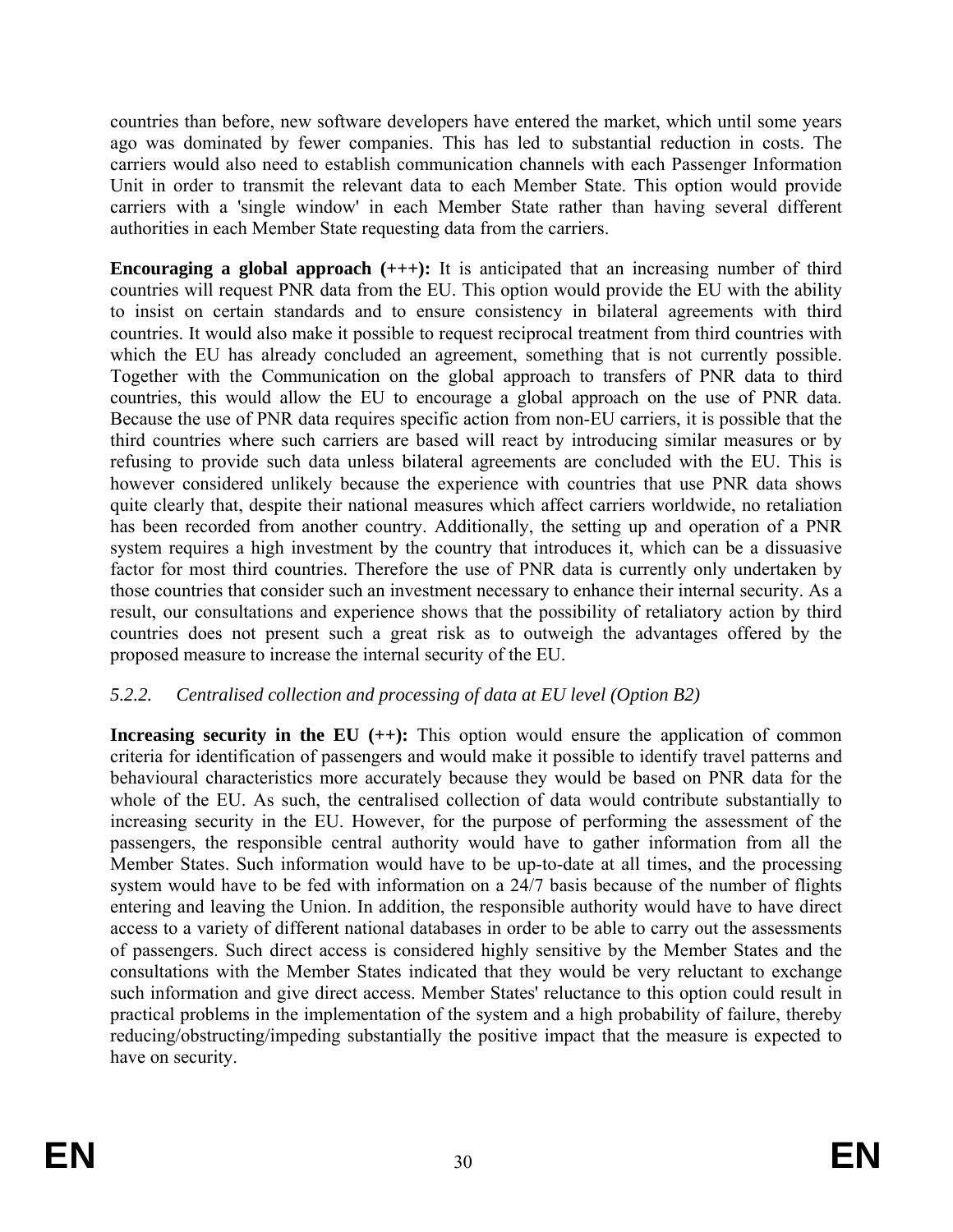**Protection of personal data (--):** The advantage of having an EU Centralised Unit to collect, process and retain the data is that it might be in a better position to ensure that the data is transmitted and used within the uniform safeguards and redress mechanisms for the data subjects. This might ultimately involve less interference with the right to data protection of passengers. It would also ensure that exactly the same rules apply to all passengers. Furthermore, the data for each passenger will be assessed on the basis of information from all Member States, irrespective of where the passenger arrives or departs from. Such extensive processing would, however, be very cumbersome and outweigh the other advantages of having an EU Centralised Unit.

**Costs on public authorities (-):** Under this option, the costs would be borne by the EU budget and as a result, the Member States would not have to bear any costs as they would not have to develop their own Passenger Information Unit. The costs of setting up an EU Centralised Unit would be very high because such a Unit would receive the data and would therefore need to develop the necessary mechanisms for processing and transmitting the data to the relevant authorities. The mechanism developed would have to be of an especially high capacity in order to deal with the vast amounts of data from carriers and would be quite complicated. There is a high possibility that such a system could be subject to frequent crashes because of the vast amount of data and there is therefore a risk that it would be unworkable. A centralised system can be distinguished from systems such as the Schengen Information System (SIS) and the Visa Information System (VIS) because the volume of data which will be entered into such a system will be substantially bigger than that in SIS and VIS. SIS and VIS contain the data of specified individuals which are put into the systems by each Member State. On the contrary, the PNR data which will have to be handled by such a Centralised Unit would relate to approximately 500.000.000 passengers who fly in and out of the EU each year. Such figures are also expected to rise every year. In addition, an EU Centralised Unit would need to operate on a 24/7 basis and be staffed with officials requiring special training in order to be able to work with fact-based rules. The EU does not currently have the expertise or the capacity to establish such a Centralised Unit.

**Costs on carriers/competition in the internal market (-):** Carriers would have to bear the cost of "pushing" the data to the Centralised Unit, which is estimated at around 0,04 Euro per passenger, (as opposed to the cost of "pulling" data which is estimated at around 0,03 Euro per passenger). The carriers would also have to bear the one-off cost of setting-up the system for "pushing" or "pulling" (hardware and software), as well as recurring costs of personnel and maintenance.. This option would provide carriers with a 'single window' for the whole of the EU, i.e. they would need to establish secure communication channels for transmitting the data only with one authority for the whole of the EU rather than different authorities in each Member State. This would be very beneficial to the carriers from a financial point of view.

**Encouraging a global approach (+++):** The impacts are the same as those described above for option B1.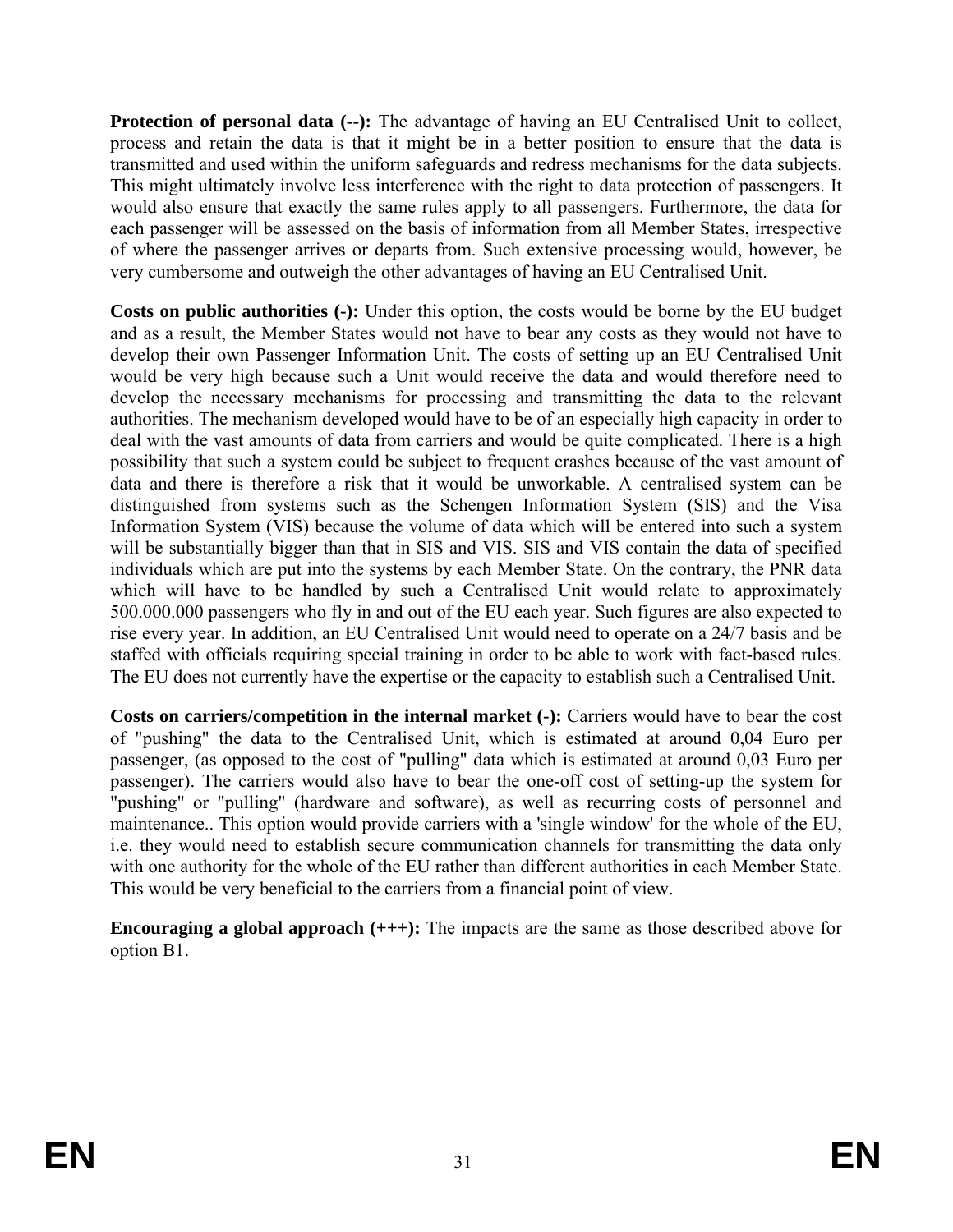### **5.3. Impacts of the options addressing the purpose limitation of the proposed measures (Policy Option C)**

### *5.3.1. Access for the prevention, detection, investigation and prosecution of terrorist offences and serious crime only (Option C1)*

**Increasing security in the EU (++):** The use of PNR data exclusively for the prevention, detection, investigation and prosecution of terrorist offences and serious crime would have a very positive impact on increasing security in the EU. Terrorism and other serious crime are the biggest threats to security. By making PNR data available for the prevention, detection, investigation and prosecution of such crimes, law enforcement authorities will be provided with a necessary tool for the efficient performance of their tasks.

**Protection of personal data**  $(-)$ **:** Limiting the measure to the prevention, detection, investigation and prosecution of terrorist offences and serious crime would involve the processing of PNR data only for the narrower possible purposes. The use of that data would be authorised only for purposes for which no other tool would be able to fulfil the same objectives.

**Costs on public authorities (--):** Restricting the use of the data to the prevention, detection, investigation and prosecution of terrorist offences and serious crime would involve a limited and specifically targeted group of authorities using the data. This would have cost advantages, as it would not be necessary to build secure connections for the exchange of the data between more authorities or to connect the national PNR database with additional databases on visas and aviation security amongst others. Extending the purpose beyond the abovementioned would lead to greater costs.

**Costs on carriers/competition in the internal market (--):**Both the option of using the data exclusively for the prevention, detection, investigation and prosecution of terrorist offences and serious crime and the option of using it for further purposes would have the same impacts as regards the costs on the carriers and the competition in the internal market.

**Encouraging a global approach**  $(++)$ : Limiting the measure to law enforcement purposes would be in line with the general international approach of the EU towards third countries on PNR which only refer to such purposes and would allow the EU to set up its own standards to be promoted at international level.

### *5.3.2. Access for the prevention, detection, investigation and prosecution of terrorist offences and serious crime and other policy objectives (Option C2)*

**Increasing security in the EU (+++)**: Extending the scope of the use of PNR data for other purposes could be considered useful, especially regarding the use of such data in the fight against irregular immigration, aviation security and health safety. However, other less intrusive instruments would be preferable for addressing those concerns, such as the use of API data. There is currently no clear and direct need to use PNR data for these purposes.

**Protection of personal data (---)**: Although extending the use of PNR data to other purposes would be very useful, it cannot be justified as necessary. Other, less intrusive measures would be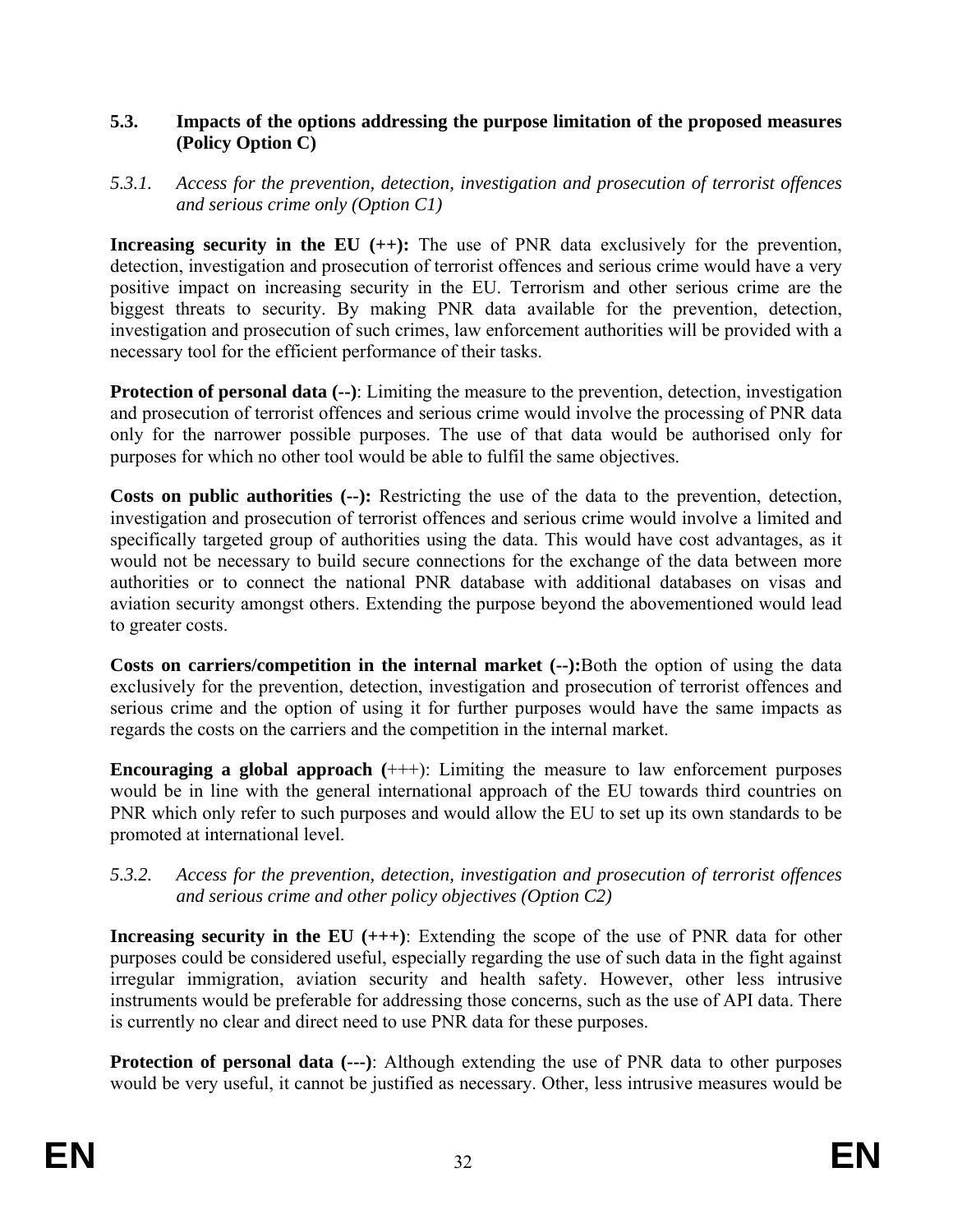more appropriate for these purposes. Moreover, under this option, more authorities would have the right to use the data which would require additional safeguards in order to comply with data protection principles.

**Costs on public authorities (---):** If extension of the use of PNR data is extended to purposes other than the prevention, detection, investigation and prosecution of terrorist offences and serious crime this will lead to a substantial increase in costs for public authorities.

**Costs on carriers/competition in the internal market (--):** The impacts are the same as those described above for option C1.

**Encouraging a global approach (-)**: Extending the use of PNR data to purposes other than the prevention, detection, investigation and prosecution of terrorist offences and serious crime, would be inconsistent with current practice as it would go further in its domestic PNR system than the approach taken for third countries. .

### **5.4. Impacts of the options addressing the modes of transport to be covered by the proposed measures (Policy Option D)**

### *5.4.1. Air carriers only (Option D1)*

**Increasing security in the EU (++):** Even if the use of PNR data is limited to travel by air, it would contribute towards a substantial increase of the internal security in the EU. Air travel is the most common mode of transport for travelling to and from the EU territory from the majority of third countries. Due to its speed, it represents the most attractive mode of transport. As a result, even if any future measure is limited to air travel a high percentage of travellers would be covered by it. Further, because of the dramatic effects of a plane crash, and because of the destruction caused by such a crash, terrorists appear to have a preference for using aircraft to perform an act of terror. In addition, criminals who traffic people and goods also tend to use air travel because it is faster than other modes of transport. However, under this option not all controlled border crossings to the EU would be covered, and there would therefore continue to be a high possibility of terrorists and criminals entering its territory via other border crossings/land or sea borders. Furthermore, there remains a risk that those wishing to enter EU territory use alternative means of transport, for example ship, ferry, train, bus, thus making the instrument less effective. However, overall, this option could sufficiently achieve the goal of increasing security in the EU as a measure covering all flights to and from any third country would ensure that the Member States authorities are given sufficient tools for identifying when a potential suspect will attempt to enter the territory of the EU and will allow the analysis the data over a given period of time of relevance for the assessment criteria.

**Protection of personal data (--):** Limiting the use of PNR data to travel by air would involve collecting and processing of data of air passengers only, thereby limiting the interference with the passengers' right to the protection of their personal data. In addition, it is important to note that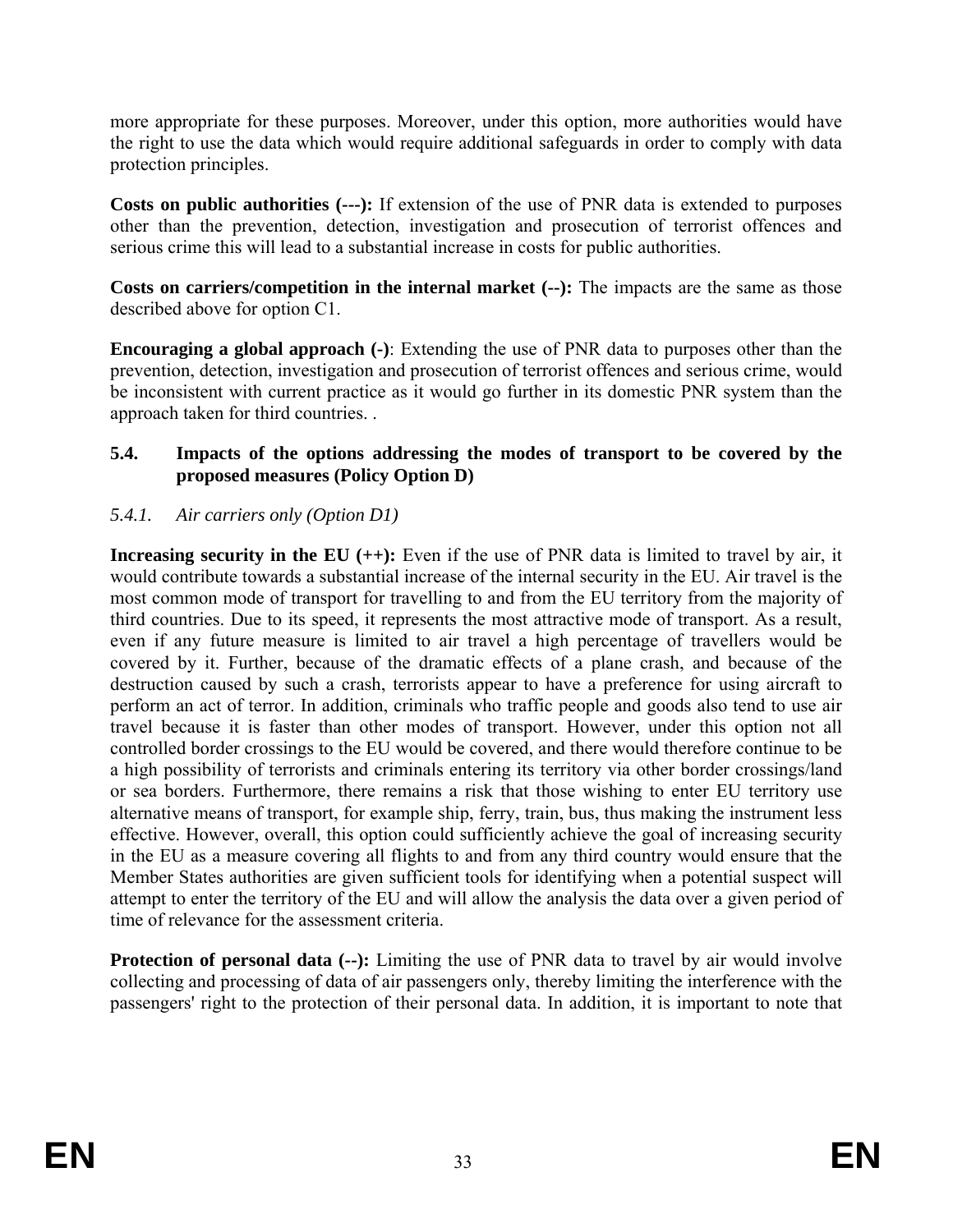air carriers already collect and store these data for quite long periods for commercial purposes $49$ ; this option would therefore not lead to the collection of any new data.

**Costs on public authorities (--):** This option would involve fewer costs than the extension of the use of PNR data to air, sea and rail carriers because it would involve collection, processing and retention of less data and fewer connections with carriers to obtain this data

**Costs on carriers/competition in the internal market (--):** Because air carriers are the only transport providers that already have mechanisms to collect PNR data of passengers developed and used for commercial purposes, the restriction of the use of PNR data to air carriers only would not lead to heavy costs for air carriers**.** However, it should be noted that the distinction between air and other forms of travel, leads to a possibility that air carriers are put at a competitive disadvantage as they would have to incur costs to comply with the system that other carriers will not have to do. This could lead to a distortion of competition in the EU. However, this would depend on which air routes are considered to be in competition with non-air routes, and which markets are considered to be separate.

**Encouraging a global approach (+++):** Restricting the use of PNR data to air carriers only would be in line with the general international approach and the agreements that the EU signed with third countries on PNR data which only refer to air travel.

# *5.4.2. Air, sea and rail carriers (Option D2)*

**Increasing security in the EU (+++):** Any measure covering air, sea and rail travel would ensure that all (other than road) border crossings are covered and would therefore limit the possibility of having security gaps, thereby increasing security in the EU.

**Protection of personal data (---):** Extending the use of PNR data to sea and rail travel would lead to the collection and processing of more data because these carriers do not currently collect such data. In any case it would lead to the collection of more data than under Policy Option D1.

**Costs on public authorities (---):** Extending the use of PNR data to all modes of transport would be more costly for public authorities than restricting it to air travel because it would involve more collection, processing and retention of data and more connections with carriers to obtain the data.

**Costs on carriers/competition in the internal market (---):** This option would entail substantial costs and administrative changes for non-air carriers because they would have to set up such data collection and transfer mechanisms from scratch and change their operational systems substantially.

**Encouraging a global approach (-)**: If the EU extends the use of PNR data to sea and rail travel, it would be going further for its domestic PNR system than it does for third countries. This approach would therefore not be consistent with existing practice.

<sup>&</sup>lt;sup>49</sup> The retention periods by carriers vary substantially and sometimes reach 40 years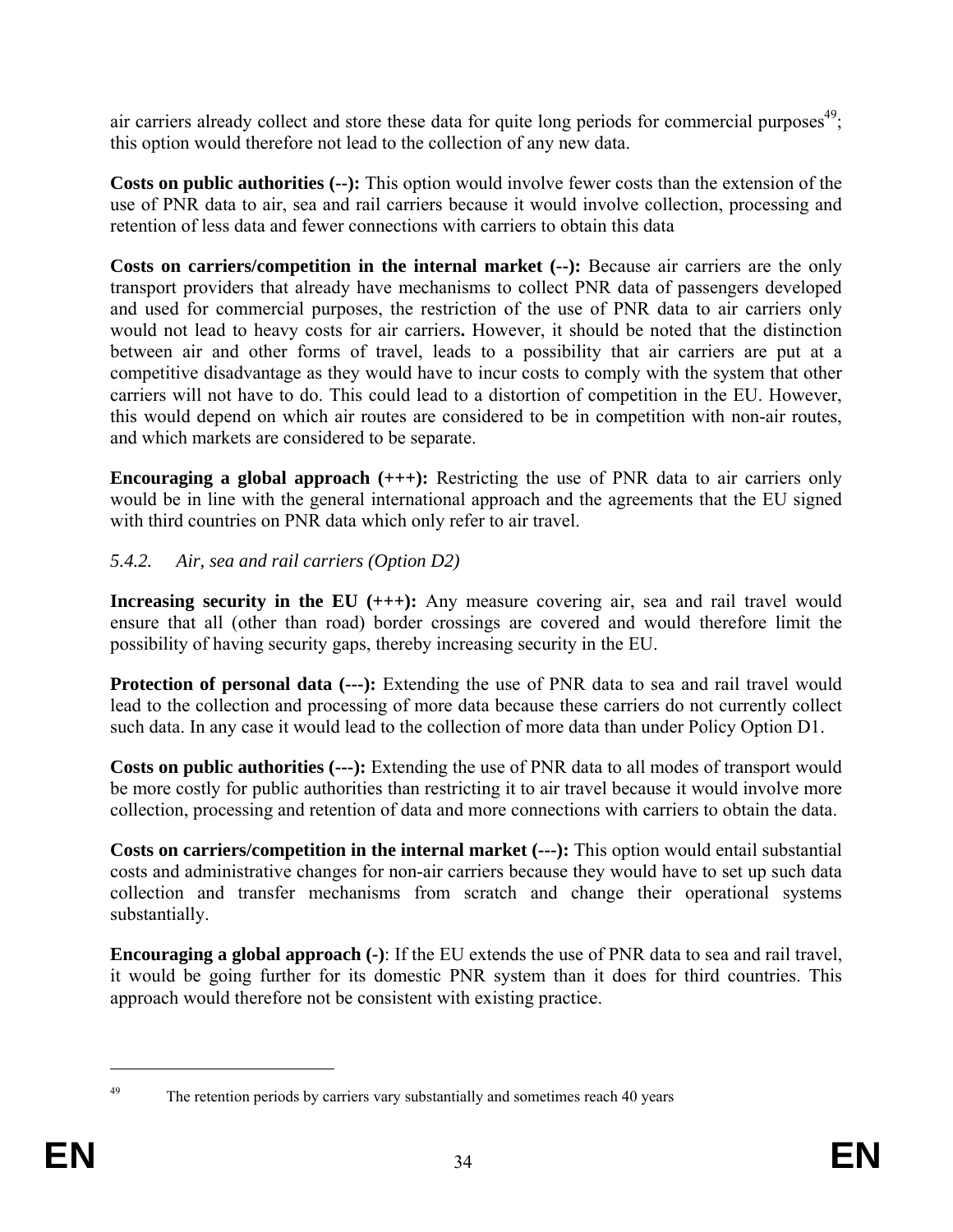# **6. COMPARING THE OPTIONS**

Policy Option A on maintaining the status quo presents very limited advantages on increasing the security of the EU, but otherwise would have very negative impacts. Bearing in mind the direction in which this policy field is currently developing, it is anticipated that it would have negative impacts in the sense of creating administrative difficulties for the public authorities stemming from numerous diverging national systems. The costs of compliance with potentially 27 diverging systems would be huge, for both the public authorities and the carriers. Security benefits would be limited, since there would be no harmonisation of the various aspects of the national systems for the exchange and use of PNR data. In addition, the development of different legal frameworks and mechanisms in the different Member States presents more possibilities for intrusive interferences to the data protection principles because it would lead to diverging standards of data protection in each Member State. Moreover, such an option would not be consistent with the Union policy as regards agreements on PNR with third countries.

The options under Policy Options B aim to address the structure of the system needed to regulate the use of PNR data. Whether through a centralised or a decentralised system, taking action at the EU level is preferable to refraining from taking any action because it presents the clear advantage of significantly increasing security in the EU. Regarding the structure of any system to collect and process PNR data, the decentralised collection of data (Option B1) presents advantages over the centralised collection of such data (Option B2). The option of centralised collection of data would have a high possibility of failure because it could not guarantee adequate co-operation between the Member States and at a practical level the system would be cumbersome and costly to operate due to the enormous amount of data that it would have to process and retain. Policy Option B1 would be more costly, for both the public authorities and the carriers compared with Policy Option B2**.** The advantages, however, for security outweigh the disadvantages in terms of costs, since increasing security is the primary aim of the proposed measure. Both options would have the same impacts on the protection of personal data and on encouraging a global approach.

Concerning the purpose limitation of any future measures, Policy Option C2 whereby the scope of the proposed measure would be extended to purposes other than the prevention, detection, investigation and prosecution of terrorist offences and serious crime presents some advantages for security compared with Policy Option C1. However, it also involves substantially more interference with data protection and more costs for the public authorities than Policy Option C1 which would allow the use of PNR data exclusively for the prevention, detection, investigation and prosecution of terrorist offences and serious crime. Moreover, Policy Option C2 presents fewer opportunities in terms of encouraging a global approach than Policy Option C1 since it would go further than the policy of the EU on PNR agreements with third countries. On this basis, Policy Option C2 on extending the use of PNR data to other purposes seems to be disproportionate at this stage.

Regarding the options in relation to the modes of transport that should be covered by any future measure, Policy Option D2 whereby the proposed measure would be extended to air, sea and rail carriers presents some advantages for security compared with Policy Option D1 as it would cover more modes of transport and more passengers. However, it involves substantially more interference with data protection and more costs for the public authorities and the carriers than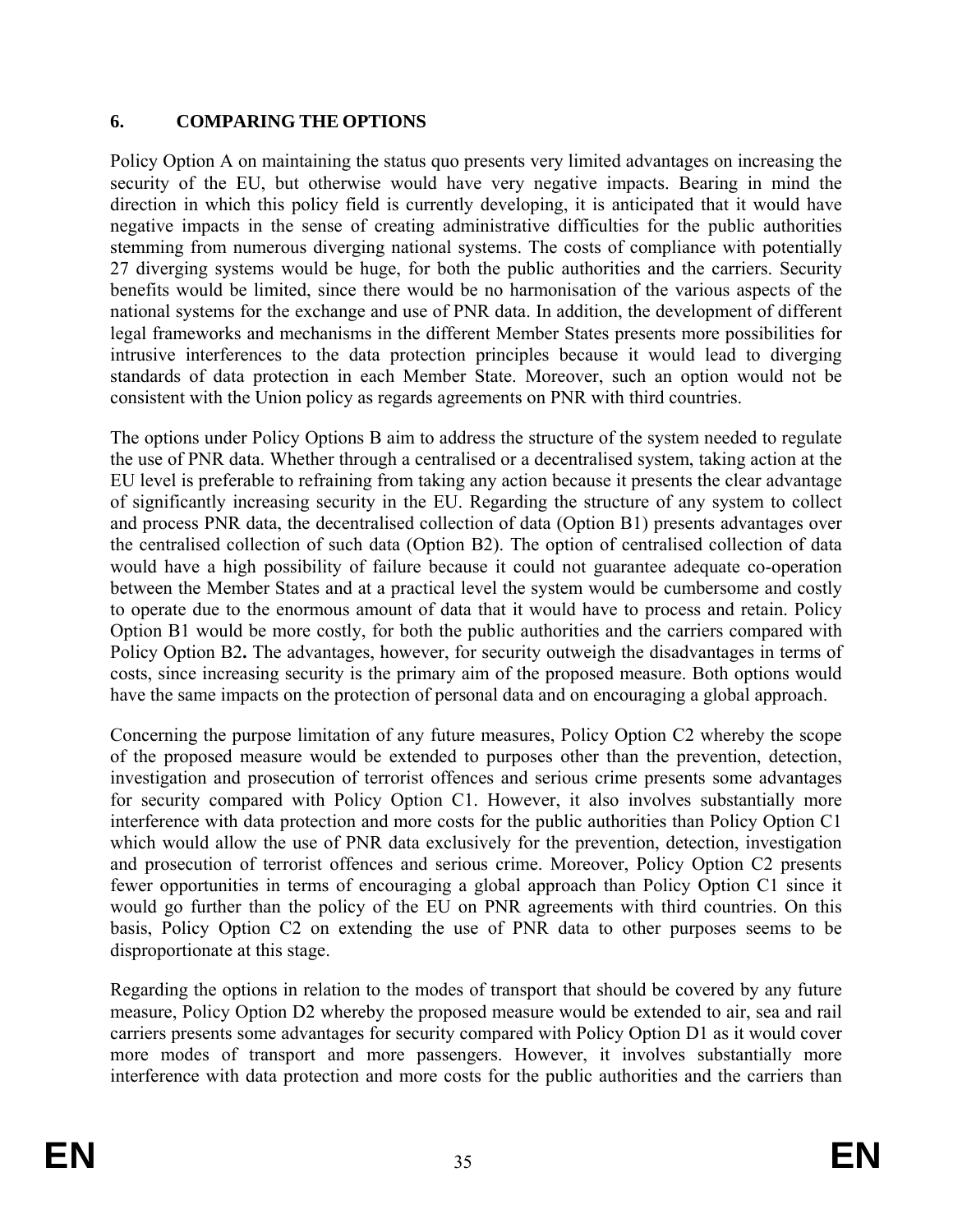Policy Option D1 under which the measure would be applied exclusively to air carriers. Moreover, Policy Option D2 presents fewer advantages in terms of encouraging a global approach since it would go further than the policy of the EU on PNR agreements with third countries. In addition, the idea behind using PNR data is simply to obtain access to the data that is already collected by carriers. Since most train and ships/ferry carriers do not normally collect such data, it would be disproportionate at this stage to require them to transmit data to public authorities. On the basis of the above, Policy Option D2 on extending the scope of the measure to cover sea and rail travel seems to be premature, at least at this stage. Such an extension to sea and rail travel could be considered in the future, once we will have learned from the experiences with PNR collection from air travel.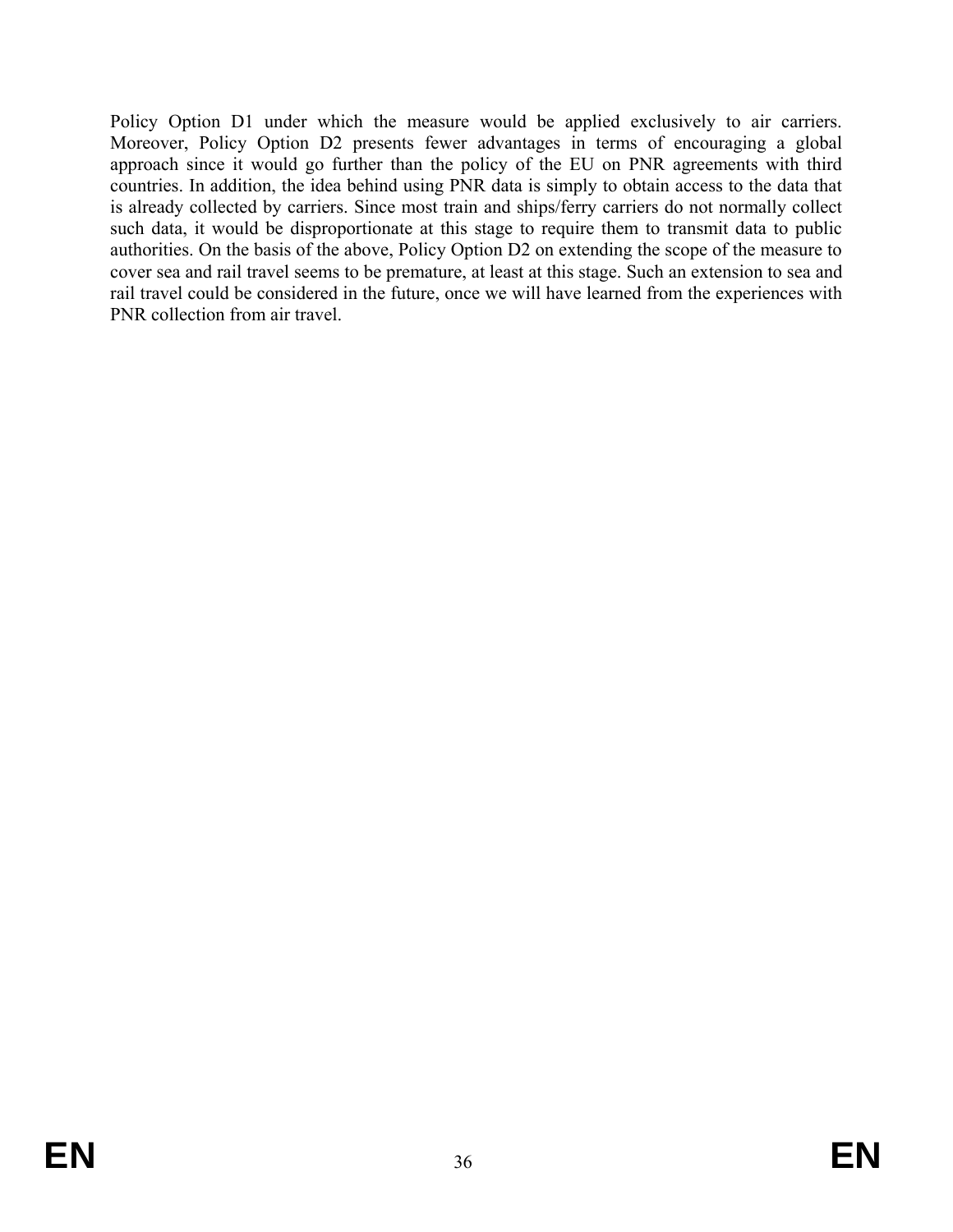| <b>Impacts of</b><br>policy options                                | <b>Status</b><br>quo             |                                                        | <b>Options addressing</b><br>structure for collecting<br>and processing PNR |                                                         | <b>Options addressing</b><br>purpose limitation of PNR                                 | <b>Options addressing</b><br>modes of transport<br>covered by PNR |                                   |  |
|--------------------------------------------------------------------|----------------------------------|--------------------------------------------------------|-----------------------------------------------------------------------------|---------------------------------------------------------|----------------------------------------------------------------------------------------|-------------------------------------------------------------------|-----------------------------------|--|
|                                                                    | <b>Policy</b><br><b>Option A</b> | <b>Policy</b><br><b>Option B1</b>                      | <b>Policy</b><br><b>Option B2</b>                                           | <b>Policy</b><br><b>Option C1</b>                       | <b>Policy Option</b><br>C <sub>2</sub>                                                 | <b>Policy</b><br><b>Option D1</b>                                 | <b>Policy</b><br><b>Option D2</b> |  |
|                                                                    | <b>Status</b><br>quo             | Decentra-<br>lised PNR<br>system at<br><b>MS</b> level | <b>Centralised</b><br><b>PNR</b><br>system at<br><b>EU</b> level            | <b>Terrorist</b><br>offences<br>and<br>serious<br>crime | <b>Terrorist</b><br>offences and<br>serious crime<br>and other<br>policy<br>objectives | Air<br>carriers                                                   | Air, sea<br>and rail<br>carriers  |  |
| Increase<br>security in the<br>${\rm EU}$                          | $\boldsymbol{0}$                 | $+++$                                                  | $++$                                                                        | $++$                                                    | $+++$                                                                                  | $^{++}$                                                           | $+++$                             |  |
| Protection of<br>personal data                                     | $\boldsymbol{0}$                 |                                                        |                                                                             |                                                         |                                                                                        |                                                                   |                                   |  |
| Costs on public<br>authorities                                     | $\boldsymbol{0}$                 |                                                        |                                                                             |                                                         |                                                                                        |                                                                   |                                   |  |
| Costs on<br>carriers /<br>competition in<br>the internal<br>market | $\theta$                         |                                                        |                                                                             |                                                         |                                                                                        |                                                                   |                                   |  |
| Encouraging a<br>global<br>approach                                | $\mathbf{0}$                     | $+++$                                                  | $+++$                                                                       | $+++$                                                   |                                                                                        | $+++$                                                             |                                   |  |
| <b>Preferred</b><br>policy option                                  |                                  | V                                                      |                                                                             | V                                                       |                                                                                        | $\sqrt{}$                                                         |                                   |  |

# **Summary table of the impacts of the policy options**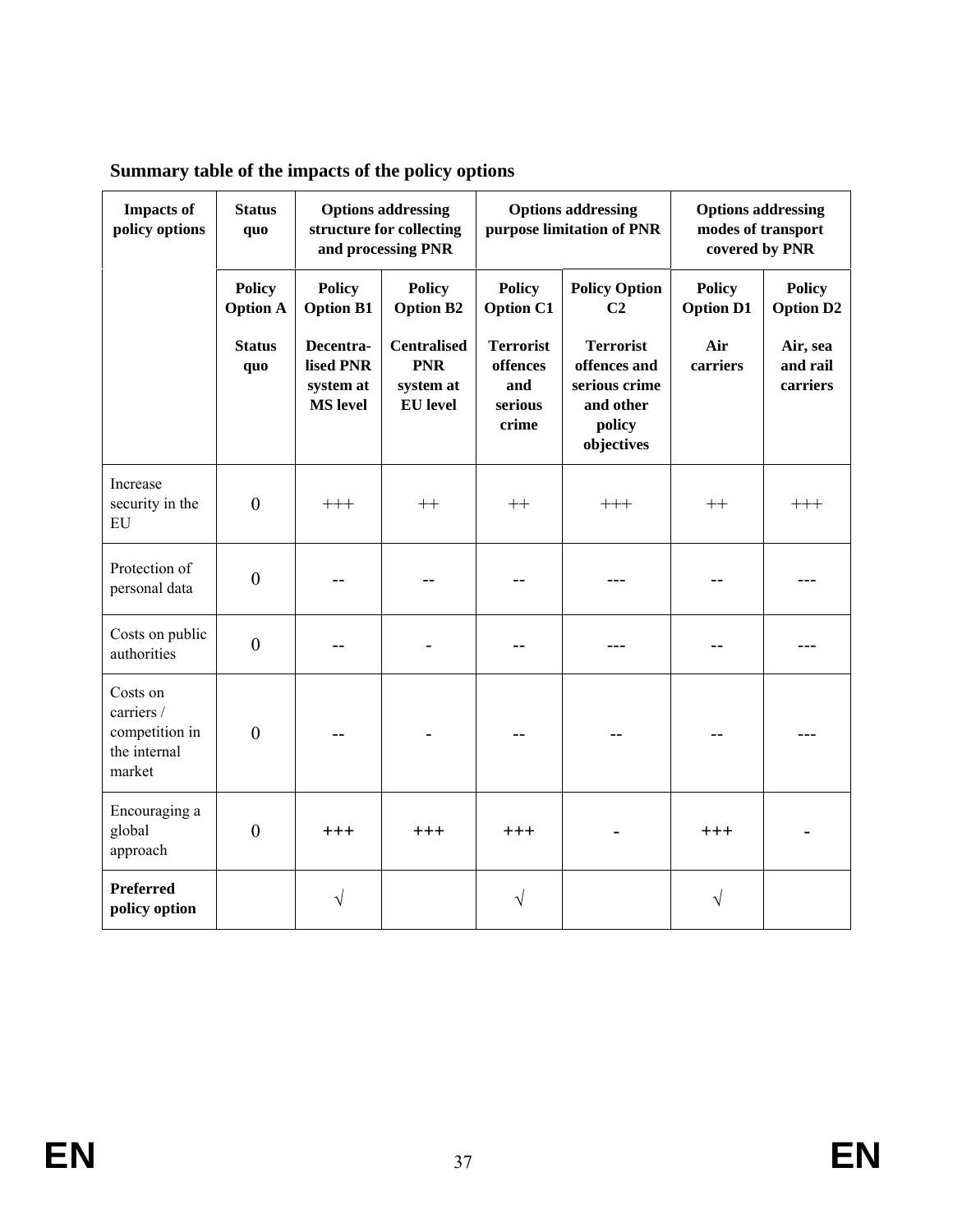# **7. PREFERRED POLICY OPTION**

# **7.1. Analysis of the preferred policy option**

On the basis of the above, the creation of a new legislative proposal applicable to travel by air with a decentralised collection of data for the purpose of preventing, detecting, investigating and prosecuting terrorist offences and other serious crime seems to be the best policy option (combination of Policy Options B1, C1 and D1). This option would be preferable since it would provide better means of increasing security in the EU, while at the same time ensuring that interference with the protection of personal data is kept to a minimum and that costs are kept at an acceptable level. It should be noted that this option it is not believed to present the ultimate solution to the problem but, at the current stage, it is the most desirable solution. It is a good starting point and will help towards gathering experience in this field. In any event an EU instrument on the use of PNR data should be evaluated after a reasonable period of time to assess its implementation. It should be noted that the preferred option will not have an impact on the EU budget.

The structure of the system should be decentralised. This option would have more benefits for the security in the EU since any centralised system, because of the nature of PNR data processing, would risk failing. Even though the centralised option involves fewer costs than the decentralised option, the advantage to security, which is the main purpose of the measure, would outweigh the costs element.

The purpose of any future measure should be limited only to the prevention, detection, investigation and prosecution of terrorist offences and serious crime rather than be extended to other purposes such as health safety, aviation security, immigration for instance. The negative impact this would have on the protection of personal data, costs and encouraging a global approach to PNR data outweigh the advantages to increased security this purpose extension would bring.

As a first step, it seems more proportionate that the proposal is limited to air carriers. Even though an extension to other modes of transport would have benefits for security, it would involve more costs for the public authorities and the carriers and more interference with data protection.

The EU needs to act as soon as possible in this area in order to reduce the possibility of various diverging systems being developed by each Member State. Different approaches by different Member States would lead to inconsistencies, uncertainty and different rights for individuals, which would entail citizen dissatisfaction as well as high costs for implementation and compliance.

# **7.2. Costs of the preferred option**

An analysis of the costs of the preferred policy option appears in detail in **Annex A** and corresponds to the analysis carried out for the purposes of the 2007 Impact Assessment. The costs are differentiated between costs for public authorities and costs for carriers. This analysis did not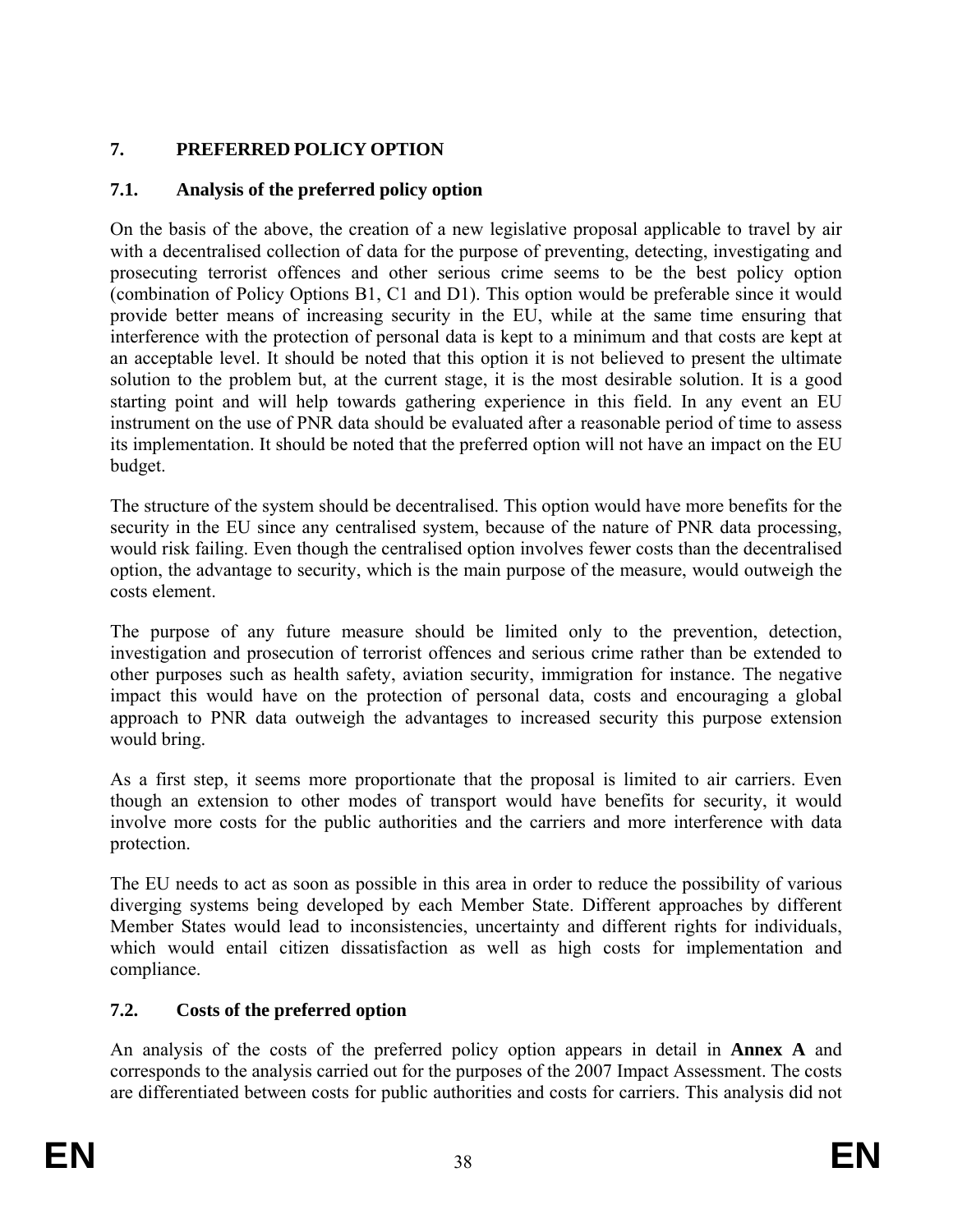elicit any comment from either the Member States or the air carriers at the time of publication of the 2007 Impact Assessment. According to the 2007 calculations, the overall cost of the preferred option for public authorities and carriers would be as follows:

In relation to public authorities, the estimated costs for all Member States together are:

| Set-up cost (non-recurring cost)                                               | €614833187  |
|--------------------------------------------------------------------------------|-------------|
| BUT assuming an amortisation period of five years                              | € 122966637 |
| Annual personnel costs (recurring)                                             | €11686749   |
| Annual maintenance costs (recurring)                                           | €61483319   |
| In relation to all EU carriers together, such costs are:                       |             |
| Set-up cost for PUSH (non-recurring costs)                                     | €11647116   |
| BUT assuming an amortisation period of five years                              | €2329423    |
| Transmission costs for PUSH twice per passenger (recurring) $\epsilon$ 2250080 |             |
| Personnel and maintenance costs (recurring)                                    | €5435321    |

Following the 2007 Impact Assessment, the Commission published a tender for a study on ways of setting up an EU network for exchanging PNR data. The report 'Study on ways of setting up an EU network on exchange of Passenger Name Record (PNR) data for law enforcement purposes'50 was issued in 2009 and includes a new assessment of the costs.

In relation to public authorities, the estimated costs for all Member States together are:

Set-up cost (non-recurring cost)

5 large Member States  $* \text{E25}$  million =  $\text{E125}$  million

15 medium-sized Member States<sup>\*</sup> €5 million = €75 million

| 7 small Member States* $\epsilon$ 3 million = $\epsilon$ 21 million | €221000000 |
|---------------------------------------------------------------------|------------|
| BUT assuming an amortisation period of five years                   | €44200000  |
| Annual personnel costs (recurring) <sup>51</sup>                    | €11686749  |
| Annual maintenance costs (recurring) $^{52}$                        | €61483319  |

 $50$  Authors: Accenture and SITA.

 $51$  These costs were not re-assessed under the Accenture study. The 2007 figures are therefore maintained.<br>Ditto.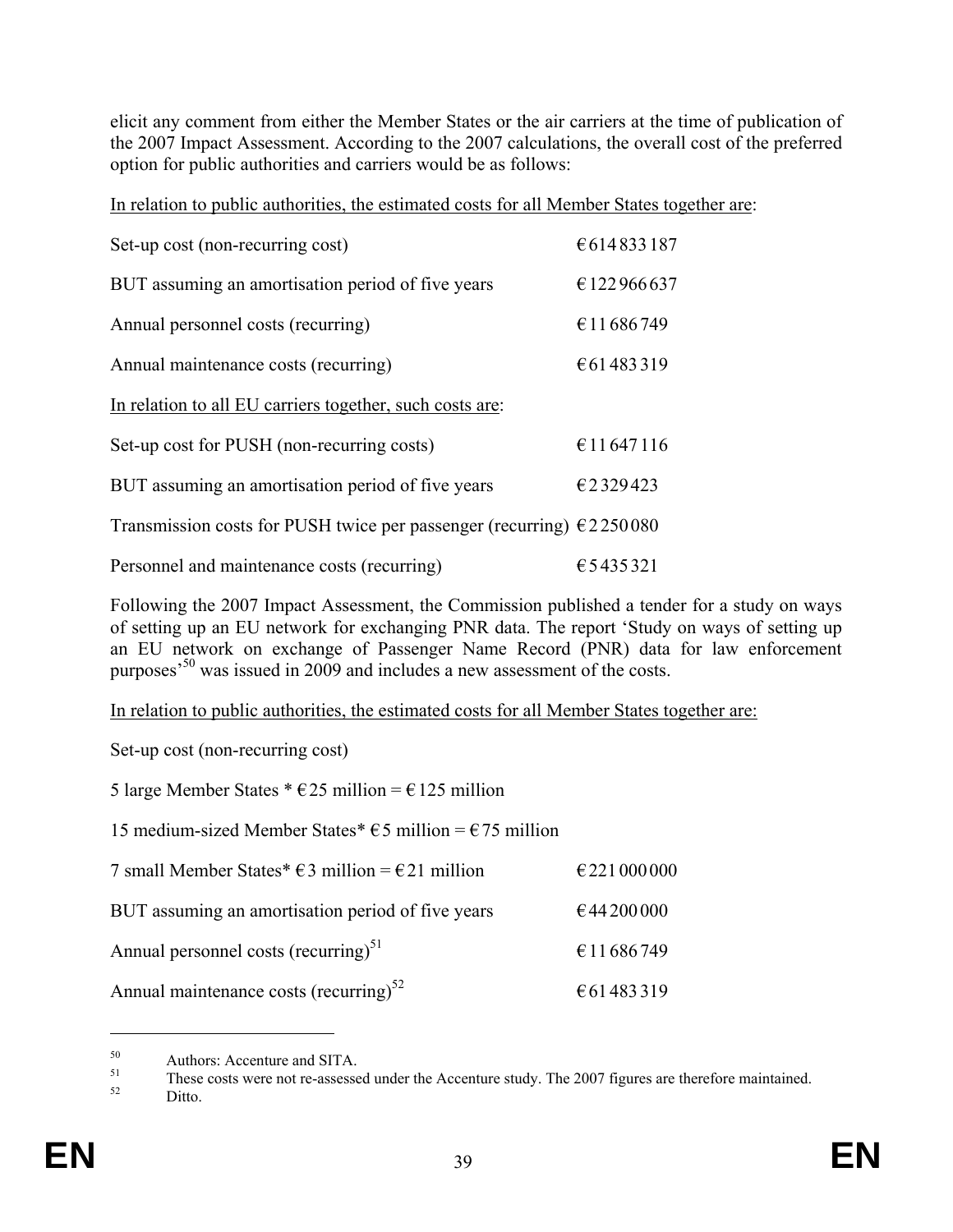In relation to all EU carriers together, such costs are:

| Set-up cost for PUSH (non-recurring costs) $53$                                     |              |  |  |  |  |  |
|-------------------------------------------------------------------------------------|--------------|--|--|--|--|--|
| $\epsilon$ 100 000 * 120 EU-based carriers =                                        | € 12 000 000 |  |  |  |  |  |
| $\epsilon$ 100 000 * 80 non-EU-based carriers <sup>54</sup> =                       | € 8 000 000  |  |  |  |  |  |
| BUT assuming an amortisation period of five years                                   | €4000000     |  |  |  |  |  |
| Transmission costs for PUSH twice per passenger (recurring)                         |              |  |  |  |  |  |
| €33 500 per airline per year*120 carriers*3connections*2 PUSH $\epsilon$ 24 120 000 |              |  |  |  |  |  |
| Personnel/maintenance costs (recurring)                                             | €6240000     |  |  |  |  |  |

The 2009 figures indicate a decrease in costs for public authorities to set up an EU PNR system but an increase in costs for carriers in comparison with the cost calculation performed in 2007. The actual costs will be somewhere in between these two assessments and, at least as regards the costs to carriers, most likely closer to the 2007 assessments, which are based on the market prices taken directly from carriers.

It is important to note that, even with the very high calculations of 2009, if the carriers decide to pass on their costs to passengers, this would result in a surcharge of less than  $\epsilon$ 0.10 per ticket, a negligible amount in relation to the overall ticket price.

### **8. MONITORING AND EVALUATION**

It is important that the proposal includes provisions for its monitoring and evaluating the measures. Such arrangements could be:

Each Member State could prepare and transmit to the Commission an annual report on the implementation of the systems containing information on the following indicators:

- volumes of data received,
- cases which have ended in successful identifications of suspects,
- number and type of case where retained data were used for investigations,
- cases where data were exchanged with other Member States and third countries,

<u>.</u>

<sup>&</sup>lt;sup>53</sup> The costs for PULL have not been assessed under the study, as it had become obvious at that stage of the negotiations between stakeholders that this would not be an acceptable option. It is, however, clear from

Annex A that the costs of PULL would be substantially less than the costs of PUSH.<br>It is noted that the costs for non-EU-based carriers were not assessed for the purposes of the 2007 Impact Assessment.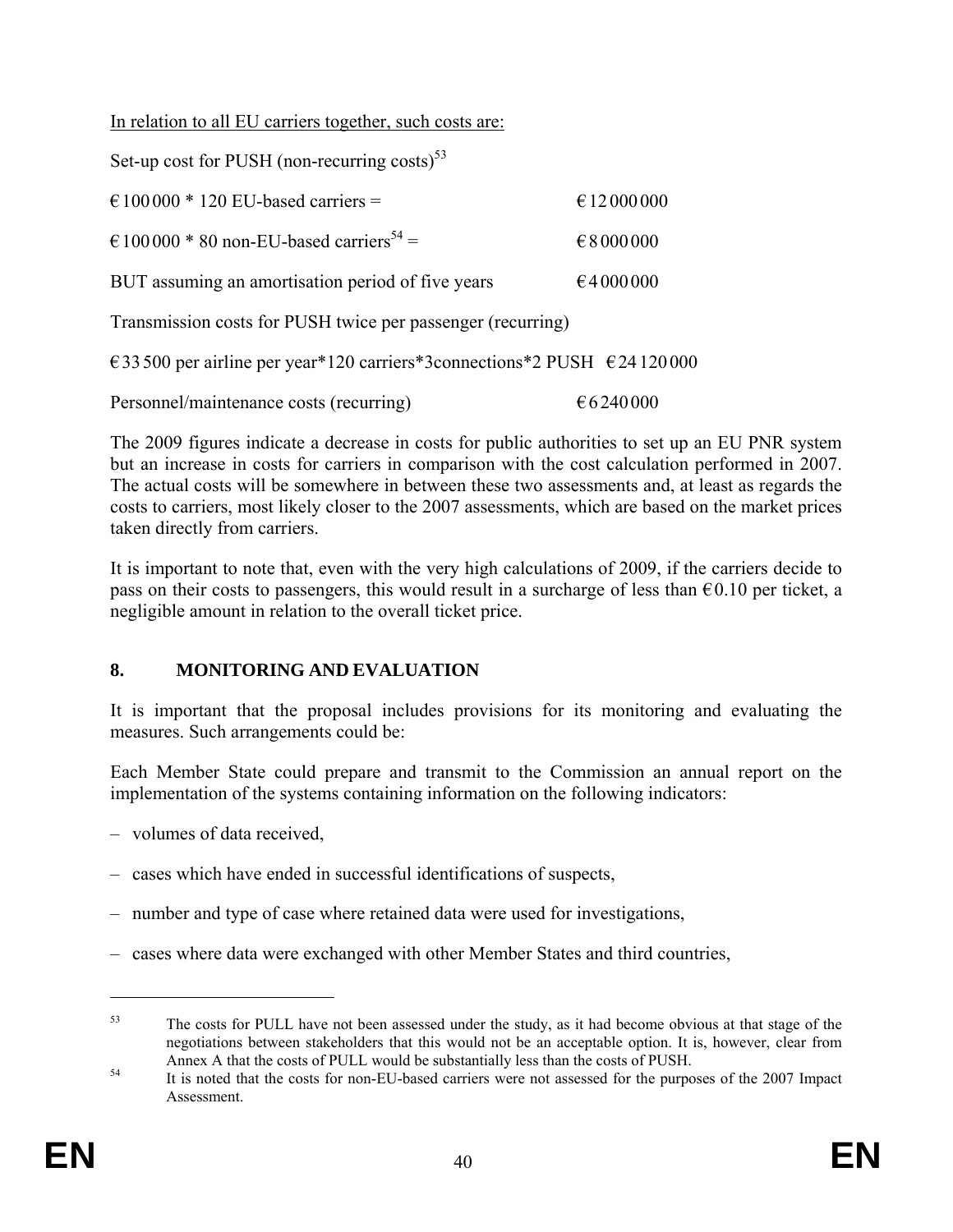– number of cases of redress related to data protection and their outcome.

The Commission should assess the operation of the Directive within four years from its entry into force and submit a report to the Parliament and the Council. This should evaluate whether the use of PNR data has met its objectives and whether Member States have complied with their obligations. The review should also examine whether the system has been successful and substantiate its conclusions with statistics. The review should also take into account the annual reports of the Member States and consider all matters arising there from.

The Commission should also consider the possibility of extending the measure to internal EU flights within two years from its entry into force. This would provide the opportunity to have a transitional period and to gain experience from the functioning of first PNR data Directive.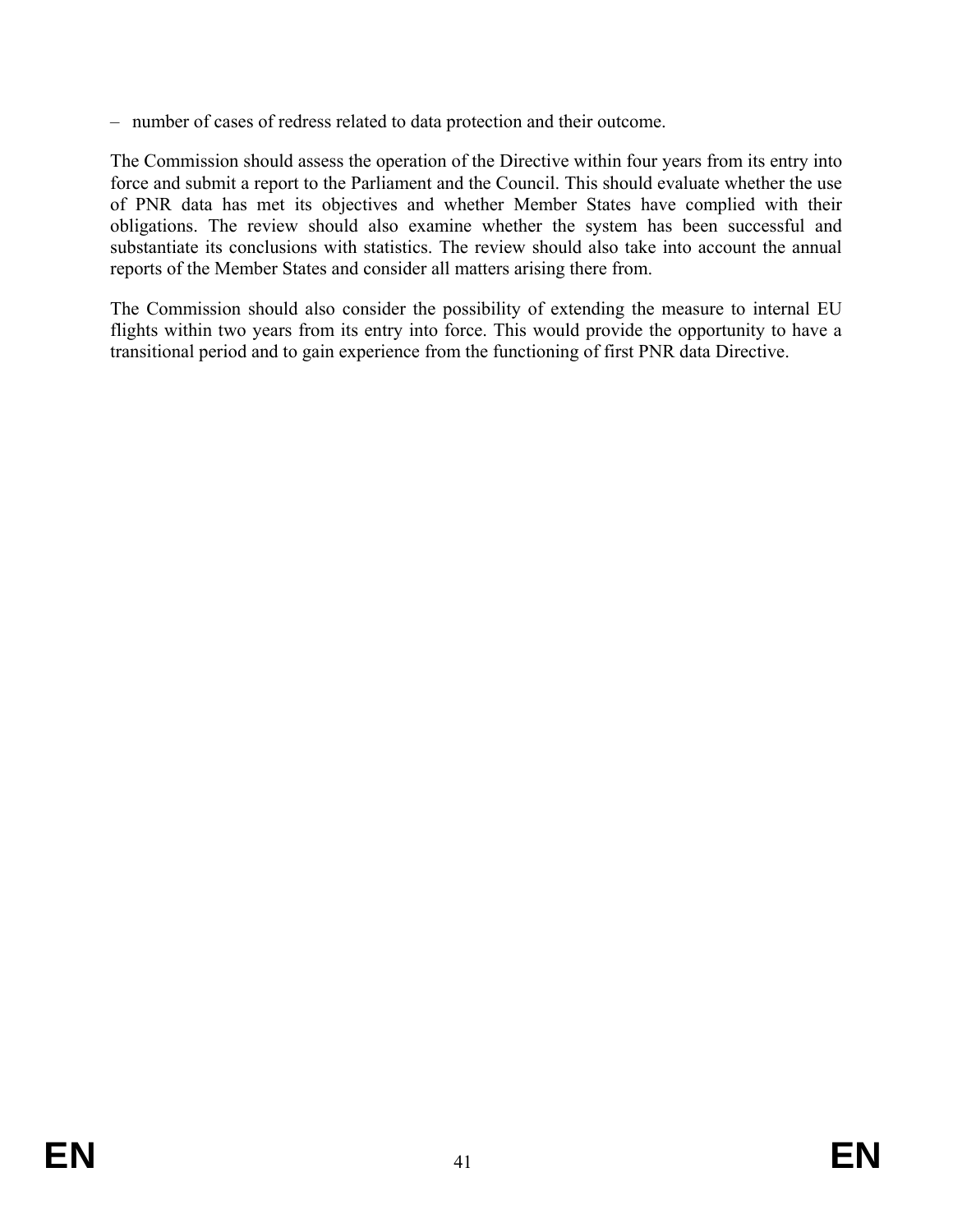### **ANNEX A – TABLE OF ECONOMIC IMPACTS OF PREFERRED OPTION**

| Proposal On A Common Approach to the Use of Passenger Name<br>Records (PNR) Data for the prevention, detection, investigation and prosecution of<br>terrorist offences and serious crime |              |               |                                         | <b>Tariff</b><br>$(\in$ per                                                                                                                              |                                                                                  | Time<br>(hour) | Price<br>(per action or | Freq (per<br>year) | Nbr of<br>entities | <b>Total nbr</b><br>of actions | <b>Total cost</b> |  | Regulatory origin (%) |             |     |           |     |     |
|------------------------------------------------------------------------------------------------------------------------------------------------------------------------------------------|--------------|---------------|-----------------------------------------|----------------------------------------------------------------------------------------------------------------------------------------------------------|----------------------------------------------------------------------------------|----------------|-------------------------|--------------------|--------------------|--------------------------------|-------------------|--|-----------------------|-------------|-----|-----------|-----|-----|
|                                                                                                                                                                                          |              |               |                                         | If the act assessed is the transposition of an act adopted at another level, insert<br>here the name and reference of that 'original' act                |                                                                                  |                | hour)                   |                    |                    | equip)                         |                   |  |                       |             |     |           |     |     |
| No.                                                                                                                                                                                      | Ass.<br>Art. | Orig.<br>Art. | Type of<br>obligation                   | Description of required action(s)                                                                                                                        | <b>Target group</b>                                                              | j.             | $\mathbf{e}$            | j.                 | e                  |                                |                   |  |                       |             | Int | <b>EU</b> | Nat | Reg |
| $\mathbf{1}$                                                                                                                                                                             |              |               | Submission of<br>(recurring)<br>reports | Submitting the information (sending it<br>to the designated recipient)                                                                                   | non-recurrent costs for airlines<br>(installation of IT systems and<br>software) |                |                         |                    |                    | 2.329.423,00                   | $\mathbf 1$       |  |                       | 2.329.423   |     | 100%      |     |     |
| $\overline{2}$                                                                                                                                                                           |              |               | Submission of<br>(recurring)<br>reports | Adjusting existing data                                                                                                                                  | recurrent costs for airlines<br>(personnel and operation of<br>the system)       |                |                         |                    |                    | 5.435.320,94                   |                   |  | 1                     | 5.435.321   |     | 100%      |     |     |
|                                                                                                                                                                                          |              |               | Submission of<br>(recurring)<br>reports | Submitting the information (sending it recurrent costs for airlines<br>to the designated recipient)                                                      | (transmission of PNR data)                                                       |                |                         |                    |                    | 0,04                           | 1                 |  | 54.880.000            | 2.250.080   |     |           |     |     |
| 3                                                                                                                                                                                        |              |               | Other                                   | Inspecting and checking (including non-recurrent costs for public<br>assistance to inspection by public administrations (installation of<br>authorities) | IT systems and software)                                                         |                |                         |                    |                    | 122.966.637,04                 | 1                 |  | 1                     | 122.966.637 |     | 100%      |     |     |
| $\overline{4}$                                                                                                                                                                           |              |               | Other                                   | Inspecting and checking (including recurrent costs<br>assistance to inspection by public administrations<br>authorities)                                 | for public<br>(personnel<br>and maintenance)                                     |                |                         |                    |                    | 73.170.067,09                  | $\mathbf 1$       |  |                       | 73.170.068  |     | 100%      |     |     |
| 5                                                                                                                                                                                        |              |               |                                         |                                                                                                                                                          |                                                                                  |                |                         |                    |                    | 0,00                           |                   |  | 0                     |             |     | 100%      |     |     |
| 6                                                                                                                                                                                        |              |               |                                         |                                                                                                                                                          |                                                                                  |                |                         |                    |                    | 0,00                           |                   |  | $\mathbf 0$           | $\Omega$    |     |           |     |     |
| $\overline{7}$                                                                                                                                                                           |              |               |                                         |                                                                                                                                                          |                                                                                  |                |                         |                    |                    | 0,00                           |                   |  | $\mathbf 0$           | $\Omega$    |     |           |     |     |
| 8                                                                                                                                                                                        |              |               |                                         |                                                                                                                                                          |                                                                                  |                |                         |                    |                    | 0,00                           |                   |  | $\Omega$              | $\Omega$    |     |           |     |     |
| 9                                                                                                                                                                                        |              |               |                                         |                                                                                                                                                          |                                                                                  |                |                         |                    |                    | 0,00                           |                   |  | $\mathbf 0$           | $\Omega$    |     |           |     |     |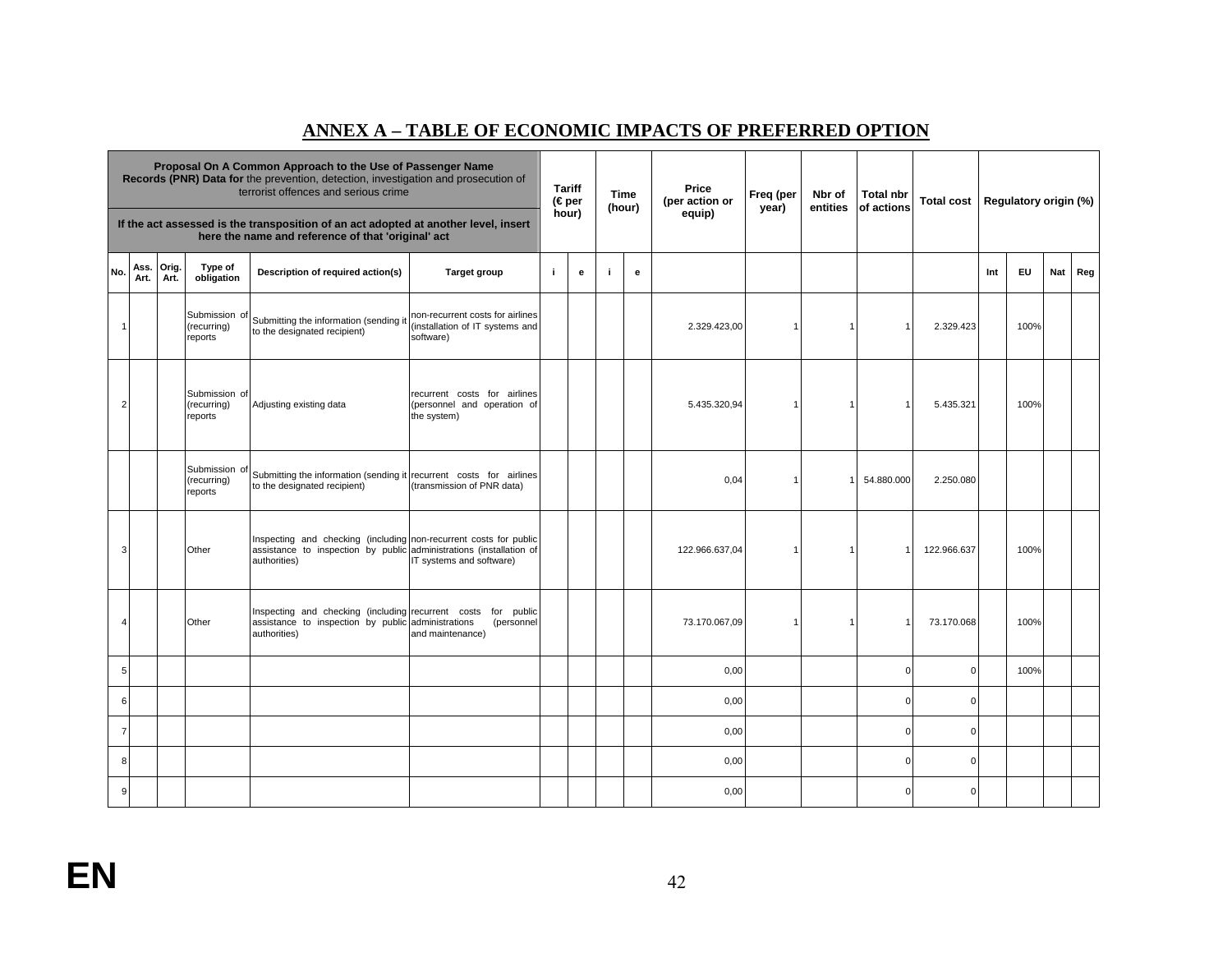| Proposal On A Common Approach to the Use of Passenger Name<br>Records (PNR) Data for the prevention, detection, investigation and prosecution of<br>terrorist offences and serious crime |        |                    | (€per                 | <b>Tariff</b>                                                                                                                             | (hour)       | Time | Price<br>(per action or | Freq (per<br>year) | Nbr of<br>entities | Total nbr<br>of actions | <b>Total cost</b> |  | Regulatory origin (%)     |             |     |    |     |     |
|------------------------------------------------------------------------------------------------------------------------------------------------------------------------------------------|--------|--------------------|-----------------------|-------------------------------------------------------------------------------------------------------------------------------------------|--------------|------|-------------------------|--------------------|--------------------|-------------------------|-------------------|--|---------------------------|-------------|-----|----|-----|-----|
|                                                                                                                                                                                          |        |                    |                       | If the act assessed is the transposition of an act adopted at another level, insert<br>here the name and reference of that 'original' act |              |      | hour)                   |                    | equip)             |                         |                   |  |                           |             |     |    |     |     |
| No.                                                                                                                                                                                      | Art. I | Ass. Orig.<br>Art. | Type of<br>obligation | Description of required action(s)                                                                                                         | Target group |      | e                       |                    | е                  |                         |                   |  |                           |             | Int | EU | Nat | Reg |
|                                                                                                                                                                                          |        |                    |                       |                                                                                                                                           |              |      |                         |                    |                    |                         |                   |  | Total administrative cost | 206.151.529 |     |    |     |     |

explanation: type of obligation "other": refers to the receipt of the PNR data by the passenger information units, screening of data and transmission to law enforcement authorities (TBC).

#### **Airlines**

Statistics from Eurocontrol show a total number of XXX European carriers operating international flights in 2006.

XXX of these carriers operate less than 1000 flights per year.

#### **non-recurring cost**

source Lufthansa (costs incurred in joint project with 5 other European airlines.

| Cost for European airline of PULL system to USA:                                                                                                                                            | €200 000,00    |                   |
|---------------------------------------------------------------------------------------------------------------------------------------------------------------------------------------------|----------------|-------------------|
| Cost for European airline of PUSH system to USA/Canada:                                                                                                                                     | € 600 000,00   |                   |
| Additional costs would have to be borne for increasing the capacity of existing systems to cope with EU<br>PNR obligations. It is assumed that this would double the costs mentioned above. |                |                   |
| Total estimated cost for European airline for setting up PULL:                                                                                                                              | €400 000,00    |                   |
| Total estimated cost for European airline for setting up PUSH:                                                                                                                              | €1 200 000,00  |                   |
| Total number of outbound flights operated by EU carriers per year (2006, source Eurocontrol)                                                                                                |                | 560 236           |
| Within which total number of LH-operated flights                                                                                                                                            |                | 57 721<br>(10,3%) |
| Extrapolation of set-up cost of PUSH to total number of flights operated by EU carriers                                                                                                     | €11 647 116,00 |                   |
| Assuming an amortisation period of 5 years, the yearly cost would amount to:                                                                                                                | €2 329 423,00  |                   |
|                                                                                                                                                                                             |                |                   |

Carriers with less than 1000 international outbound flights per year (representing 13% of the total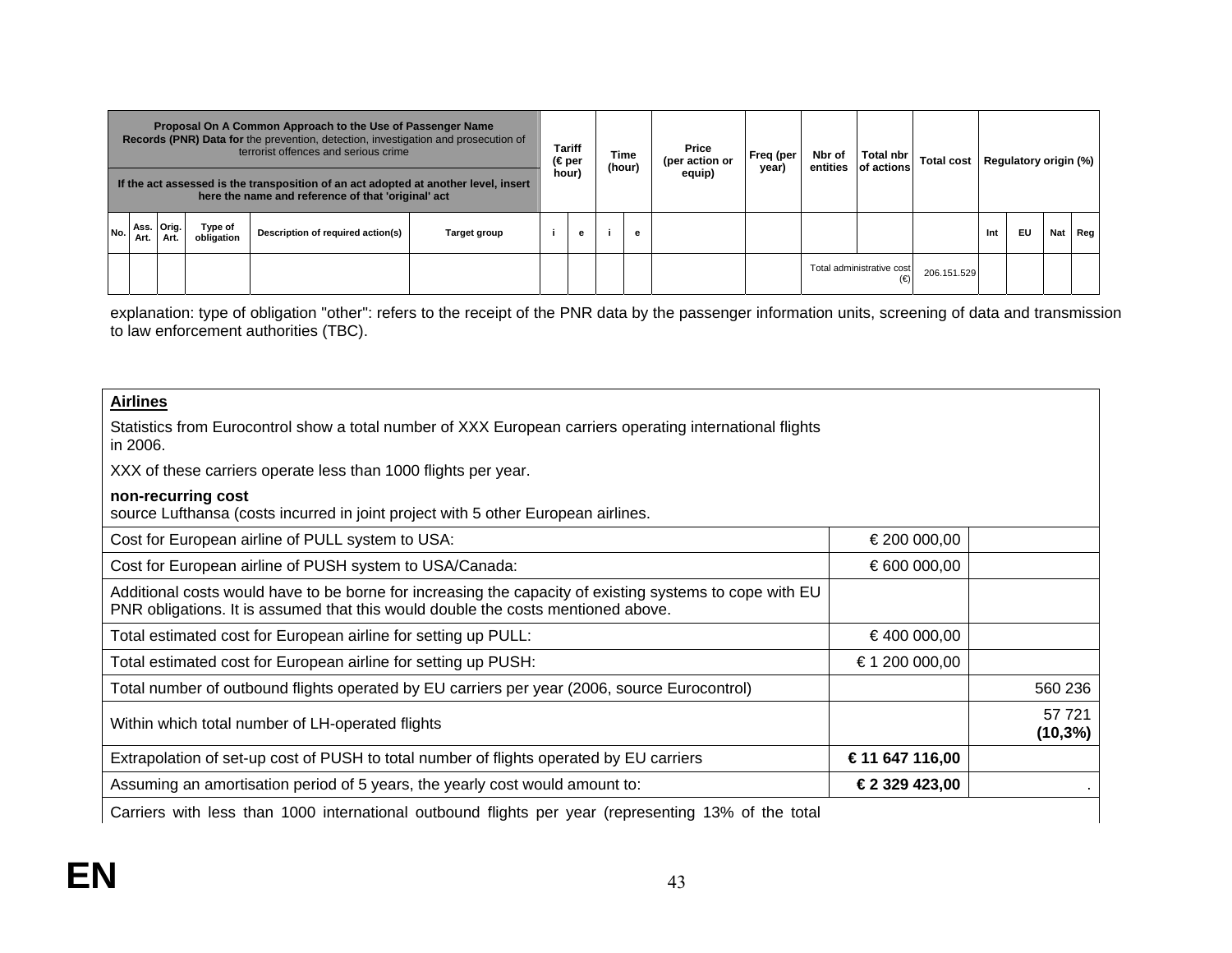number of flights) are expected to use the intermediary method of transmission, which would diminish non-recurrent costs.

This administrative costs calculation is limited to costs for EU carriers, which account for 49% of international flights.

Estimating the costs of non-EU carriers was not judged feasible due to the diverse economic conditions applying there.

source Lufthansa (costs incurred in joint project with 5 other European airlines.

#### **recurring cost** extraction/transmission

#### *1) push/pull*

CA push

US pull

source: Lufthansa

| Estimated cost of one push per PNR (source: data from EU flights to CA) in EUR: | €0,04 |  |
|---------------------------------------------------------------------------------|-------|--|
| Estimated cost of one pull per PNR (source: data from EU flights to US) in EUR: | 0,03  |  |

| total number of passengers flying in and out of Europe per year (source Eurocontrol)                                                                                              |               | 56 000 000 |
|-----------------------------------------------------------------------------------------------------------------------------------------------------------------------------------|---------------|------------|
| EU carriers operate 49% of international flights and will be obliged to use the PUSH method.                                                                                      |               |            |
| It is assumed that out of the 51% of non-EU carriers, 50% would resort to PUSH and 50% PULL. For<br>the purpose of this calculation, only the cost for EU carriers is calculated. |               |            |
| Number of passengers on EU carriers on international flights:                                                                                                                     |               | 27 440 000 |
| Yearly transmission cost for EU carriers using PUSH:                                                                                                                              | €1 125 040,00 |            |
| Yearly cost for EU carriers using PUSH twice per passenger:                                                                                                                       | €2 250 080,00 |            |
| 2) preparation of PNR personnel and maintenance<br>source: Lufthansa for current US/Canada PNR transmission                                                                       |               |            |
| Cost for European airline for personnel                                                                                                                                           | € 200 000,00  |            |
| Cost for European airline for maintenance                                                                                                                                         | €80 000,00    |            |
| Additional costs would have to be borne for increasing the capacity of existing systems to cope with EU                                                                           |               |            |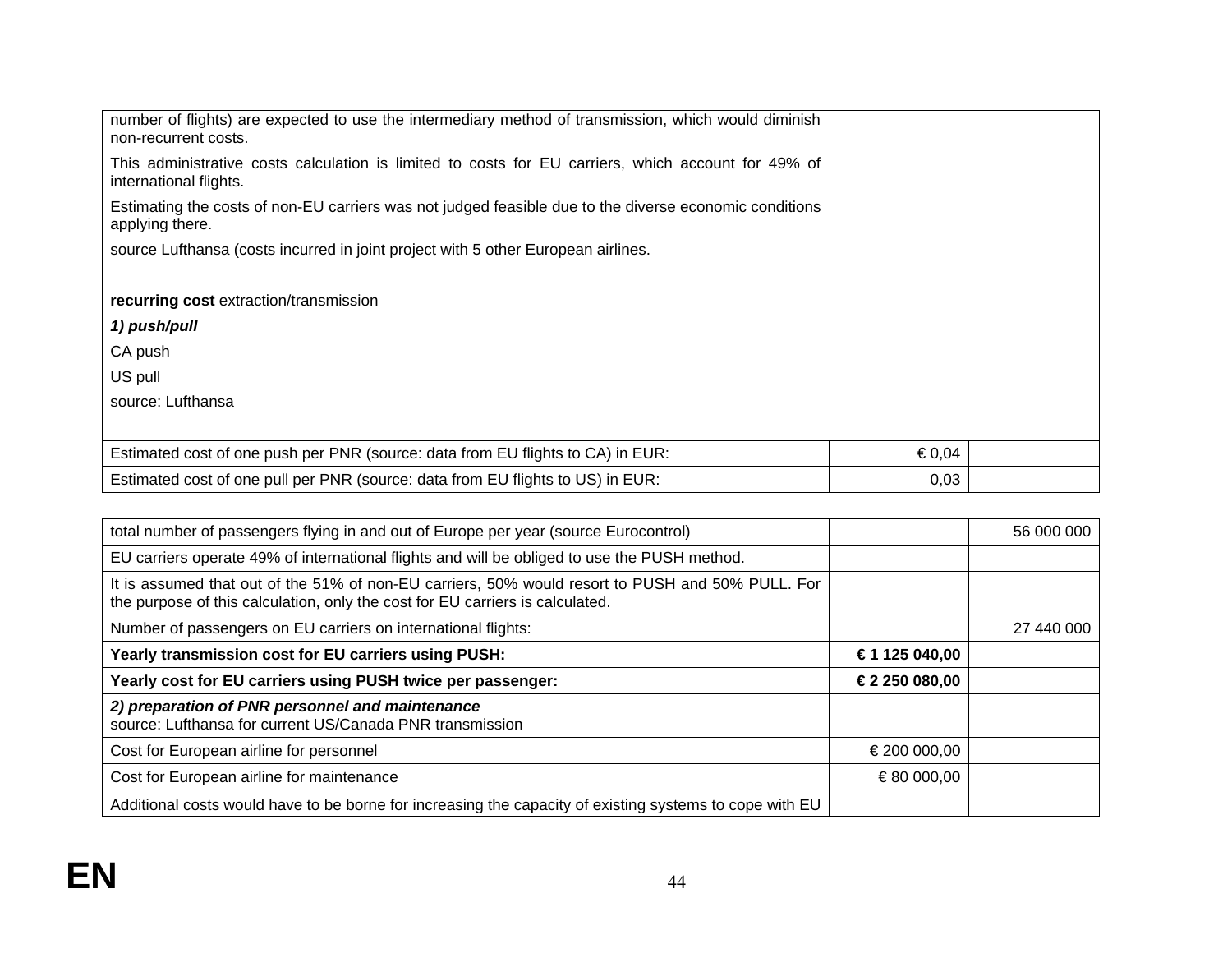| PNR obligations. It is assumed that this would double the costs mentioned above                                                                                                                                                                               |                  |       |
|---------------------------------------------------------------------------------------------------------------------------------------------------------------------------------------------------------------------------------------------------------------|------------------|-------|
|                                                                                                                                                                                                                                                               |                  |       |
| Total estimated cost for European airline for personnel                                                                                                                                                                                                       | €400 000,00      |       |
| Total estimated cost for European airline for maintenance                                                                                                                                                                                                     | €160 000,00      |       |
|                                                                                                                                                                                                                                                               |                  |       |
| Share of Lufthansa in total number of outbound flights operated by EU carriers per year                                                                                                                                                                       |                  | 10,3% |
| Extrapolation of personnel and maintenance costs of EU carriers based on the above                                                                                                                                                                            | €5 435 321,00    |       |
| Carriers with less than 1000 international outbound flights per year (representing 13% of the total<br>number of flights) are expected to use the intermediary method of transmission, which would<br>substantially diminish personnel and maintenance costs. |                  |       |
| This administrative costs calculation is limited to costs for EU carriers, which account for 49% of<br>international flights.                                                                                                                                 |                  |       |
| Estimating the costs of non-EU carriers was not judged feasible due to the diverse economic conditions<br>applying there.                                                                                                                                     |                  |       |
| <b>Public administrations</b>                                                                                                                                                                                                                                 |                  |       |
| non-recurring costs                                                                                                                                                                                                                                           |                  |       |
| source UK                                                                                                                                                                                                                                                     |                  |       |
| estimation of setting up costs for a big MS (soft and hardware) for API and PNR                                                                                                                                                                               | € 250 000 000,00 |       |
| It can be assumed that the proportion of costs for PNR are substantially lower than for API,                                                                                                                                                                  |                  |       |
|                                                                                                                                                                                                                                                               |                  |       |
| as API covers all modes of transport in that MS. Therefore, it is assumed that 30% of set-up costs                                                                                                                                                            |                  |       |
| are for PNR.                                                                                                                                                                                                                                                  |                  |       |
| Estimated hard- and software costs for a big MS for PNR:                                                                                                                                                                                                      | €75 000 000,00   |       |
| It is assumed that international flights of EU carriers from the UK are predominantly operated by UK<br>companies:                                                                                                                                            |                  |       |
| Number of outbound flights operated by UK companies:<br>source Eurocontrol)                                                                                                                                                                                   | €68 340,00       |       |
| Share of these flights in the total number of outbound flights (EU carriers):                                                                                                                                                                                 |                  | 12,2% |
| Extrapolation of hard- and software costs for MS based on the above:                                                                                                                                                                                          | €614 833 187,00  |       |